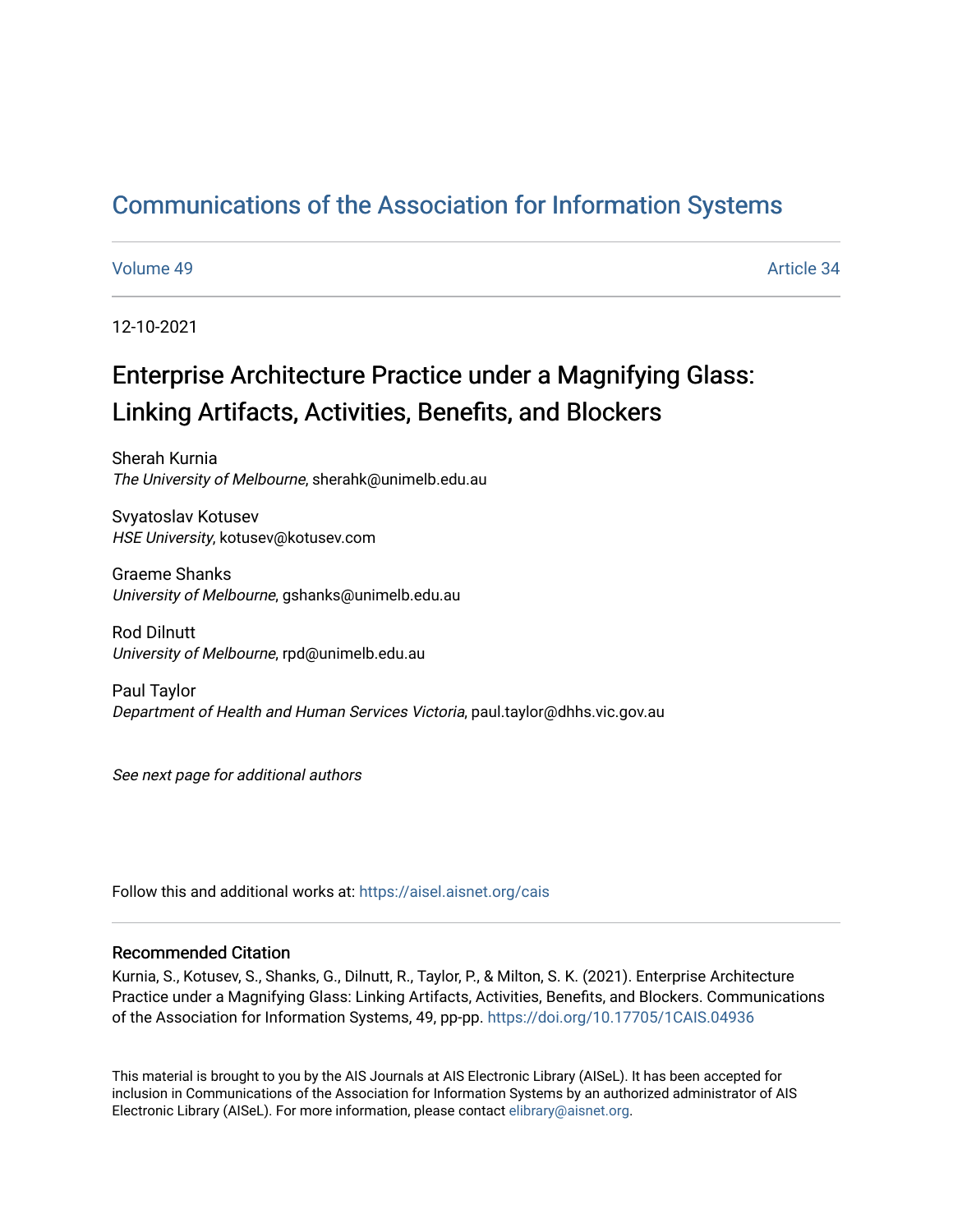## Enterprise Architecture Practice under a Magnifying Glass: Linking Artifacts, Activities, Benefits, and Blockers

### Authors

Sherah Kurnia, Svyatoslav Kotusev, Graeme Shanks, Rod Dilnutt, Paul Taylor, and Simon K. Milton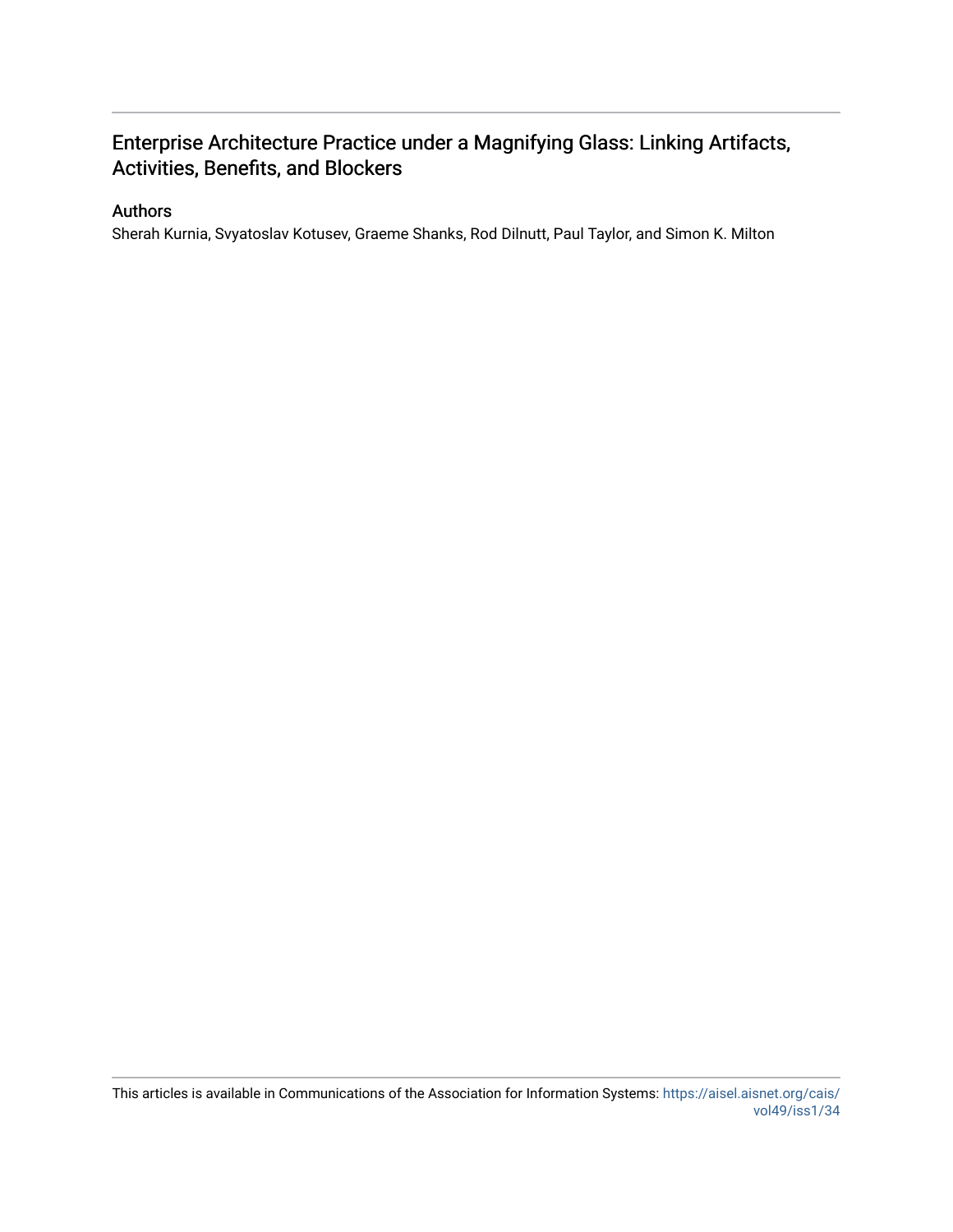

Research Article DOI: 10.17705/1CAIS.04936 ISSN: 1529-3181

# **Enterprise Architecture Practice under a Magnifying Glass: Linking Artifacts, Activities, Benefits, and Blockers**

**Sherah Kurnia**

University of Melbourne sherahk@unimelb.edu.au

**Graeme Shanks**

University of Melbourne and University of Queensland gshanks@unimelb.edu.au

### **Paul Taylor**

DHHS Victoria paul.taylor@dhhs.vic.gov.au **Svyatoslav Kotusev**

HSE University kotusev@kotusev.com

**Rod Dilnutt** University of Melbourne rpd@unimelb.edu.au

### **Simon Milton**

University of Melbourne milton.simon@gmail.com

#### **Abstract:**

Enterprise architecture (EA) is a collection of artifacts that describe an organization from an integrated business and IT perspective intended to improve business and IT alignment. EA artifacts can be very diverse in nature and have different use cases in disparate organizational activities. Previous studies have identified numerous benefits and challenges of establishing EA practice. However, most existing studies discuss the benefits and problems of EA practice in general without relating them to any particular activities constituting EA practice. In order to address this gap, this study analyzes the benefits and blockers associated with specific EA-related activities and respective artifacts. Based on 18 interviews with practicing architects, we identify eight consistent activity areas constituting EA practice. Each of these activity areas essentially represents a separate "story" in the context of EA practice and implies certain activities supported by some EA artifacts leading to specific benefits often impeded by some blockers. These eight activity areas provide a more detailed understanding of EA practice than the one offered by the current EA literature. Moreover, our findings indicate that EA practice should not be viewed as some homogeneous organizational activity and that EA should not be conceptualized simply as a unified blueprint for information systems. We also argue for the need to rethink the very terms "enterprise architecture" and "EA practice", which appear to be oversimplified and unsuitable for analyzing EA practice in depth. This study has significant implications for both research and practice.

**Keywords:** Enterprise Architecture, Artifacts, Activities, Benefits, Blockers, Qualitative Analysis.

This manuscript underwent peer review. It was received 11/21/2019 and was with the authors for eight months for one revision. Tilo Böhmann served as Associate Editor.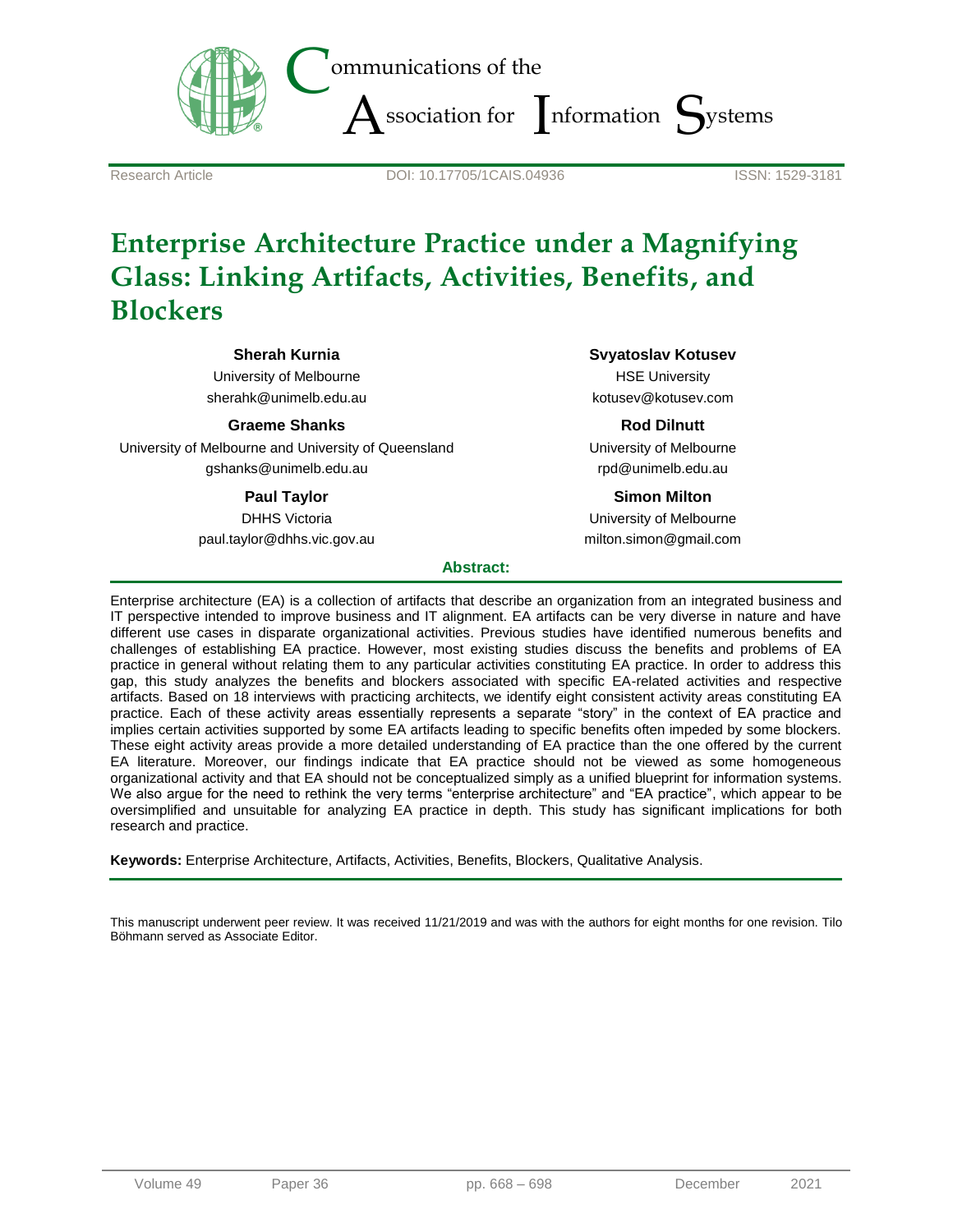## **1 Introduction**

In the digital epoch, achieving business and IT alignment still remains among the topmost concerns of IT executives (Kappelman et al., 2018). Enterprise architecture (EA) is a collection of special documents, typically called artifacts, that describe various aspects of an organization from an integrated business and IT perspective (Kotusev, 2019; Niemi & Pekkola, 2017). EA facilitates communication between business and IT stakeholders and helps improve business and IT alignment.

Various EA artifacts used in organizations may be very diverse in nature and range from executive-level architecture principles (Greefhorst & Proper, 2011) and core diagrams (Ross, Weill, & Robertson, 2006) to rather detailed and technical project-start architectures (Foorthuis, van Steenbergen, Brinkkemper, & Bruls, 2016). These EA artifacts have different usage scenarios in organizations ranging from guiding IT investments (Pessi, Magoulas, & Hugoson, 2011) to ensuring that separate IT projects comply with an organization-wide architecture (Foorthuis & Brinkkemper, 2007). EA practice, as an organizational activity that implies using EA artifacts, may also include a variety of diverse actions permeating the whole organization from top-level corporate strategic management (Simon, Fischbach, & Schoder, 2014) to midlevel IT portfolio management (Makiya, 2008) to separate system development processes on the ground (Armour, Emery, Houk, Kaisler, & Kirk, 2007).

EA practice is associated with numerous benefits (Bradley, Pratt, Byrd, Outlay, & Wynn, 2012; Schmidt & Buxmann, 2011) and problems (Ajer & Olsen, 2018; Banaeianjahromi & Smolander, 2016). However, the pertinent studies have focused on benefits and problems of some highly abstract notions such as "EA management" (Lohe & Legner, 2014; Schmidt & Buxmann, 2011), "EA programs" and "EA projects" (Alaeddini & Salekfard, 2013; Levy, 2014), or even simply "enterprise architecture" (Bradley, Pratt, Byrd, & Simmons, 2011; Dang & Pekkola, 2016), but none of these studies distinguishes any concrete activities constituting EA practice and analyzes the benefits and problems specifically in relation to these particular activities.

In order to address this gap, we explore EA practices at a more detailed level and identify the benefits and blockers<sup>1</sup> associated with specific EA-related activities and EA artifacts. Put it simply, we "connect" various EA artifacts and activities with corresponding benefits and blockers. In particular, we address the following research question (RQ):

**RQ**: What benefits and blockers are associated with specific EA-related activities and respective EA artifacts?

This paper proceeds as follows: in Section 2, we discuss EA with its artifacts and EA practice with its activities, benefits, and blockers before discussing how we formulated our research question. In Section 3, we describe our research method, data collection, and analysis procedures. In Section 4, we describe eight identified activity areas of EA practice and their interrelationships. In Section 5, we discuss our findings in the context of the existing EA literature. In Section 6, we describe the contribution of this study to the EA discipline. Finally, in Section 7, we highlight the limitations of our study, propose directions for future EA research, and conclude the paper.

## **2 Literature Review**

In this section, we discuss the concept of EA and its artifacts, EA practice, and its activities. Subsequently, we discuss the anticipated benefits of EA practice and their potential blockers. Finally, we explain the motivation behind and formulate the research question of this study.

## **2.1 Enterprise Architecture, Its Artifacts and Their Usage**

EA comprises multiple separate components typically called EA artifacts (Kotusev, 2019; Niemi & Pekkola, 2017; Winter & Fischer, 2006). An EA artifact is a descriptive document providing a certain view of an organization from the perspective of its business and IT (Abraham, 2013; Kotusev, 2019; Kotusev, Singh, & Storey, 2015; Niemi & Pekkola, 2017). Various EA artifacts used in organizations as part of EA practices can be very diverse in nature. Table 1 provides a selection of popular EA artifacts in alphabetical order with their brief descriptions.

**Property in the company's company's company's company's company's company's company's company's company's company's company's company's company's company's company's company's company's company's company's company's compa** 

 1 In the context of this paper, we use the term "blocker" as an overarching umbrella term for problems, challenges, obstacles, pitfalls, and inhibitors of EA practice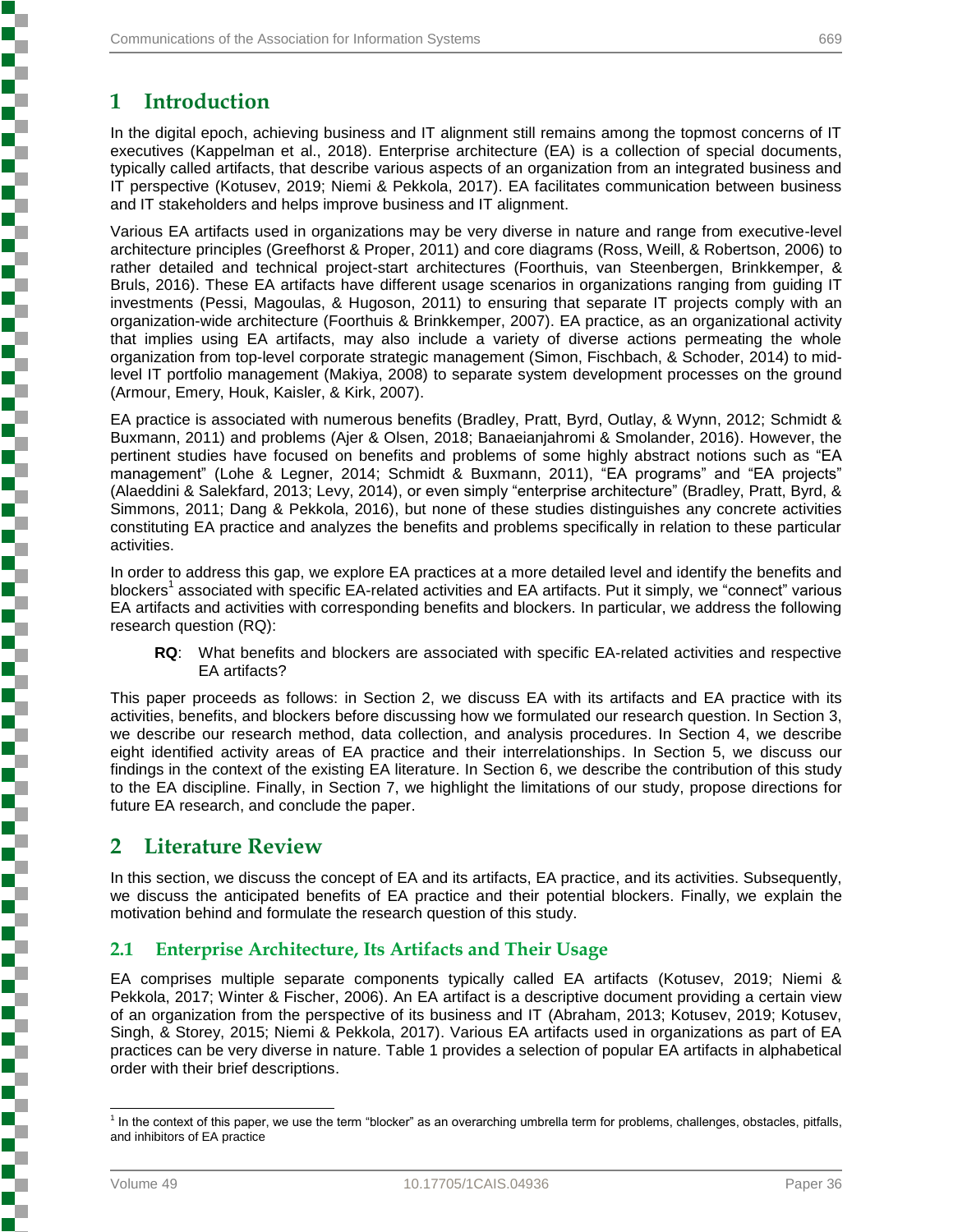| <b>EA</b> artifacts                               | Reference(s)                                                                                                     | <b>Description</b>                                                                                                                                                 |
|---------------------------------------------------|------------------------------------------------------------------------------------------------------------------|--------------------------------------------------------------------------------------------------------------------------------------------------------------------|
| <b>Business</b><br>capability models<br>(or maps) | Scott (2009), Bondel, Faber, & Matthes<br>(2018), Khosroshahi, Hauder, Volkert,<br>Matthes, & Gernegross (2018)  | Structured graphical representations of all organizational<br>business capabilities, their relationship and hierarchy                                              |
| Conceptual<br>architectures                       | Kotusev (2018b)                                                                                                  | Abstract descriptions of separate IT projects outlining<br>their goals, objectives and proposed high-level designs                                                 |
| Context diagrams                                  | van't Wout, Waage, Hartman,<br>Stahlecker, & Hofman (2010)                                                       | High-level graphical diagrams illustrating key elements<br>of organizations, their interactions with each other and<br>the external environment                    |
| Core diagrams                                     | Ross (2004), Ross et al. (2006)                                                                                  | Explicit depictions of high-level customer groups,<br>business processes, corporate data and underlying<br>infrastructure representing the desired operating model |
| Enterprise data<br>models                         | Peels, Bons, & Plomp (2016)                                                                                      | Comprehensive data definitions describing the structure<br>of main data entities used in the organization                                                          |
| Maxims                                            | Broadbent & Weill (1997), Broadbent &<br>Kitzis (2005)                                                           | Brief executive-level imperatives governing the use of IT<br>in the entire organization                                                                            |
| Principles                                        | Aier (2014), Greefhorst & Proper<br>(2011), Richardson, Jackson, &<br>Dickson (1990)                             | High-level policy guidelines with their more detailed<br>statements, rationales and implications for IT                                                            |
| Project-start<br>architectures                    | Wagter, van den Berg, Luijpers, & van<br>Steenbergen (2005), Foorthuis et al.<br>(2010), Foorthuis et al. (2016) | Descriptions of separate IT projects with rather detailed<br>Technical information regarding their implementation                                                  |
| Roadmaps                                          | McGregor & Blanton (2014), Kotusev<br>(2021a), Kotusev (2019)                                                    | Structured graphical views of all planned IT initiatives in<br>specific business areas having direct business value                                                |
| <b>Standards</b>                                  | Boh & Yellin (2007), & Mueller, Dittes,<br>Ahlemann, Urbach, & Smolnik (2015)                                    | Various guidelines of technical nature relevant to all<br>organizational information systems                                                                       |
| Technology<br>reference models                    | Kotusev (2021a), Kotusev (2019)                                                                                  | Structured graphical representations of all technologies<br>used in an organization                                                                                |

#### **Table 1. Popular EA Artifacts**

Various EA artifacts have different use cases and usage scenarios in organizations (Kotusev, 2019; Niemi & Pekkola, 2017). Table 2 briefly overviews popular usage scenarios of EA artifacts described in the literature.

#### **Table 2. Various Usage Scenarios of EA Artifacts**

| Usage scenario                                                 | <b>Relevant EA artifacts</b>               | Reference(s)                                                                  |
|----------------------------------------------------------------|--------------------------------------------|-------------------------------------------------------------------------------|
| Analyzing availability of information<br>systems               | Various technical EA diagrams <sup>2</sup> | Narman, Franke, Konig, Buschle, & Ekstedt<br>(2014)                           |
| Assessing data accuracy                                        | Various technical EA diagrams              | Narman, Johnson, Ekstedt, Chenine, & Konig<br>(2009), Narman et al. (2011)    |
| Analyzing enterprise systems and<br>applications modifiability | Various technical EA diagrams              | Lagerstrom, Johnson, & Hook (2010),<br>Osterlind, Lagerstrom, & Rosell (2012) |
| Analyzing potential security<br>breaches                       | Various technical EA diagrams              | Sommestad, Ekstedt, & Johnson (2008)                                          |
| Analyzing system quality                                       | Various technical EA diagrams              | Narman, Schonherr, Johnson, Ekstedt, &<br><b>Chenine (2008)</b>               |
| Assessing system availability                                  | Various technical EA diagrams              | Raderius, Narman, 7 Ekstedt (2008)                                            |

 2 "Various technical EA diagrams" in this table refer to a broad class of graphical models and diagrams depicting the technical structure of the IT landscape. These diagrams arguably have no distinctive, commonly accepted titles in the EA literature and may vary widely in their properties (e.g., scope, focus, granularity and notation). For example, these diagrams can range from layered ArchiMate diagrams (Narman et al., 2012a; Osterlind et al., 2012) to free-form diagrams using no particular modeling approaches (Lagerstrom et al., 2010; Sommestad et al., 2008). Some sources collectively call them simply "landscape diagrams" (Kotusev, 2019, 2021a, 2021b)

ì

i

**Concert of the Concert of the Concert of the Concert of the Concert of the Concert of the Concert of the Concert**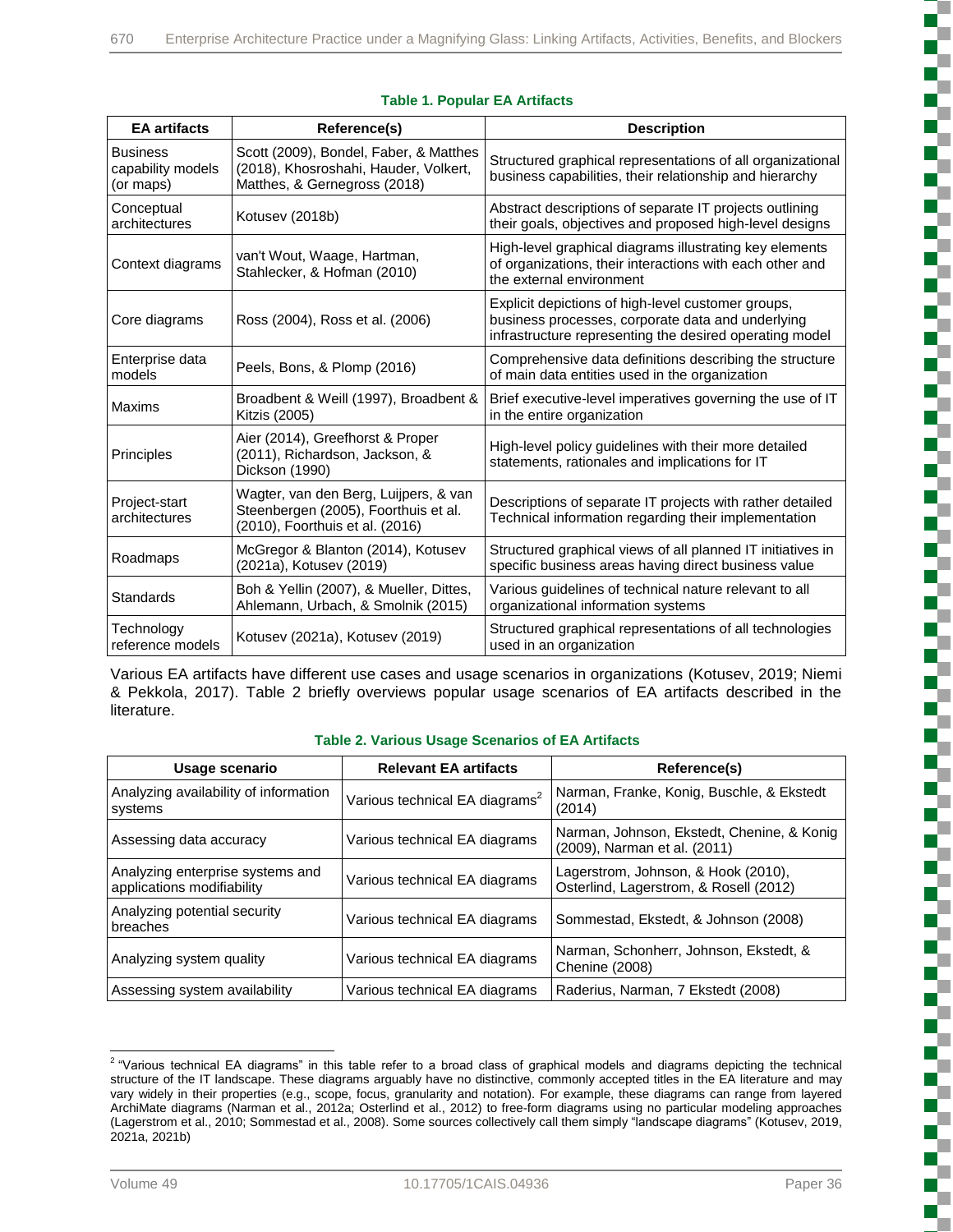| Ensuring compliance of separate IT<br>projects with an organization-wide<br>architecture | Project-start architectures   | Foorthuis & Brinkkemper (2007)                            |  |
|------------------------------------------------------------------------------------------|-------------------------------|-----------------------------------------------------------|--|
| Estimating service response times                                                        | Various technical EA diagrams | Narman, Jolm, Ekstedt, & Honeth (2012a)                   |  |
| Guiding IT investments                                                                   | Principles                    | Hugoson, Magoulas, & Pessi (2010), Pessi et<br>al. (2011) |  |
| Improving strategic business and IT<br>alignment                                         | Business capability models    | Keller (2015), Kotusev (2021b)                            |  |
| Predicting application usage                                                             | Various technical EA diagrams | Narman, Holm, Hook, Honeth, & Johnson<br>(2012b)          |  |
| Supporting acquisitions of other<br>companies                                            | Enterprise reference models   | Toppenberg, Henningsson, & Shanks (2015)                  |  |

#### **Table 2. Various Usage Scenarios of EA Artifacts**

## **2.2 Enterprise Architecture Practice and Its Activities**

EA practice is an organizational activity that implies using EA artifacts for facilitating IT-related decisionmaking and improving business and IT alignment (Fallmyr & Bygstad, 2014; Kotusev, 2017a; Kotusev & Kurnia, 2021; Rahimi, Gotze, & Moller, 2017). EA practices in organizations include a variety of very diverse activities (Ahlemann, Stettiner, Messerschmidt, & Legner, 2012; Kotusev, 2021b; Ross et al., 2006; Wagter et al., 2005). For instance, Ahlemann and El Arbi (2012) argue that EA practices are closely interrelated with three key organizational processes: 1) strategic planning (Radeke & Legner, 2012), 2) project life cycle (Lux & Ahlemann, 2012), and 3) operations and monitoring (Legner & Lohe, 2012). Kotusev (2021b) shows that EA practices include three different but interrelated processes: 1) strategic planning process where architects communicate with business leaders to determine the desired future course of action for the organization, 2) initiative delivery where architects communicate with business leaders and project teams to determine what solution implementation options are acceptable and then how exactly the respective IT solutions should be implemented, and 3) technology optimization where architects analyze the existing IT landscape and formulate various technical rationalization suggestions.

Other authors also describe the integration between EA practices and other disparate activities and practices taking place at different levels of the organizational hierarchy. Table 3 briefly overviews various EA-supported activities grouped by the corresponding organizational levels.

| <b>Organizational level</b>                    | <b>EA-supported activities</b> | Reference(s)                                                                    |  |
|------------------------------------------------|--------------------------------|---------------------------------------------------------------------------------|--|
|                                                | Corporate strategic management | Simon et al. (2014)                                                             |  |
| Top executive level                            | Strategic planning             | Aldea, Iacob, Quartel, & Franken (2013),<br>Blomqvist, Halen, & Helenius (2015) |  |
|                                                | Business model management      | Petrikina, Drews, Schirmer, & Zimmermann<br>(2014)                              |  |
|                                                | Risk management                | Barateiro, Antunes, & Borbinha (2012)                                           |  |
| Middle management level Information management |                                | Aitken (2009)                                                                   |  |
|                                                | Change management              | Radeke (2011)                                                                   |  |
|                                                | IT portfolio management        | Makiya (2008)                                                                   |  |
| Portfolio level                                | Investment selection processes | Armour et al. (2007), Emery, Faison, Houk, &<br>Kirk (2007)                     |  |
| Project implementation                         | System development processes   | Armour et al. (2007) and Emery et al. (2007)                                    |  |
| level                                          | Agile software development     | Hanschke, Ernsting, & Kuchen (2015)                                             |  |

| Table 3. Various EA-supported Activities at Different Organizational Levels |  |
|-----------------------------------------------------------------------------|--|
|                                                                             |  |

医皮肤病 医皮肤病 医皮肤病 医皮肤病 医心脏病 医心脏病 医心脏病

ì

į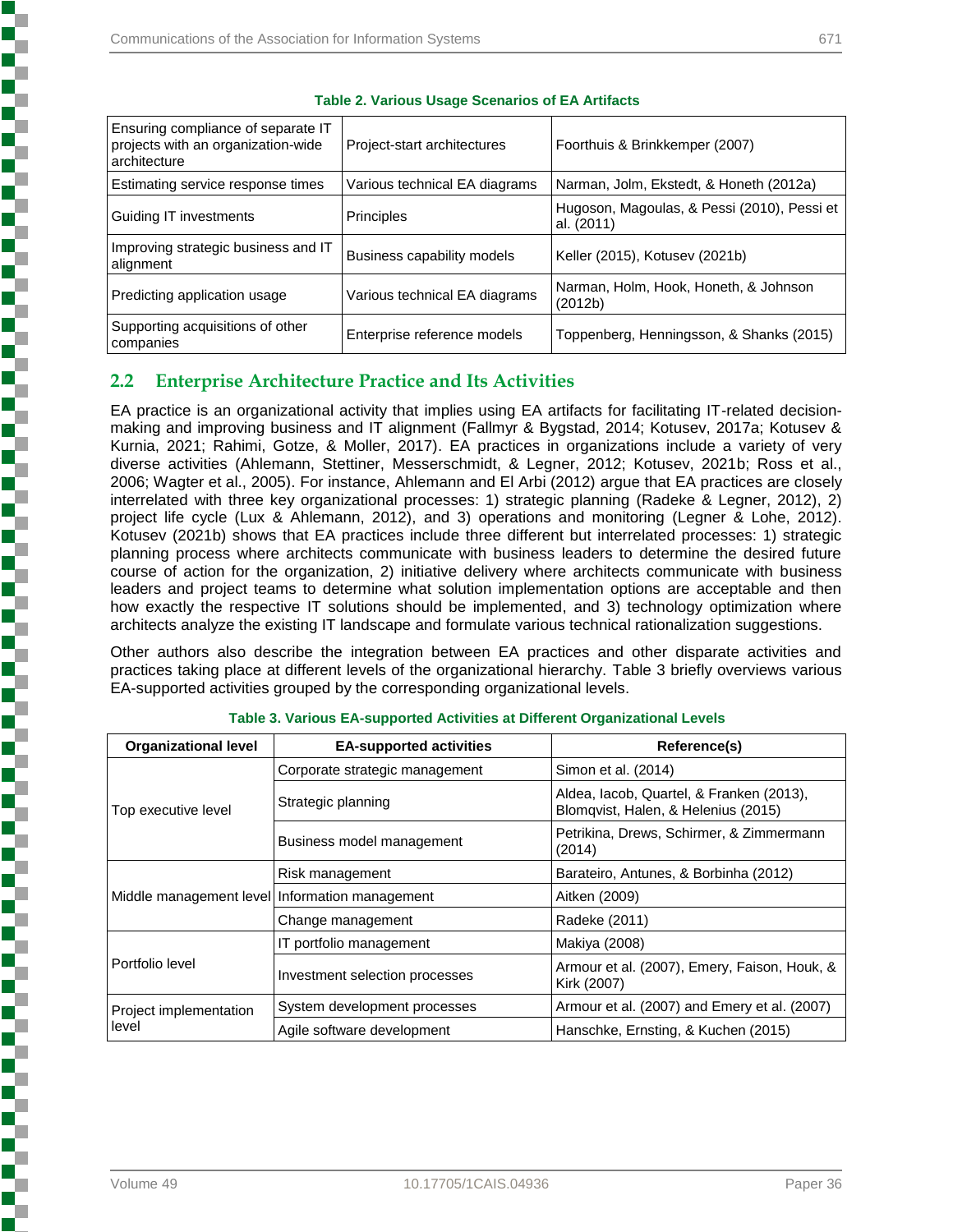## **2.3 Benefits of Enterprise Architecture Practice**

Benefits of EA practices are among the most extensively studied topics in the available EA literature (Kotusev, 2017b). Various studies of EA value include empirical quantitative surveys (Alaeddini & Salekfard, 2013; Bradley et al., 2012, 2011; Schmidt & Buxmann, 2011; Shanks, Gloet, Someh, Frampton, & Tamm, 2018; Valorinta, 2011), some qualitative case studies (Carvalho & Sousa, 2014; Fallmyr & Bygstad, 2014), and literature reviews (Boucharas, van Steenbergen, Jansen, & Brinkkemper, 2010; Gong & Janssen, 2019). These studies focus on analyzing the benefits of EA, EA management, EA services and EA projects. Table 4 overviews prominent studies of EA benefits grouped by the objects of their focus.

| Object of focus            | <b>Identified benefits</b>                                                                                                                                                                                                                                            | Reference(s)                    |
|----------------------------|-----------------------------------------------------------------------------------------------------------------------------------------------------------------------------------------------------------------------------------------------------------------------|---------------------------------|
|                            | Identify 100 unique benefits of EA that can be related to financial,<br>internal, and learning and growth perspectives                                                                                                                                                | Boucharas et al. (2010)         |
|                            | Better business and IT alignment, greater overall value of IT, and<br>higher quality of risk management                                                                                                                                                               | Bradley et al. (2011)           |
|                            | Improved business and IT alignment                                                                                                                                                                                                                                    | Valorinta (2011)                |
| Enterprise<br>architecture | Improved business and IT alignment, operational IT effectiveness and<br>enterprise agility                                                                                                                                                                            | Bradley et al. (2012)           |
|                            | Improved organizational agility                                                                                                                                                                                                                                       | Carvalho & Sousa (2014)         |
|                            | Identify nine broad categories of EA value: strategic and political,<br>transformational, communicational, economic, flexibility and agility-<br>related, integration and interoperability-related, inter-organizational,<br>knowledge management-related, and others | Gong & Janssen (2019)           |
| EA management              | Increased IT efficiency and IT flexibility, greater IT connectivity,<br>compatibility, and modularity                                                                                                                                                                 | Schmidt & Buxmann (2011)        |
| EA practice                | Improved organizational agility                                                                                                                                                                                                                                       | Fallmyr & Bygstad (2014)        |
| EA projects                | Improved business and IT alignment through its six relevant aspects:<br>communications, value measurements, governance, partnership,<br>skills, and scope                                                                                                             | Alaeddini & Salekfard<br>(2013) |
| <b>EA</b> services         | A number of organizational benefits achieved through the realization<br>of project benefits                                                                                                                                                                           | Shanks et al. (2018)            |

#### **Table 4. Various Benefits of EA Practices**

### **2.4 Blockers of Enterprise Architecture Practice**

EA practices are traditionally associated with numerous problems, challenges, obstacles and pitfalls (Burton, 2009; Kaisler, Armour, & Valivullah, 2005; Rehkopf & Wybolt, 2003; Zink, 2009). Unsurprisingly, the studies of various blockers in EA practices constitute an articulate stream of academic EA research (Kotusev, 2017b), which includes multiple case studies (Ajer & Olsen, 2018; Dang & Pekkola, 2016; Levy, 2014; Lohe & Legner, 2012, 2014; Seppanen, Heikkila, & Liimatainen, 2009), surveys (Hauder, Roth, Matthes, & Schulz, 2013), and interviews (Banaeianjahromi, 2018; Banaeianjahromi & Smolander, 2016, 2019; Chuang & van Loggerenberg, 2010) in addition to some purely conceptual papers (Kaisler & Armour, 2017; Kaisler et al., 2005) and literature reviews (Lucke, Krell, & Lechner, 2010). These studies focus on analyzing blockers of EA, EA development, EA implementation, EA management, EA programs, and enterprise architecting. Table 5 overviews prominent studies of EA blockers grouped by the objects of their focus.

l

2

ζ

ì

こうかい こうこうこう

E

Ŝ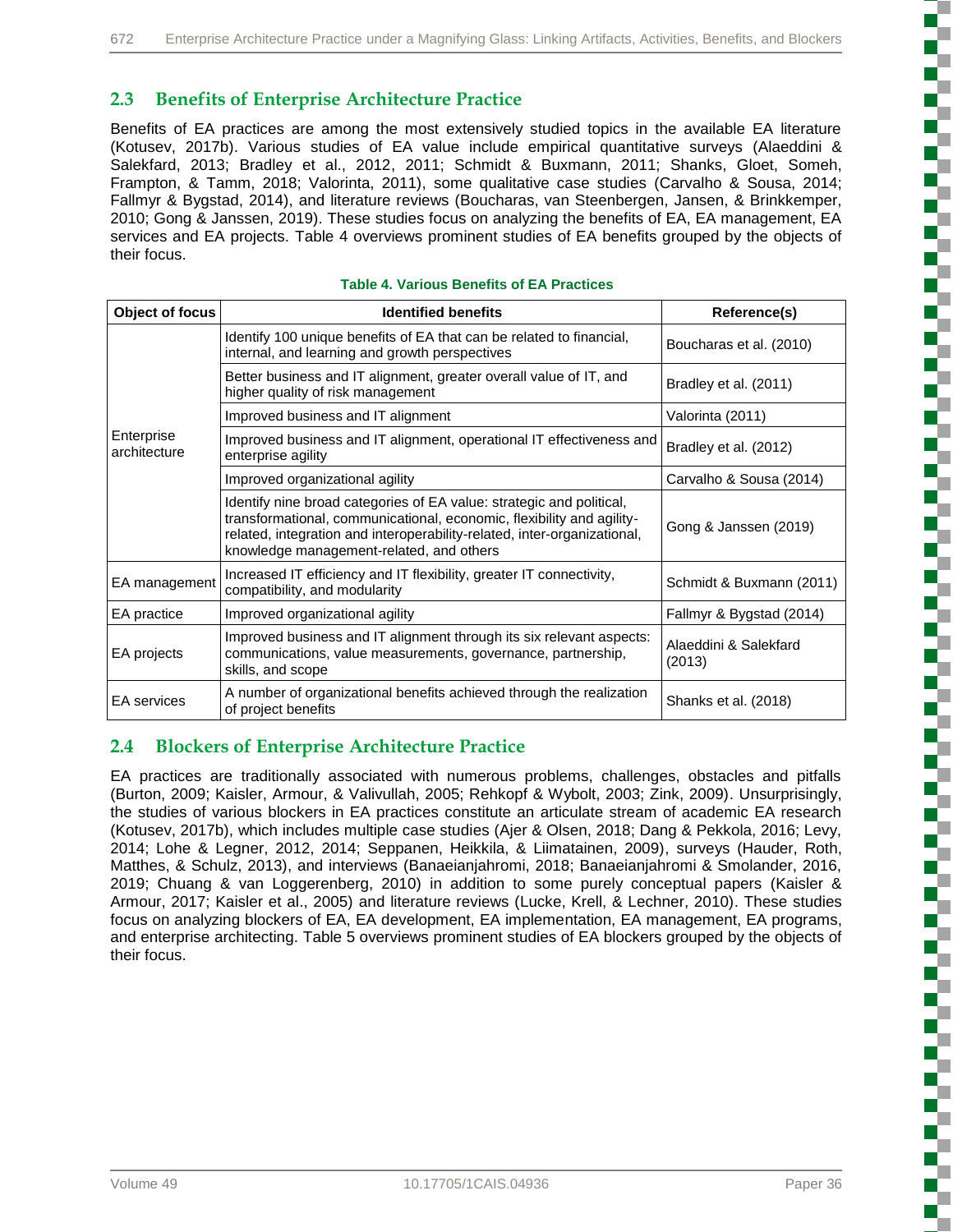| Object of focus            | <b>Identified blockers</b>                                                                                                                                                                                                                                                                                                                        | Reference(s)                                                                 |
|----------------------------|---------------------------------------------------------------------------------------------------------------------------------------------------------------------------------------------------------------------------------------------------------------------------------------------------------------------------------------------------|------------------------------------------------------------------------------|
| Enterprise<br>architecture | Eight generic root causes: organization structure, legal rule and regulation,<br>politics and sponsors, forming an EA team, ability and capability of an EA<br>team, capabilities of users, conflicting benefits, and EA basis                                                                                                                    | Dang & Pekkola<br>(2016)                                                     |
|                            | 26 different challenges that can be grouped into five broader categories:<br>complexity, objectives and benefit, organization, people and processes,<br>and understanding and trust                                                                                                                                                               | Ajer & Olsen (2018)                                                          |
|                            | A number of potential problems related to modeling, managing and<br>maintaining EA                                                                                                                                                                                                                                                                | Kaisler et al. (2005),<br>Kaisler & Armour<br>(2017)                         |
| Enterprise                 | Five main challenges: communication, obtaining stakeholder buy-in,<br>ownership, perception of enterprise architects and organizational politics                                                                                                                                                                                                  | Chuang & van<br>Loggerenberg (2010)                                          |
| architecting               | 14 critical issues: management commitment, EA governance, stakeholders,<br>coordination, communication, understanding requirements, shared<br>understanding, lack of experienced architects, complexity, rapidly changing<br>conditions, scoping of architectural descriptions, EA frameworks,<br>knowledge management, insufficient tool support | Lucke et al. (2010)                                                          |
| EA development             | Eight main obstacles: lack of communication and collaboration, lack of<br>management support, lack of knowledge among management, lack of<br>motivation among personnel, lack of knowledge among personnel,<br>personnel resistance to change, EA consultant-related issues, and<br>government-related political issues                           | Banaeianjahromi &<br>Smolander (2016,<br>2019),<br>Banaeianjahromi<br>(2018) |
| EA implementation          | Three core issues: EA governance, insufficient support of EA and<br>insufficient resources                                                                                                                                                                                                                                                        | Seppanen et al.<br>(2009)                                                    |
| EA management              | Three major challenges: effort regarding the initial EA documentation,<br>existing EA artifacts remain unused and lack of acceptance of EA in the<br>organization                                                                                                                                                                                 | Lohe & Legner<br>(2012, 2014)                                                |
|                            | 20 diverse challenges and range them according to their perceived<br>importance                                                                                                                                                                                                                                                                   | Hauder et al. (2013)                                                         |
| EA programs                | Four key inhibitors: isolationism, jurisprudence, techne, and knowledge<br>availability                                                                                                                                                                                                                                                           | Levy (2014)                                                                  |

#### **Table 5. Various Blockers of EA Practices**

## **2.5 Research Motivation and Question**

Practicing EA may involve a broad spectrum of different EA artifacts (see Table 1) that may have diverse usage scenarios (see Table 2) integrated with various organizational activities performed at disparate levels of the organizational hierarchy (see Table 3). However, all the previous studies of EA benefits and blockers analyzed the respective aspects only in relation to some rather vague and ill-defined high-level abstractions (e.g., EA management, EA development, EA implementation, EA programs, and EA projects) (see Table 4 and Table 5). Essentially, all these studies analyzed EA practice only in very broad "strokes", while none focused on distinguishing concrete activities constituting EA practice or analyzing the benefits and blockers specifically in relation to these particular activities.

In order to address this long-standing gap in the EA literature, we explore EA practices at a more detailed level and identify the benefits and blockers associated with specific EA-related activities and EA artifacts they leverage. In other words, we link various aspects of EA practice (e.g., artifacts, activities, benefits and blockers) together and, thereby, provide a certain fine-grained integrated view of EA practice currently missing in the literature. In particular, as we state in Section 1, we address the following research question (RQ):

**RQ**: What benefits and blockers are associated with specific EA-related activities and respective EA artifacts?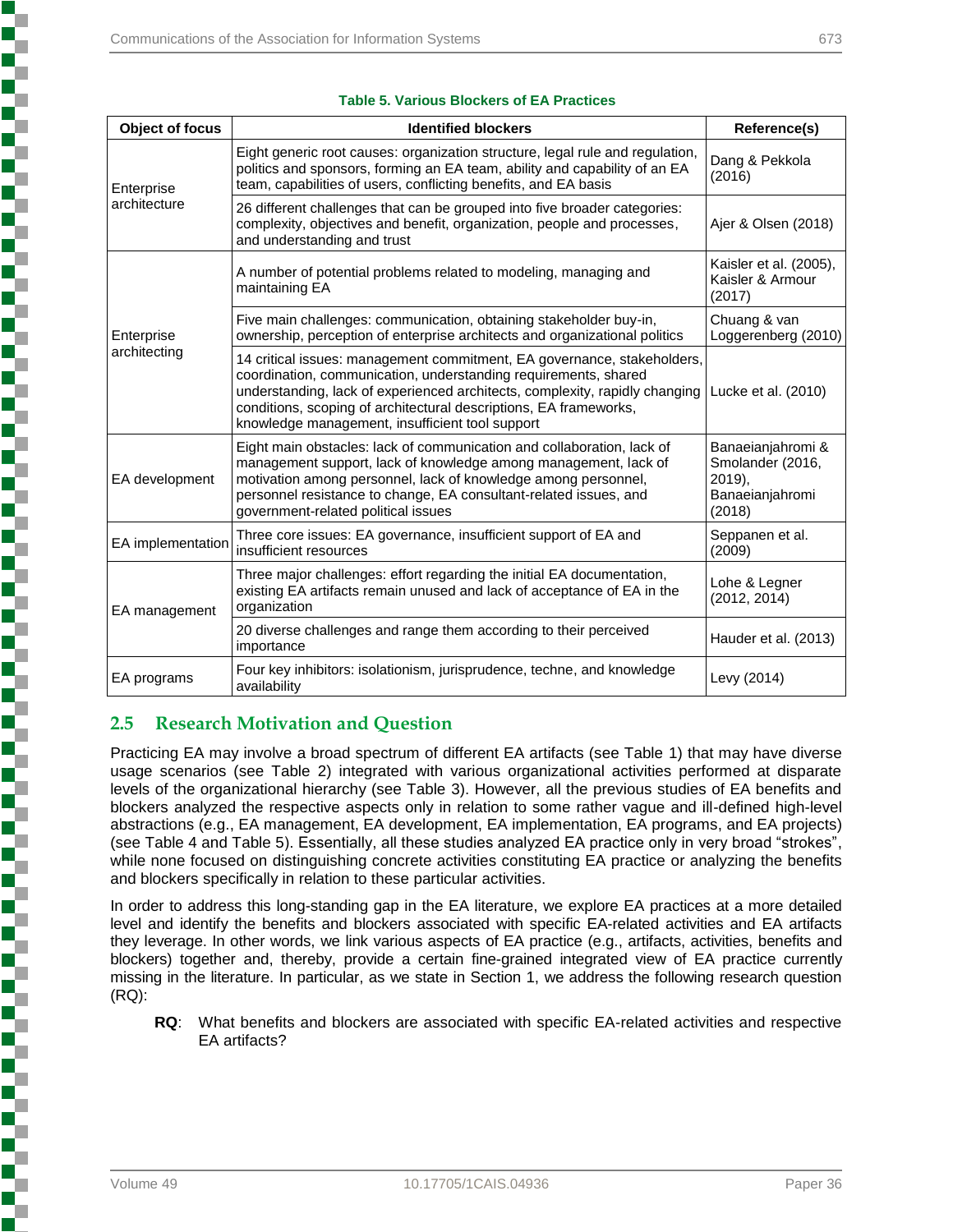## **3 Research Method**

Since our research question addresses a previously unexplored area of the EA discipline, this study can be considered an early exploratory investigation. Although some empirically validated lists of EA artifacts that can be used as a basis for research purposes have been developed (Kotusev, 2019), no such lists are available for EA-related activities, benefits, and blockers. Therefore, our research question is qualitative in nature and can hardly be answered with any quantitative research methods (e.g., structured mail questionnaires or surveys). Due to the lack of any established theories that can be taken as a basis for our research, this study is also inductive in its approach.

## **3.1 Data Collection**

Our research question is company agnostic and does not focus on separate organizations or specific industries; rather, it relates to EA practice in general. In order to exclude potential organization-specific bias in our findings, we avoided in-depth case studies of a limited number of companies. Instead, we achieved a broad coverage of EA practice and interviewed multiple experienced EA practitioners representing different companies and industry sectors. For this purpose, we selected semi-structured interviews as the most appropriate research method for our study (Creswell, 2003, 2007; Saunders, Lewis, & Thornhill, 2009). In particular, we conducted 18 one-hour interviews with practicing architects who had at least five years of active industry experience in EA. Table 6 provides profiles of our research participants and their organizations.

| #               | <b>Title</b>                            | <b>Experience</b> | <b>Industry</b>        | <b>Employees</b> |
|-----------------|-----------------------------------------|-------------------|------------------------|------------------|
| 1               | Enterprise architect                    | ~7 years          | Retail                 | 10,000-20,000    |
| 2               | Architecture manager                    | $~13$ years       | <b>Diversified</b>     | 5000-10,000      |
| 3               | Enterprise architect                    | ~8 years          | Bank                   | 5000-10,000      |
| 4               | Lead enterprise architect               | $~10$ years       | Telecom                | 5000-10,000      |
| 5               | Chief architect                         | $~15$ years       | Finance                | 20,000-40,000    |
| 6               | Lead enterprise architect               | ~6 years          | Healthcare             | >80,000          |
| 7               | Enterprise architecture manager         | $~12$ years       | Retail                 | >80,000          |
| 8               | Enterprise architect                    | $~10$ years       | Steel                  | 10,000-20,000    |
| 9               | Head of strategy and architecture       | $~20$ years       | <b>Bank</b>            | 20,000-40,000    |
| 10 <sub>1</sub> | Enterprise architect                    | ~8 years          | Government             | 10,000-20,000    |
| 11              | Enterprise architecture manager         | $~10$ years       | Retail                 | >80,000          |
| 12 <sub>1</sub> | Head of application management services | $~10$ years       | Retail                 | 10,000-20,000    |
| 13 <sub>l</sub> | Chief enterprise architect              | ~7 years          | Healthcare             | 10,000-20,000    |
| 14              | Enterprise architecture manager         | $~11$ years       | <b>Resources</b>       | 40,000-80,000    |
|                 | 15 Information architect                | ~5 years          | Government             | 2000-5000        |
|                 | 16 Architecture manager                 | $~12$ years       | Finance                | < 1000           |
| 17              | Enterprise architect                    | ~6 years          | <b>Public services</b> | 20,000-40,000    |
|                 | 18 Chief enterprise architect           | $~17$ years       | Telecom                | 20,000-40,000    |

#### **Table 6. Profiles of Participants Interviewed in Our Study**

All the interviews were guided by a standardized interview protocol covering four key areas of our interest: artifacts, activities, benefits, and blockers. Additional questions were asked to clarify the relationships between different concepts from these categories. Table 7 provides some sample interview questions asked in relation to different areas of interest and their interrelationship. All the interviews were recorded with the permission of the interviewees and then transcribed for a detailed qualitative analysis.

こうしょう こうこうこう こうこうこう

ŝ

ì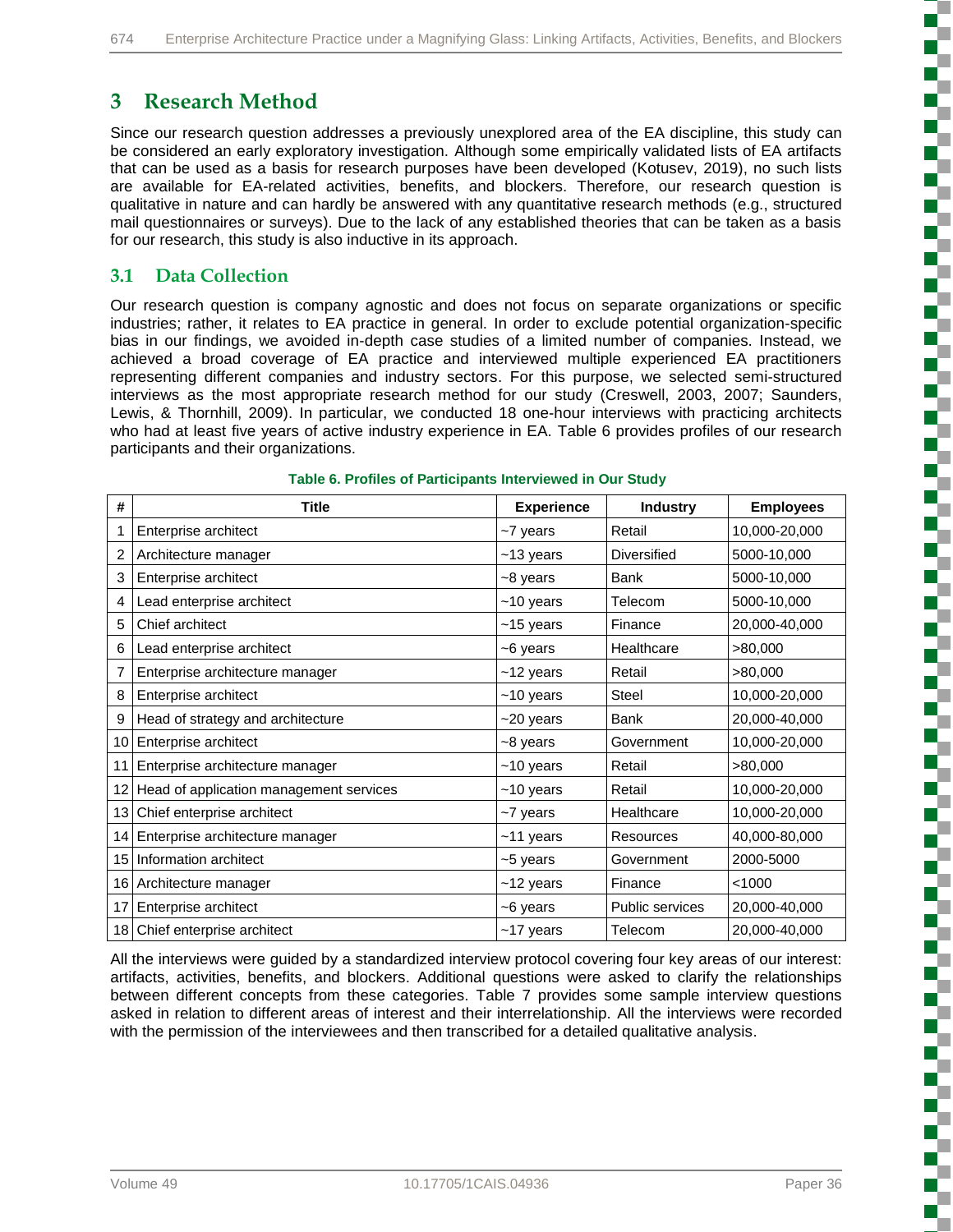| Area of interest        | Sample interview question                                                                                                                                       |
|-------------------------|-----------------------------------------------------------------------------------------------------------------------------------------------------------------|
| Artifacts               | "What sorts of artifacts are you producing?" (Interview 14)                                                                                                     |
| Activities              | "What are the enterprise architecture services that you or the architecture group in [your<br>company] actually provide?" (Interview 9)                         |
| <b>Benefits</b>         | "What are the benefits that are being derived or you are seeing from the group [of enterprise<br>architects]?" (Interview 4)                                    |
| <b>Blockers</b>         | "What are the major blockers around enterprise architecture for you [and your team]?"<br>(Interview #1)                                                         |
| Artifacts to activities | "If you are producing [this] artifact, what use case is that artifact actually for?" (Interview #7)                                                             |
| Activities to benefits  | "In terms of what you have been doing [i.e. specific activities discussed earlier], what benefits<br>do you think the organization has realized?" (Interview 3) |
| Benefits to blockers    | "When you are trying to [realize the benefit that we discussed earlier], is there something<br>which is a blocker?" (Interview 16)                              |

#### **Table 7. Sample Interview Questions for Different Areas of Interest**

### **3.2 Data Analysis**

**Notes the company's company's company's company's company's company's company's company's company's company's** 

Due to the exploratory, qualitative, and inductive nature of this study, we analyzed all the interview data that we collected following the qualitative analysis method that Miles and Huberman (1994) proposed. This method provides a suitable and convenient analytical approach for building conceptual constructs and frameworks from raw qualitative data. Accordingly, we followed three essential stages of data analysis: 1) summarizing and packaging data, 2) repackaging and aggregating data, and 3) identifying patterns and constructing a conceptual framework.

The first stage, summarizing and packaging data, included reading the transcribed interviews line by line, coding data, chunking it into meaningful fragments, and identifying significant concepts relevant to our research question (e.g., distinct types of EA artifacts, activities, benefits, and blockers that the interviewees mentioned). As part of this stage, we decomposed the text of the original transcripts and "sliced" it into separate snippets relevant to different aspects of EA practices.

The second stage, repackaging and aggregating data, involved rereading the transcribed interviews, reviewing the identified concepts, and merging and generalizing them based on their differences and commonalities to form higher-level categories constituting the resulting conceptual framework (e.g., capability modeling, roadmapping, portfolio management, asset assessment, etc.). As part of this stage, we joined and "glued" various text snippets reflecting the same or similar phenomena together into expanded descriptions of relevant categories. Table 8 shows some samples of the original interview snippets, lower-level concepts associated with these snippets, and higher-level categories resulting from their grouping.

The final stage, identifying patterns and constructing a conceptual framework, involved establishing consistent relationships between the various concepts and categories identified during the two previous analysis stages and then unifying all these concepts, categories, and associated relationships into a single "big" picture. As part of this stage, we organized the entire network of categories and their interconnections into a manageable number of coherent and largely independent "storylines". As a result of these data analysis procedures, we articulated eight consistent higher-order activity areas to answer our research question.

The first and second author collaborative performed all the analytical procedures described above, though they fulfilled rather different roles in the analysis process. Specifically, the second author solely conducted the initial comprehensive data analysis and conceptualization. Then, the first author independently validated the results of the analysis. The two authors resolved a number of disagreements that appeared between them via personal communication.

#### **Table 8. Sample Text Snippets, Associated Concepts and Resulting Categories**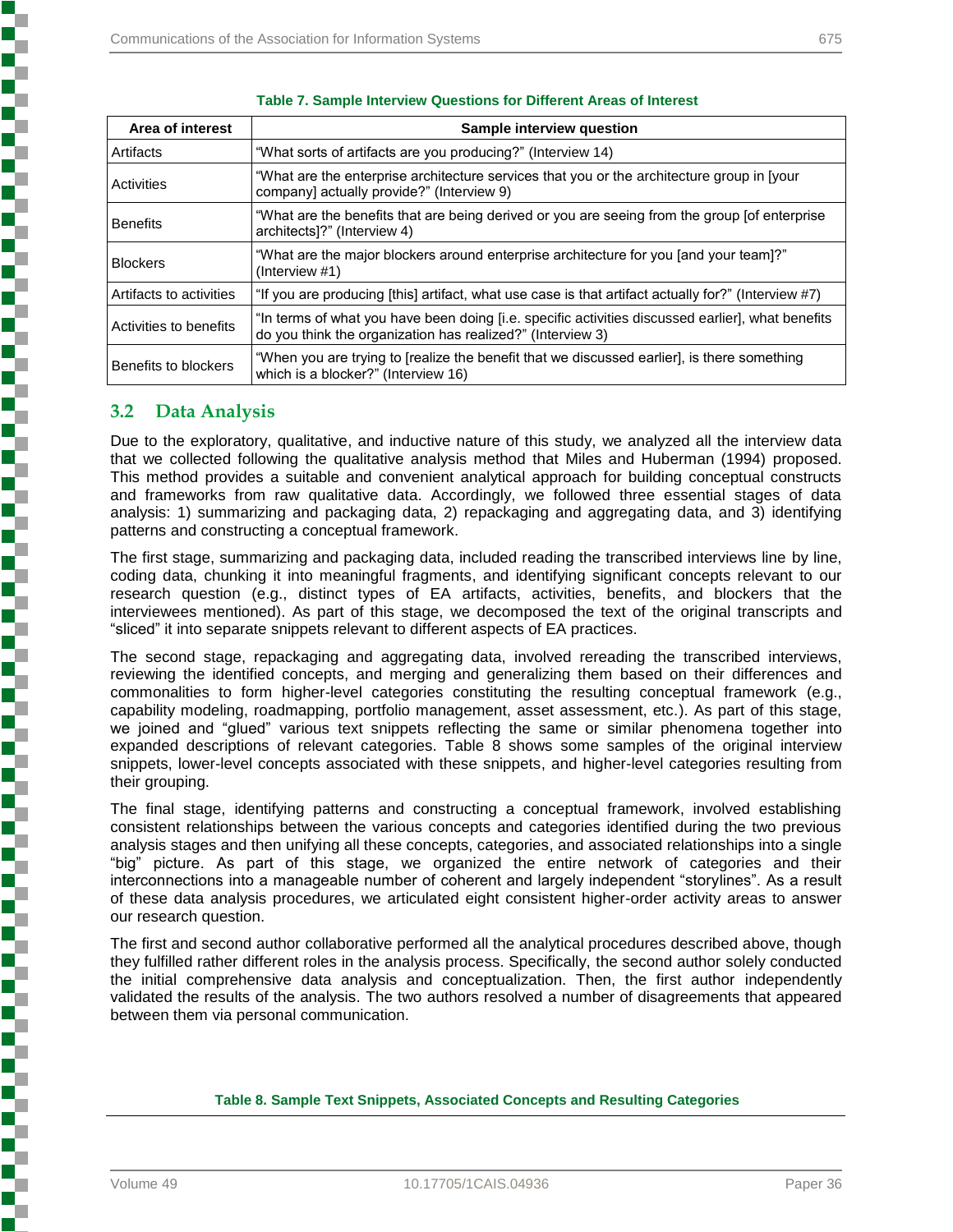| <b>Snippet</b>                                                                                                                                                                                                                                                                                                                                                                                                                                                                                                         | Associated<br>concept | <b>Resulting</b><br>category                     |
|------------------------------------------------------------------------------------------------------------------------------------------------------------------------------------------------------------------------------------------------------------------------------------------------------------------------------------------------------------------------------------------------------------------------------------------------------------------------------------------------------------------------|-----------------------|--------------------------------------------------|
| I would think in twelve months' time we want to have our capability model<br>endorsed and used in business strategy, that is the key. We have come up with a<br>capability model and so far every business unit that we have taken through it have<br>loved it. (Participant 2)                                                                                                                                                                                                                                        | Capability<br>model   |                                                  |
| [Long-term planning] basically starts with the capability map first, we take the<br>capability map and then use it Let's say I need to have a marketing capability.<br>So, what I do is measure the requirements for the marketing capability. Then, you<br>can map your systems to it [capability map] and when you map those systems to it<br>you can say "okay, how do I get this information in?". Now, when you are doing<br>these capability gaps, you might look at the information gap. (Participant 17)       | Capability<br>map     | <b>Business</b><br>capability models<br>and maps |
| When you go out and document systems that are there, and people do not know<br>they are there, then when people want to do something new and they are going to<br>get a new something [system], you say, "hey, hang on, we have already got one of<br>those over here, let's reuse that". So, we had a little bit of that. (Participant 1)                                                                                                                                                                             | System reuse          |                                                  |
| I can [document] a number of different technologies, and that is at every layer of<br>the stack. So, a number of different applications. And if I can reuse applications<br>and show how particular applications can be reused, then I get benefit. If I can<br>reuse software, if I can reuse parts of the infrastructure layer technologies or same<br>database technology, all those things are beneficial. And it is the strong enterprise<br>architecture function that drives you towards that. (Participant 11) | Technology<br>reuse   | Increased reuse<br>of IT assets                  |

#### **Table 8. Sample Text Snippets, Associated Concepts and Resulting Categories**

## **4 Eight Activity Areas of Enterprise Architecture Practice**

Our qualitative analysis of the collected interview data identified eight key activity areas mentioned in some or the other form by multiple EA practitioners. These activity areas are organized around the respective actions of architects and reflect different aspects of their work in organizations. Each of these activity areas implies certain activities supported by some EA artifacts (though not all activities can be clearly associated with any particular artifacts) leading to specific organizational benefits often impeded by some blockers. We describe the eight identified activity areas with exemplary quotes from the interviewees in Sections 4.1 to 4.8.

## **4.1 Business Capability Modeling**

The business capability modeling activity area encompasses all activities of architects related to dealing with business capabilities. These activities often include identifying organizational business capabilities, assessing their relative maturity (often against external industry benchmarks), articulating necessary capability improvements and "heatmapping" the respective capabilities to indicate future priorities for IT investments.

This activity area is normally supported by EA artifacts most often called business capability models or less often business capability maps and highly similar business function models. These EA artifacts provide holistic one-page views of the whole organization from the perspective of its business capabilities or activities often also describing their underlying components (e.g., people, processes, information and systems).

*We do a maturity assessment: people, processes and systems. ....It gives [business stakeholders] the heatmaps and what we are trying to get them to do is to look at these heatmaps when justifying their investments. Because we do an investment overlay on the capability model and they can see where the money is going. When you put the heatmap on it, you can see whether it is being spent on the right areas.* (Participant 2)

All organizational benefits associated with this activity area can be broadly summarized as the clarity of priorities. Business capability modeling helps business executives and architects agree on the set of strategic business capabilities, discuss their priority and criticality to the organization, develop a shared understanding of their required maturity levels and propose some IT investment programs intended to uplift their maturity.

ì

**このことがあると、このことがあるということがある。このことは、このことがあるということがある。 このことは、このことは、このことは、このことは、このことは、このことは、このことは、このことは、このことは、このことは、この**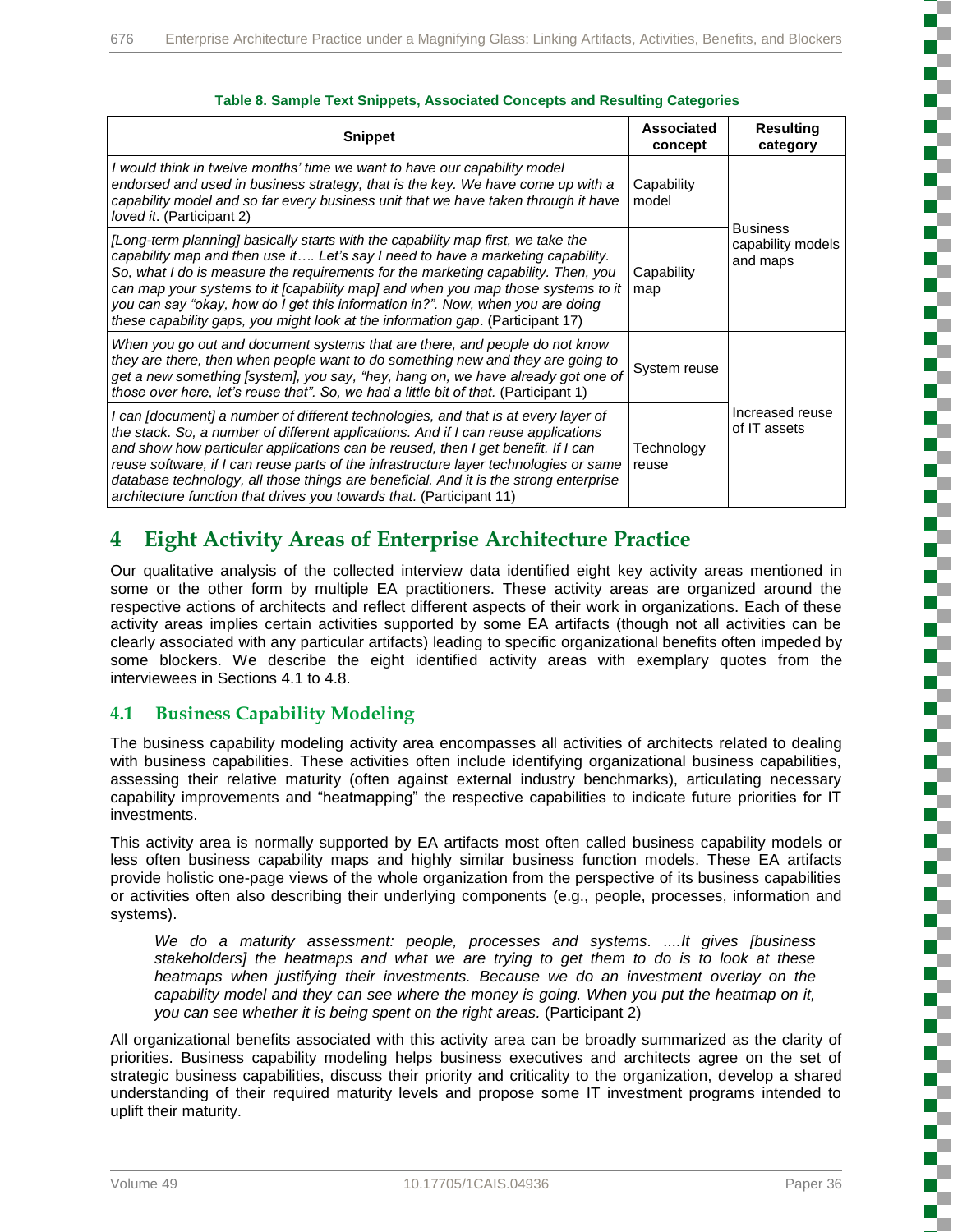The first evident blocker associated with the business capability modeling activity area mentioned by the interviewees is the situation when architecture is not positioned high enough in the organizational hierarchy to access senior business executives. The second common blocker related to this activity area is the general cultural alienation between business and IT sometimes described as "us and them" culture.

You will have the commissioner of IT, then he will have a director underneath him and then *enterprise architects will be one or two layers below. So, they are three or four levels below any serious decision making.* (Participant 6)

*There is a culture in the IT area of [our company] which says that you cannot go and talk to the business.... So, most of my information about what is going on in the business is "second hand"..., this is my big blocker.* (Participant 1)

### **4.2 Roadmapping and Portfolio Planning**

The roadmapping and portfolio planning activity area encompasses all activities of architects related to defining future IT initiatives. These activities often include proposing new IT initiatives aligned to strategic business priorities; arranging these initiatives based on their importance, mutual dependence, and deadlines; scheduling their execution at specific time intervals; and, finally, shaping the IT investment portfolio based on the tactical priorities for the upcoming budgetary period, often for the next financial year.

*Roadmapping is a key [activity that we do]. It is an understanding of how we change. How do we address the capabilities that the business needs to improve on? How do we get from here to there? And how do we put in the right technology to get there?* (Participant 11)

This activity area is typically supported by various sorts and "flavors" of architecture roadmaps where all envisioned IT initiatives are depicted (e.g., investment roadmaps, application roadmaps, and technology roadmaps). These roadmaps show all planned IT investments in different business units, areas or capabilities, their commencement and completion dates and, in some cases, also the respective target states in terms of necessary information systems or capability maturity levels.

*[Our] roadmaps are broken down into domains. We do two levels of roadmaps: one horizontal,*  which is cross-cutting concerns around the organization (things like customer, information, etc.), *versus vertical domains, which is the lines of business and the outcomes that we are trying to achieve.* (Participant 17)

Typical organizational benefits associated with this activity area all relate to the improved alignment, traceability and linkage between the business strategy and IT initiatives. Roadmapping and portfolio planning help business leaders and architects synchronize business and IT plans, develop mutually agreed delivery schedules for IT projects and allocate adequate financial, human, and organizational resources required for their implementation. These activities also allow balancing strategic and tactical imperatives and achieving more proactive business ownership of IT.

*We have the investment roadmap being derived from our strategic directions and then for every project that we are running, we require the strong identification of benefits.... So, there is a connection up from the project to the architecture that is in place.... All of these projects need to link up into the roadmap and the roadmap is driven from the strategy, so there are definitely links there.* (Participant 15)

The first popular blocker associated with the roadmapping and portfolio planning activity area reported by the interviewees is the lack of understanding, if not ignorance, of architecture among business leaders that undermines productive communication. The second blocker related to this activity area is the reluctance of business managers to discuss their future plans and needs with architects, which is also harmful to the quality of dialog between business and IT.

*The number one blocker [is that] I do not think there are many people in the organization who actually had any exposure to enterprise architecture. ...I have to convince these people that [roadmapping] is useful to them and I have to convince the people above that this is necessary.* (Participant 4)

**Production of the production of the production of the production of the company's company's company's company's company's company's company's company's company's company's company's company's company's company's company's** 

į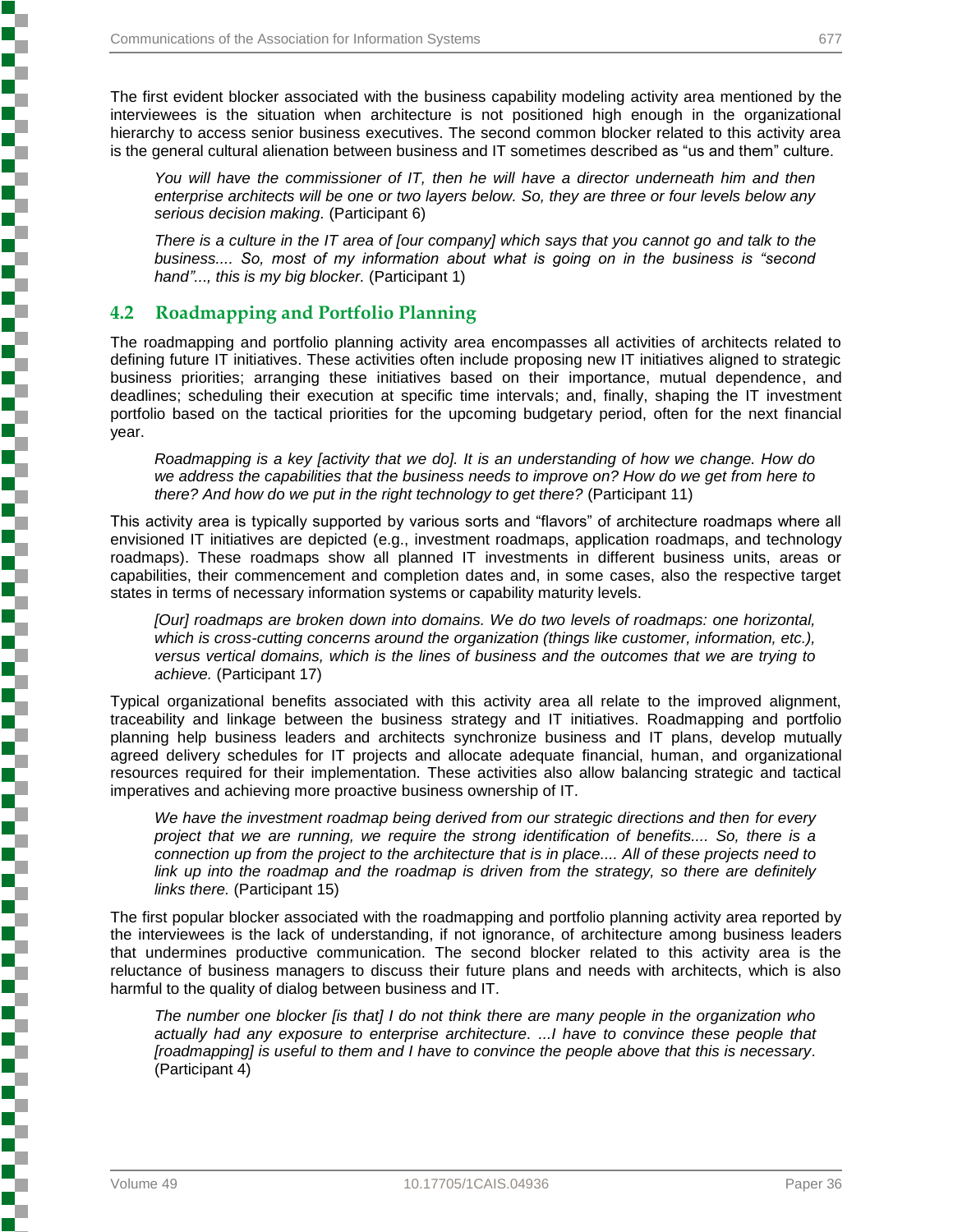## **4.3 IT Asset Management**

The IT asset management activity area encompasses all activities of architects related to managing existing IT assets in the organization. First, these activities include all the actions necessary to keep track of the assets constituting the current IT landscape (e.g., identifying IT assets, recording their properties and relationships to each other, and updating these descriptions when the structure of the landscape changes). Second, these activities also include all the actions intended to assess the overall adequacy of the available IT assets (sometimes called "health checking") and their fitness for the current and future business needs.

*We have a Casewise repository and it has datasets for infrastructure platforms, networks, applications, business users, business communities. It helps us identify quite a bit of information about the status, state and lifecycle of assets that we own and control, or are managed on our behalf by [external vendors].* (Participant 10)

This activity area is typically supported by various EA artifacts accurately capturing the current state of the IT landscape. These EA artifacts may be titled as architectural repositories, asset registers, system inventories, application master lists or represent collections of separate graphical models providing diverse views and slices of the corporate IT landscape (e.g., application interaction diagrams, information exchange models, and infrastructure deployment diagrams)<sup>3</sup>. Often this architectural information is stored in specialized EA repositories based on commercial software tools for EA.

*We maintain a full repository of all applications within [our company]. It is available online, so anyone can actually access this. ...Associated with that we have obviously our assets, which is mainly our applications, but we also have a physical infrastructure being mapped to the logical model. ...All these things are inside the tool that we use.* (Participant 16)

All organizational benefits associated with this activity area can arguably be best summarized as the general rationalization and optimization of the IT landscape. This optimization implies several related aspects including lowered complexity and overhead, simplification of the landscape structure, increased reuse and decreased duplication of IT assets, and enhanced agility in terms of planning new IT initiatives.

*When you go out and document systems that are there, and people do not know they are there, then when people want to do something new and they are going to get a new something, you say "hey, hang on, we have already got one of those over here, let's reuse*  that". (Participant 1)

Essentially, the only considerable blocker associated with the IT asset management activity area mentioned by the interviewees is insufficient tool support making the tracking, maintenance, and analysis of extensive architectural information rather problematic, time consuming, and clumsy.

*The first year of enterprise architecture was about finding its fit in terms of the right tool to use. ...We used [one tool] as our key architecture tool, but I would not say that it actually helped us greatly.* (Participant 18)

### **4.4 Opportunity Assessment**

The opportunity assessment activity area encompasses all activities of architects related to evaluating possible options for addressing specific business needs with IT. These activities typically include clarifying the original business needs and goals of the initiative; identifying available solution implementation options; assessing their architectural and technical feasibility; developing more detailed solution proposals; estimating their costs, timelines, and risks; and, finally, contributing to their business cases.

*If the business wants to proceed [with the initiative], it will come to us to identify what options are there to meet the business need. We will typically identify three or four options, we will do some more work on each of these options [to evaluate them] and we will go back to the business. After we have done that assessment work on the options, we typically get them down to just one or two. [...] And it goes back to the business to provide them with some early feedback, order-of-magnitude costings and delivery timeframes so that they can make an assessment of how to proceed.* (Participant 10)

 3 These graphical models and diagrams correspond to what has been mentioned earlier as "various technical EA diagrams" in Table 2.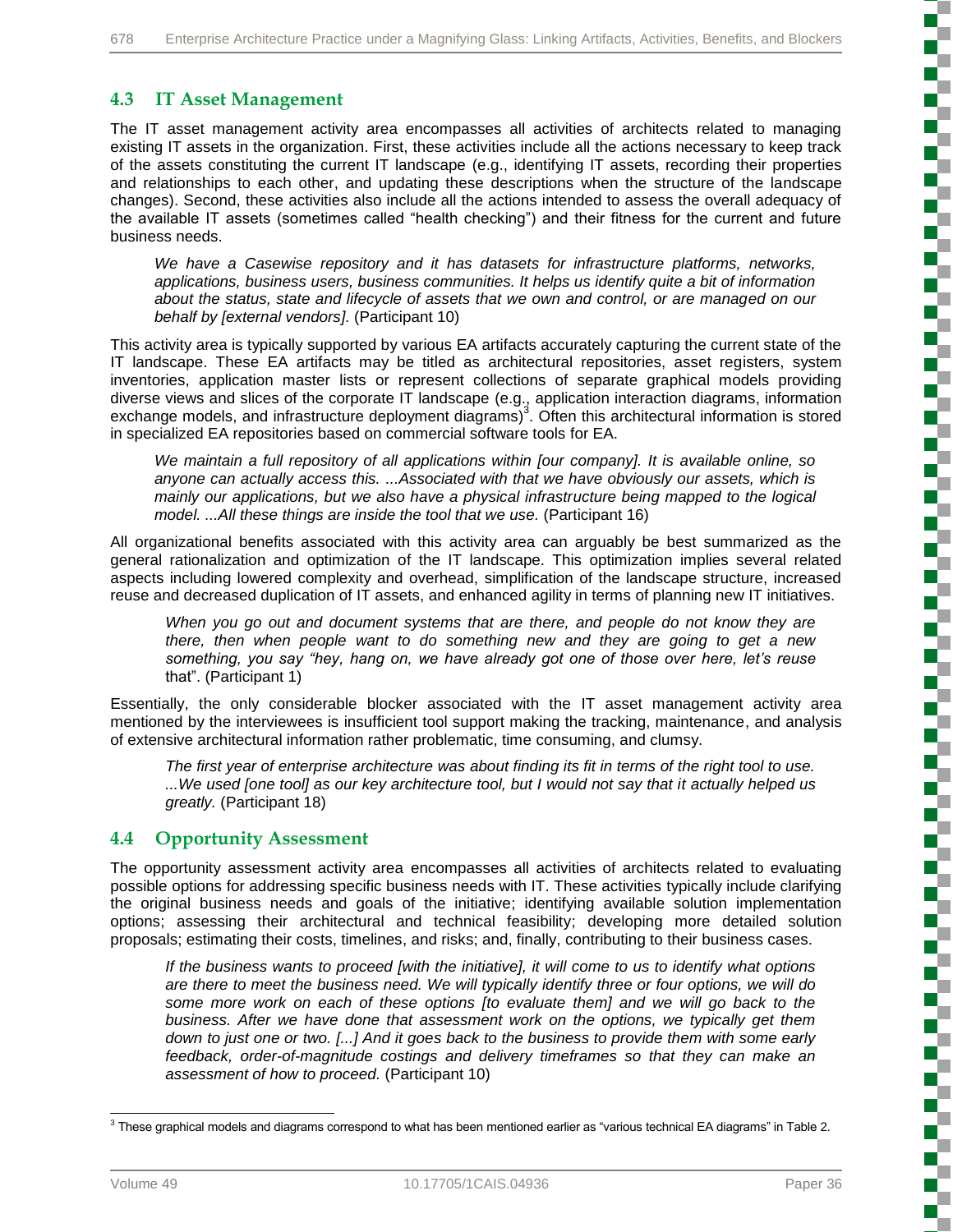This activity area typically leverages various EA artifacts providing high-level views of proposed IT initiatives at different stages of their approval. These EA artifacts may include idea-stage project briefs with very abstract solution suggestions, early-stage options papers with the analysis of available solution alternatives, finalized conceptual architectures with rather elaborate descriptions of IT solutions, and somewhat more technical preliminary solution architectures with necessary IT-specific details.

*For technical feasibility studies [we produce] just position papers around an idea that someone has around evaluating products to solve a particular problem. We also have preliminary solution architectures, which help with estimations [and ensure that] previous mistakes were not feeding into the business case.* (Participant 2)

Organizational benefits resulting from this activity area are associated primarily with the ability to realize greater business value from respective IT investments. First, adequate opportunity assessment helps stakeholders achieve better clarity and transparency of anticipated business benefits. Second, it allows them to estimate benefit-to-cost ratios and ensure the efficiency of IT investments. Third, it also helps mitigate possible risks associated with the implementation of corresponding IT solutions and improve the overall quality of project delivery.

*I think [our work has led to] better outcomes for the project delivery. There have been a few projects where they were just going to go and do X. But then we had some discussions, we had a couple of rounds of discussions, and what they were going to do has changed quite a bit, or how they thought about it has changed quite a bit. So, I think some of the project delivery outcomes have been improved.* (Participant 1)

*[Our involvement] lowers the risk of delivery of projects because as architects, we can think broadly outside of the context of that specific project to understand the implication of decisions that are made within that project and how it impacts on other parts of the organization. And as architects, we can identify or raise flags to indicate risk areas. In other words, we can mitigate risks before they become issues.* (Participant 6)

Three different groups of blockers associated with the opportunity assessment activity area have been reported by the interviewees. First, in some cases, architects focus excessively on the technical side of IT initiatives and pursue mostly the objectives related to IT and set by the CIO, instead of ensuring the achievement of business objectives. Second, in some public sector organizations, the use of EA is mandated legislatively, but the genuine value of architectural involvement in initiatives is not recognized. Third, some business managers do not feel comfortable having negotiations with architects.

*We have an enterprise architecture that is sitting there [in IT], we need to support the CIO and the CIO will position us to the business. That was one of the fundamental flaws we had because we were trying to bring business knowledge in, trying to serve the business. ...Who we were serving was oriented towards the CIO. That was not going to be successful.* (Participant 18)

*The reason why enterprise architecture is adopted in government agencies like [our organization] has more to do with a governmental edict saying that we should have architecture, rather than people intrinsically seeing the benefit of architecture.* (Participant 18)

### **4.5 Project Governance**

**Contractor Security Contractor Contractor Contractor Contractor** 

The project governance activity area encompasses all activities of architects related to reviewing and approving the implementation plans for new IT projects. These activities often include studying proposed system designs as part of the project lifecycle, ensuring their compliance with established implementation standards, discussing possible deviations, approving justified exceptions and giving respective dispensations.

*When we do an architecture review [of the project], there is an assessment sheet which gives you a traffic light [indicating compliance of the project with] the IT strategy. Is this project advancing, does not affect or goes against our IT strategy? There is also some commentary around system qualities, performance, security... those sorts of things.* (Participant 1)

*What the enterprise architecture office is doing well here is the governance or compliance* capability, where they specify how solution architectures should be written, what format of *standard solution architectures is and the governance points by which these solution architectures need to be governed. ...That is called the design authority within [our*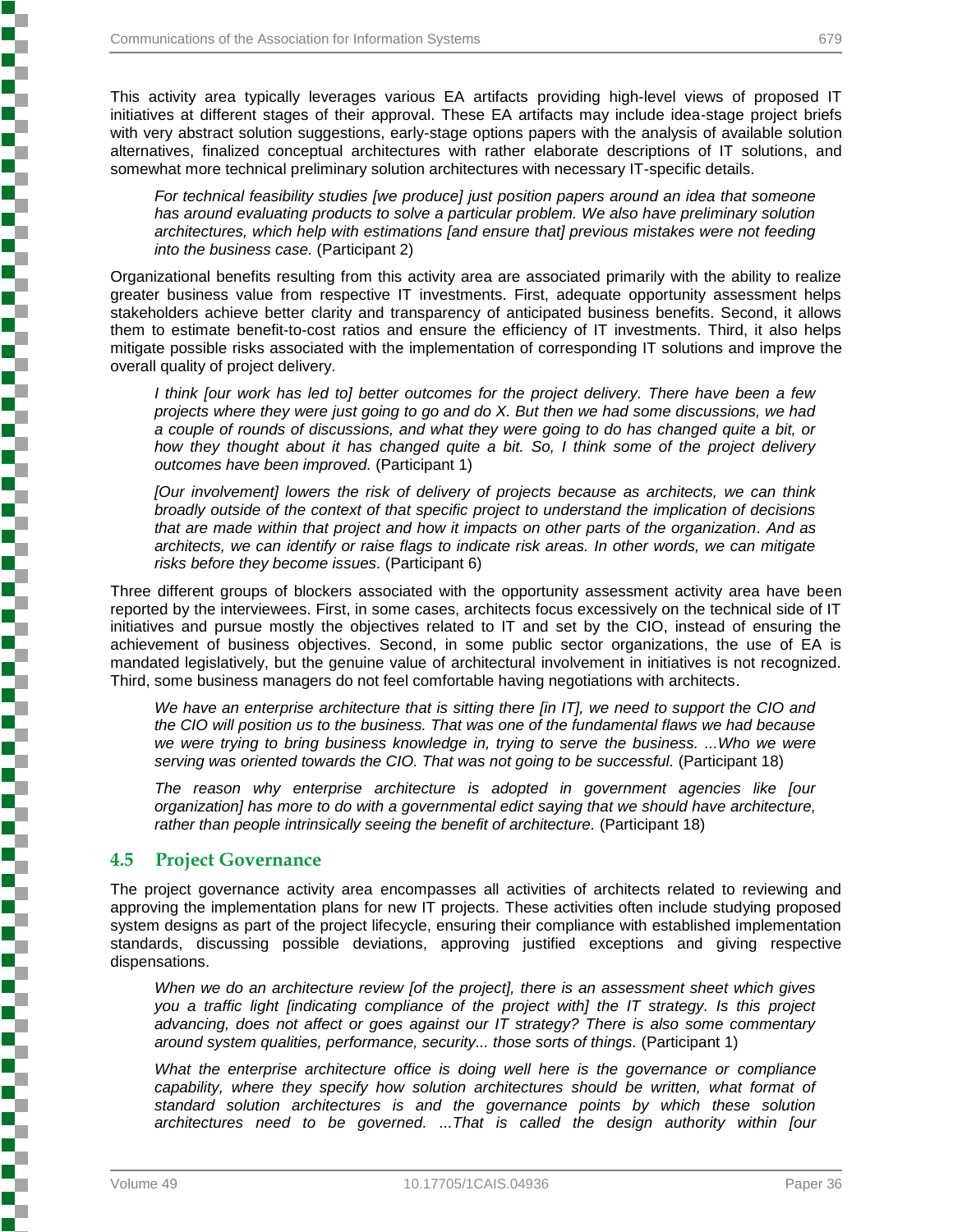*organization]. So, enterprise architects sit on that design authority. ...Ultimately, any solution architecture needs to go through and pass that design authority as part of governance.* (Participant 6)

This activity area is usually supported by a very broad variety of EA artifacts providing certain rules relevant to IT projects according to which these projects can be assessed. Most often, these EA artifacts include high-level policies and abstract principles, technical standards and detailed guidelines, recommended technologies and patterns (building blocks representing reusable solutions to typical problems), and conceptual data models.

*There is a strong governance role in enterprise architecture. So, enterprise architecture should be defining principles, standards and patterns that we should be using within IT. I think they are the three things that governance really revolves around.* (Participant 11)

The most prominent organizational benefits of this activity area are related to the ensuing economy of IT budget, cost savings and reduced total cost of ownership (TCO) closely associated with the standardization of technologies and implementation approaches. These benefits may be realized through diminishing the number of supported technologies, products, and vendors and through achieving considerable economies of scale. Additionally, standardizing technologies and data structures also leads to improved technical and logical interoperability across the organizational IT landscape.

*Reference architecture consists of everything from policies to standards, blueprints, guidelines, patterns and anything that you can imagine. The reason for the reference architecture is that you clearly understand what standards are within the [company]. So, we can start building things consistently. ...That way you get scale, you get much better discipline.* (Participant 17)

The first clear blocker associated with the project governance activity area mentioned by the interviewees is the resistance to the restrictions imposed by architecture among project teams. The second and less common blocker related to this activity area is the lack of support for architecture governance from the senior IT leadership (e.g., CIO) and the resulting inability of architects to enforce compliance with established standards.

*Initially, we had a lot of resistance. There was very much this attitude: "Well, I am running my project, what is it to do with you?"... "Just give me a solution architect and leave me alone". So, they saw the value of the solution architect: "I would like to have a smart guy who can help draw pictures of what we are trying to build". But they kind of did not get the governance piece.*  (Participant 11)

### **4.6 Communication and Coordination**

The communication and coordination activity area encompasses all activities of architects related to the overall coordination of business and IT efforts in the organization. These activities typically include identifying key business and IT actors and decision-makers; engaging with relevant stakeholders; establishing a productive dialog and trusted relationships with these stakeholders; understanding their genuine interests, concerns, and plans; and trying to influence these plans via informing them about other stakeholders' views and opinions.

[One of our major responsibilities] is establishing communication to make information *transparent and open to the right people so that they can actually do their roles and also to have workshops with our business stakeholders. We spend a lot of time doing facilitated workshops and communicating [architecture]. One part of our role is to talk to the business. ...Our other responsibility is to talk back down to IT. From the communication perspective, our wiki is really there to support what I call broadcast communications. But we also do targeted communication to important business stakeholders in terms of trying to get them agree on strategic initiatives.* (Participant 4)

*EA here means someone who engages strongly with the business and coordinates the business and the IT branch's response to business needs in light of our current and planned investments. It is a pretty broad role. ...There is quite a bit of aiding people to form a sensible path.* (Participant 10)

Unlike all the previous activity areas described earlier, this activity area can be considered as "general" and is not associated closely with any particular types of EA artifacts. Although various EA artifacts can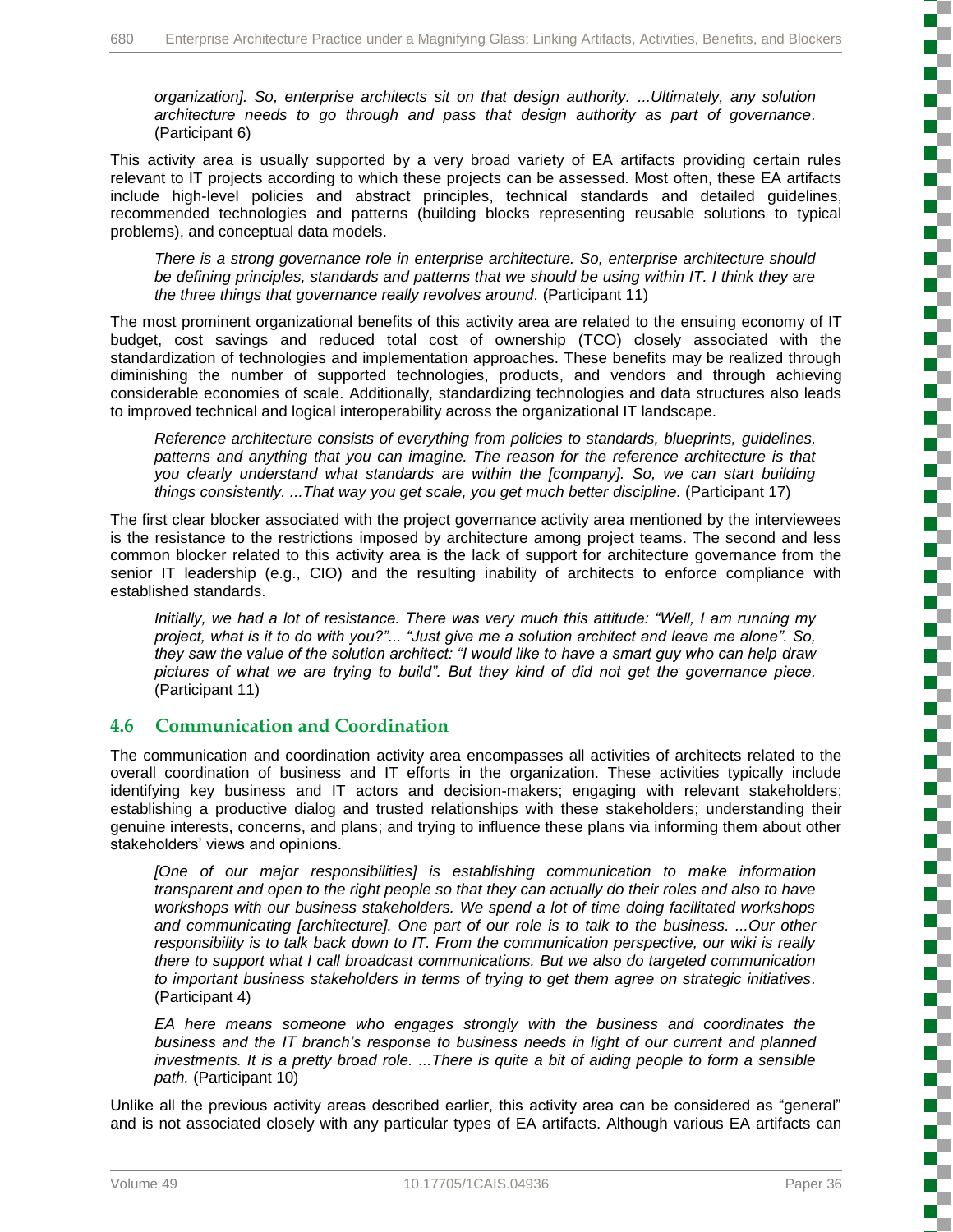certainly be used as part of this activity when they are necessary (e.g., roadmaps for communicating future plans or landscape diagrams for explaining the current situation), this activity area relies more on verbal communication, than formal documents.

All organizational benefits of this activity area are associated with better partnership and closer collaboration between business and IT communities within the organization. Specifically, these benefits often include achieving more intensive communication and networking between various decision makers, building trustful relationships and deepening mutual understanding between them, promoting knowledge sharing, dissemination of ideas, and coordination of plans.

*The benefit of EA is removing the stickiness and friction through sharing ideas, communicating common goals, highlighting that we actually have enterprise assets that can be leveraged.... And it is not necessarily in the technology area, it is also about leveraging people. ...It is about injecting into the discussion marketplace knowledge and research trends to provide guidance to our decision-makers so that they can then better position the organization. Ultimately, we are mindful of linking all that to our strategic intent, goals and objectives, and so the value is making sure that what we want to achieve from a strategic point of view is achievable with outcomes that are clearly demonstrable.* (Participant 3)

Essentially the single major blocker associated with the communication and coordination activity area reported by the interviewees is poor communication skills of architects that prevent achieving mutual understanding with other EA stakeholders and the inability of architects to find an appropriate language for participating in direct conversations with these stakeholders (especially senior business leaders).

*An architect really needs to be someone who is right there at every leadership meeting and is actively participating at the highest levels. Just because someone has a software engineering*  background does not mean that they have the skillset to be able to participate at that level. *There really has to be some deliberate decision on the part of that architect to skill up on IQ and communication skills to be able to effectively work as an architect.* (Participant 3)

## **4.7 Consulting and Mentoring**

しょうこう こうこうこう こうこうこう こうこうこう こうこうこうこう こうこうこうこう こうこうこう

The consulting and mentoring activity area encompasses all activities of architects focused on educating, advising and guiding other organizational actors. These activities may include mentoring project teams or less senior architects in various technical areas, educating business leaders regarding the opportunities and limitations of specific technologies, advising CIOs on the subjects relevant to the long-term IT strategy, and consulting other IT managers on the questions related to the structure of the existing IT landscape and its capabilities.

*What services do we provide? Obviously, we are providing advice to the delivery managers around major projects. ...We provide advice around the designs, around what they are trying to do and whether we think it is a good thing or not, or what else they might like to consider.* (Participant 1)

*[We employ] a couple of principal enterprise architects and they work very closely with the CIO. They are treated as trusted advisors to [the CIO]. Basically, if he [is thinking of some changes],*  he always includes enterprise architects to make sure that he gets their input into the *impact assessment for those changes.... So, if you think about the services that EA provides, it is very much a trusted advisory service to the CIO.* (Participant 6)

*We have an advisory practice. We work probably above solutions, more a technology strategy or an application capability level, and we act as an advisory function. We get contacted, we work across projects or business problem areas and typically this is either an informal advisory (we have discussions, we attend workshop meetings, etc.) or a formal advisory where we set positions, where we actually create a document. ...Typically, it is a position around technology, but it also could be a formal position around a strategy.* (Participant 7)

Similarly to the communication and coordination activity area, this activity area arguably also cannot be associated directly with any particular types of EA artifacts. The primary "resource" in this activity area is unique expertise and deep knowledge possessed by architects rather than EA artifacts, though some artifacts can be leveraged if beneficial or necessary (e.g., principles, standards, or patterns for explaining the appropriateness or infeasibility of certain approaches and planning decisions).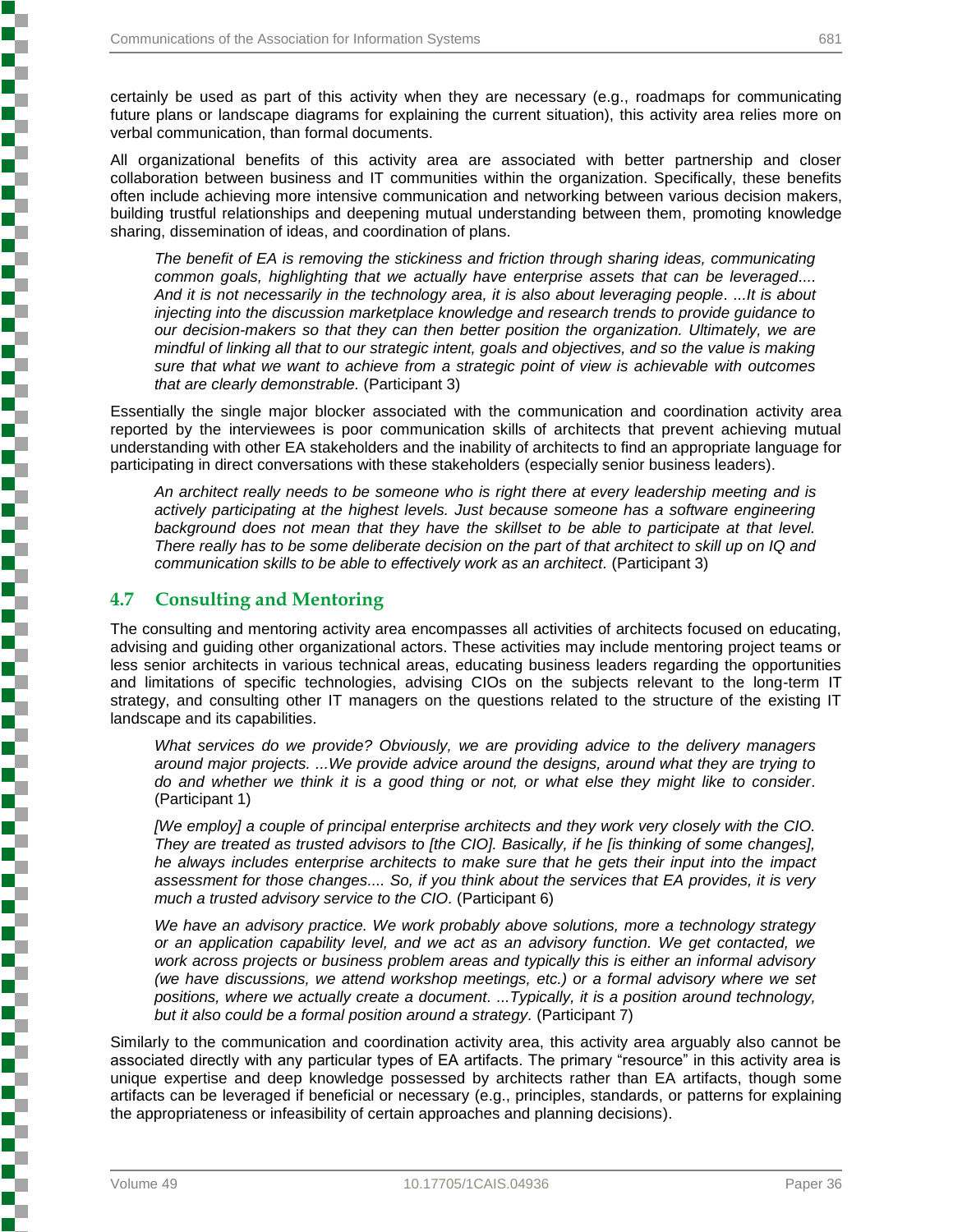Key organizational benefits of this activity area are related primarily to achieving better overall consistency of IT-related planning decisions made in the organization. Adhering to the same line of thinking can lead to a more holistic approach towards architectural planning and decision making. Following the same course of action in similar situations and contexts contributes to the harmonization of different aspects and elements of the organization.

*[One of the benefits of EA] is that it takes away from a fragmented approach. Without enterprise architecture, [there would be] different approaches in different ways and we would end up with a store of technologies that we would have to maintain, instead of a relatively small subset of technologies.* (Participant 11)

The first significant blocker associated with the consulting and mentoring activity area that the interviewees mentioned is proving the value of architects' competence to the rest of the organization or "finding a customer for the consulting service". The second blocker related to this activity area is the reputation and general perception of architecture as a blocker rather than an enabler.

*The key is to just build up the reputation of architecture as an enabler, rather than as a blocker. ...I have been in organizations where architecture had a bad reputation and people say no all the time.* (Participant 2)

*The architect is always the guy who says "no". So, I am often at odds with a lot of people because I am telling them why they cannot do what they want to do.* (Participant 11)

## **4.8 Audit of Mergers and Acquisitions**

Finally, the audit of mergers and acquisitions activity area encompasses all activities of architects related to scrutinizing and analyzing the IT landscapes of other organizations prior to closing respective merger and acquisition deals. Architects often accomplish these activities as part of more general due diligence procedures conducted before mergers and acquisitions of other companies.

*We are involved in due diligence [processes]. During a merger and acquisition, we do due diligence and we do the risk assessment stuff. From a technical perspective, can their applications actually live in our system? ...And how do those applications then get supported?*  (Participant 2)

*The organization grows through mergers and acquisitions. I am one of two others in my team who work closely with the team in the business that looks after mergers and acquisitions. What generally happens on those engagements, I lead the IT strand of activity and that means bringing together various parts of the IT organization to support me in doing the due diligence activities for the target. ...And then after doing that, basically an IT audit, [my responsibility] is to*  work out what may be the potential implications. I am also accountable for making *recommendations or suggestions on the integration strategy or stand-alone strategy or whatever it is the appropriate strategy for the target.* (Participant 3)

Analogously to the two previous activity areas, this activity area is also largely artifacts neutral in nature and can hardly be linked to specific types of EA artifacts. Instead, this activity area is driven predominantly by the intimate knowledge of the organizational IT landscape, its overall structure, constituting systems, and underlying technologies possessed by architects, though various EA artifacts still can be used within this activity when they are necessary (e.g., architectural repositories and asset registers for understanding the composition of the existing IT environment).

All organizational benefits associated with this activity area can be related to a more adequate assessment of the implications and consequences of mergers and acquisitions between different companies from the perspective of IT. For instance, active participation of architects in due diligence processes helps think ahead more proactively, estimate the architectural compatibility between two IT landscapes, foresee potential problems, and better plan the necessary integration efforts in advance.

*It is about better planning. So, in other words, architects are now seen as someone who can contribute to the planning process [for mergers] in a much more rigorous way.* (Participant 6)

During our interviews with EA practitioners, we identified no articulate blockers that we could specifically relate to the audit of mergers and acquisitions activity area.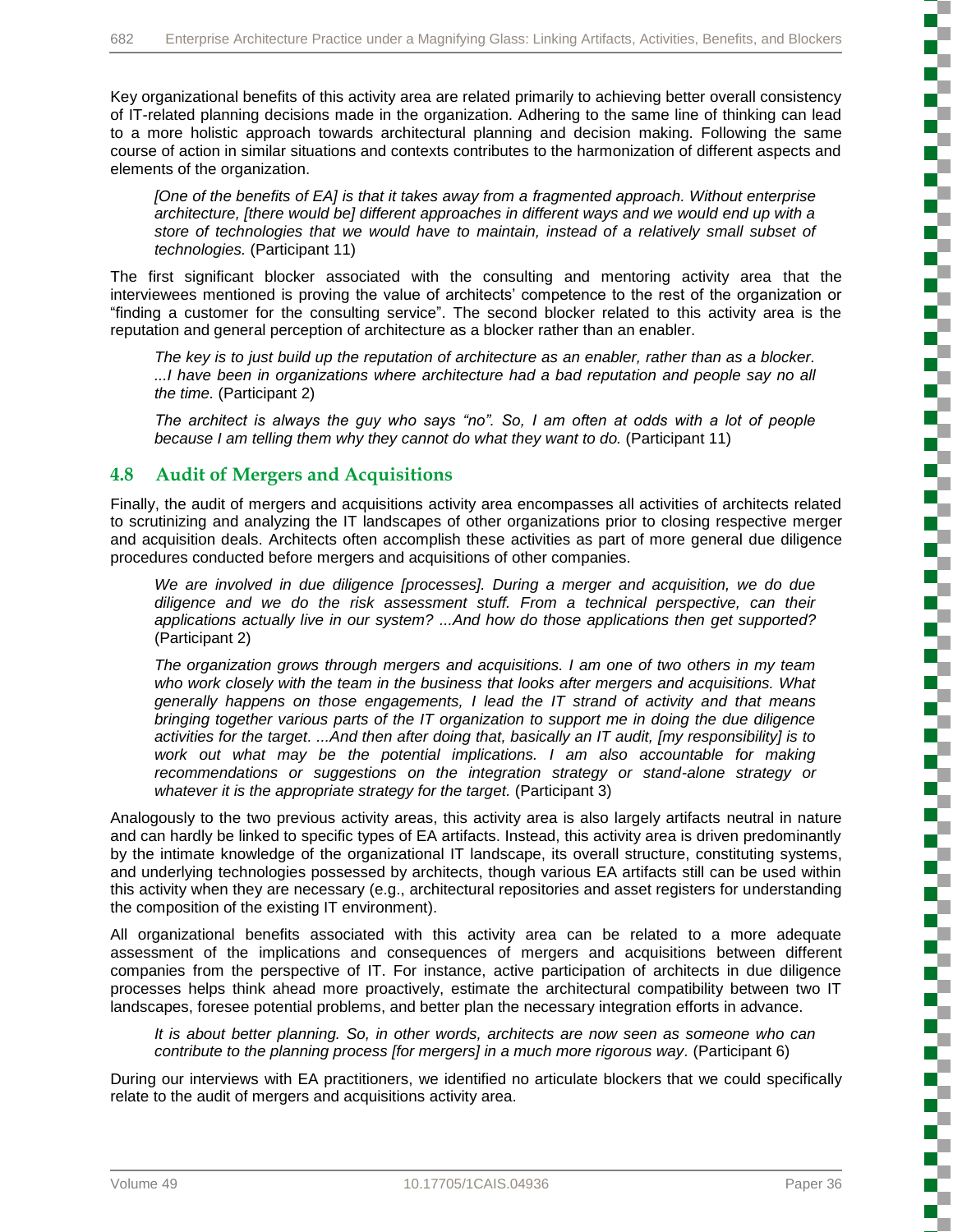### **4.9 Summary View of the Eight Activity Areas**

All the prominent EA artifacts, activities, benefits, and blockers identified as part of this study can be grouped into eight major activity areas constituting EA practice. Figure 1 schematically summarizes these activity areas and their components.



**Figure 1. Eight Major Activity Areas Constituting Enterprise Architecture Practice**

ī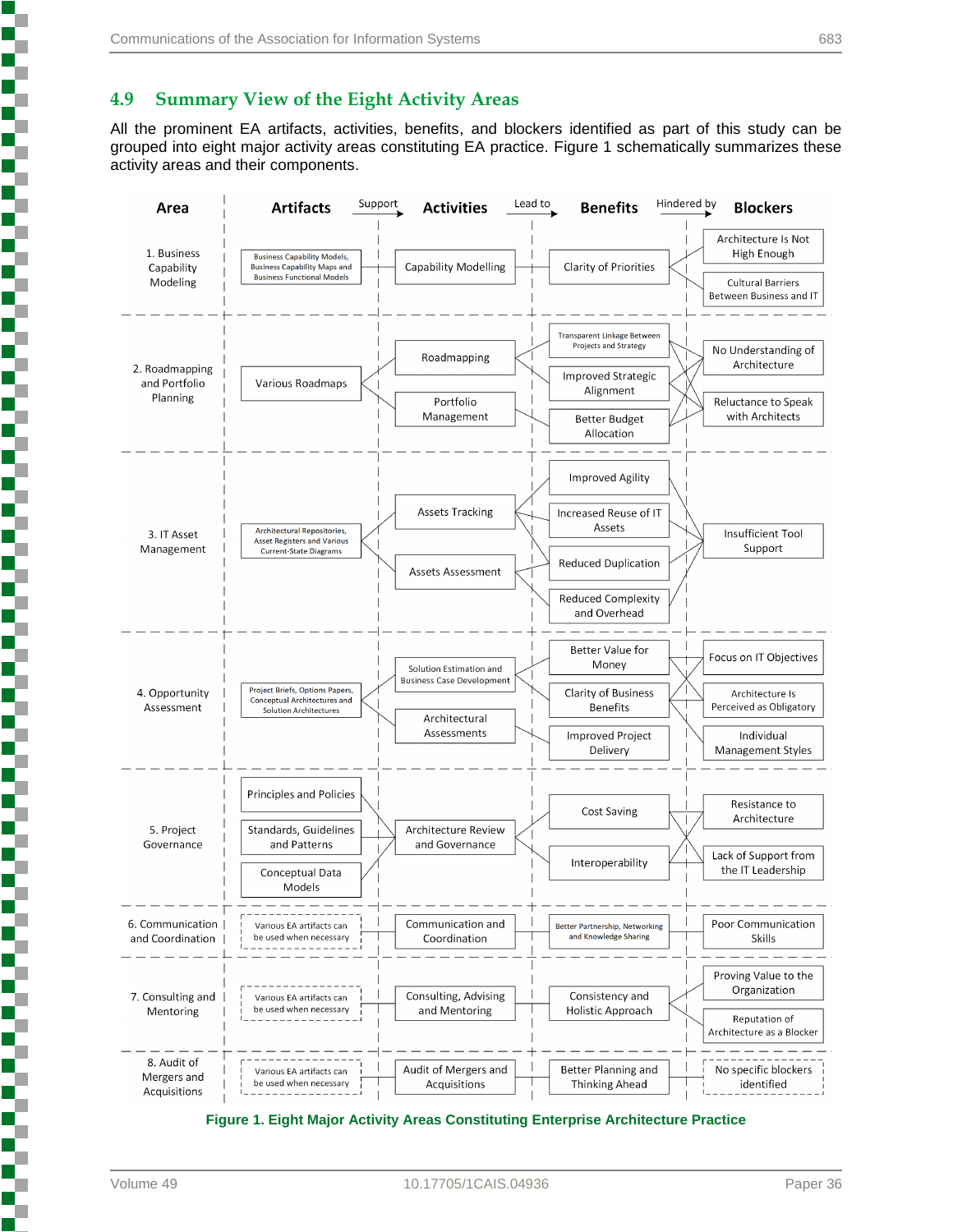## **4.10 Relationships between the Eight Activity Areas**

As Figure 1 shows, EA practice can generally be viewed as a set of eight distinct activity areas. All these activity areas cooperate together within EA practice and essentially represent different elements of a single complex mechanism. Unsurprisingly, these eight activity areas are not completely independent and have rather clear relationships in the context of EA practice. These relationships have various causal, temporal, logical, or merely information components.

Most notably, business capability modeling, roadmapping and portfolio planning, opportunity assessment, and project governance form an articulate sequential flow, or a "value chain", of EA practice where global strategic planning decisions get gradually refined and converted into local project-specific decisions. Namely, business capability modeling provides an overall direction for roadmapping and portfolio planning activities by indicating strategic business areas that require improvements in the long run. Roadmapping and portfolio planning, in turn, initiate new IT projects that subsequently become the subject of opportunity assessment activities. Then, opportunity assessment eventually triggers architecture review processes that constitute the essence of project governance activities.

Other activity areas, however, are not included directly in the decision-making flow described above. For instance, the audit of mergers and acquisitions is a separate activity that takes place at specific time moments (i.e., during the discussions of possible corporate mergers and acquisitions). Communication and coordination as well as consulting and mentoring essentially represent context-neutral "background" activities that permeate the entire EA practice; they are intertwined with all other EA-related activities and may be carried out continually in some or the other form. Finally, IT asset management is also a continuous activity which informs all other EA-related activities regarding the available IT assets and the general structure of the existing IT landscape. Figure 2 schematically summarizes the relationships between the eight activity areas of EA practice described above.



**Figure 2. Relationships between the Eight Activity Areas of Enterprise Architecture Practice**

## **5 Discussion of Findings**

The analysis of EA artifacts, activities, benefits, and blockers reported by the interviewees suggests a number of interesting conclusions on EA practice.

## **5.1 Activities of Enterprise Architects**

The role, skills, and activities of enterprise architects have received relatively little attention in the existing EA literature (Kotusev, 2017b). Moreover, the corresponding studies have mostly focused on the skills, ţ

i

ţ

į

į

ì

ţ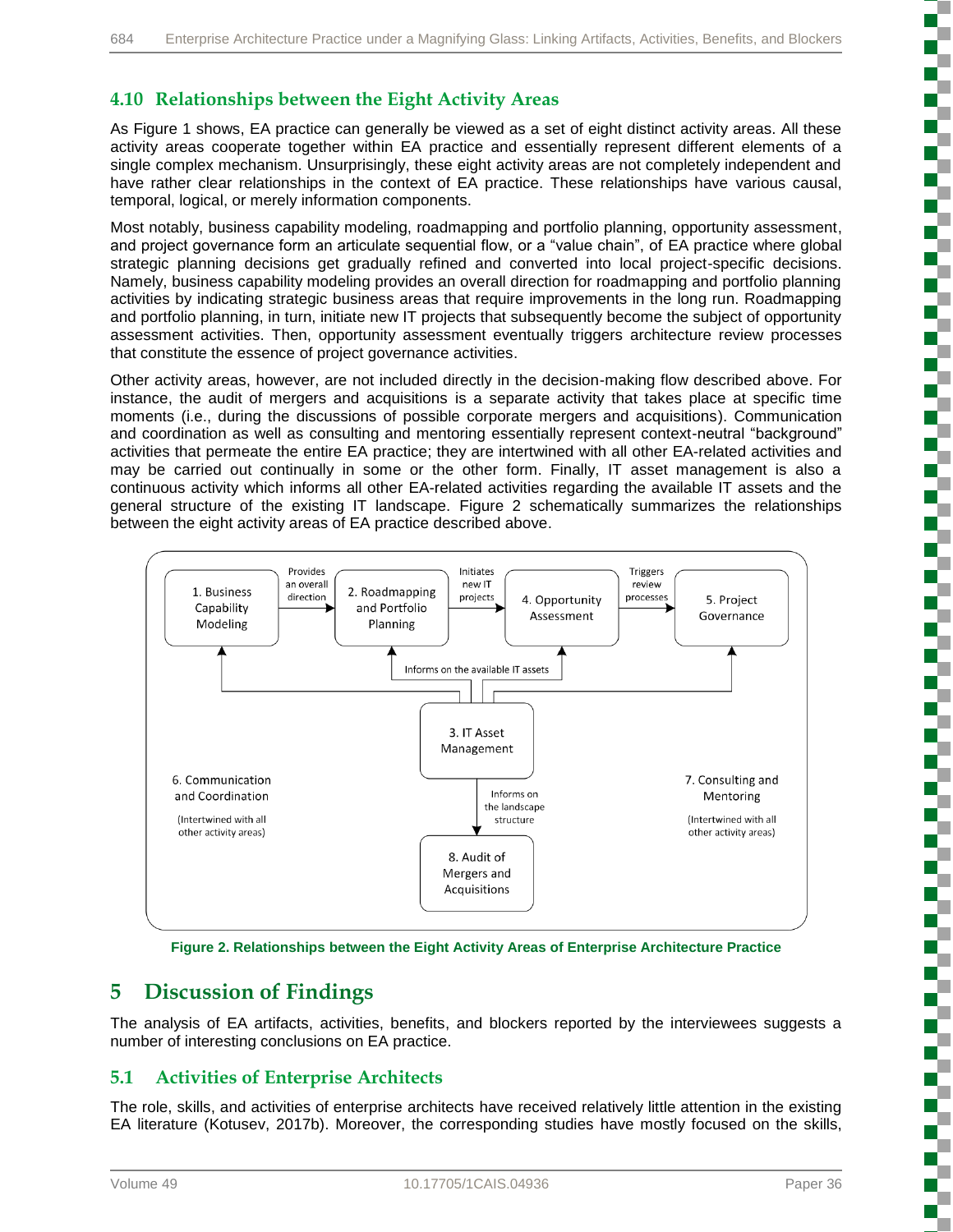competencies, personality types, and worldviews of enterprise architects (du Preez, van der Merwe, & Matthee, 2014; Evans, 2010; Evernden, 2015; Gotze, 2013; Steghuis & Proper, 2008; Wagter, Proper, & Witte, 2012; Ylinen & Pekkola, 2018, 2020), focused on the EA profession in general (Besker, Olsson, & Pessi, 2015; Strano & Rehmani, 2005; Walrad, Lane, Jeffrey, & Hirst, 2013), or provided anecdotal descriptions of enterprise architects' work (Potts, 2010). However, the literature lacks sound evidencebased studies analyzing the role of enterprise architects from the perspective of their activities. For instance, one of the few available empirical studies of the role of enterprise architects conducted by Strano and Rehmani (2007) concluded that their role is multidimensional and actually implies many different roles. Specifically, Strano and Rehmani (2007) grouped these roles into five broad categories: change agent, communicator, leader, manager, and modeler. However, these roles are rather generic, largely disconnected from any particular context (e.g., relevant EA artifacts) and arguably offer only a very abstract view of enterprise architects' work. For this reason, we argue that currently the work of enterprise architects is insufficiently understood, no sound lists of their activities exist in the literature and exactly what enterprise architects actually do on a daily basis still remains largely unclear. Interestingly, as Olsen (2017, p. 642) has noticed, "even enterprise architects do not have clear conceptions of their role".

This study provides arguably the most comprehensive, detailed, and contextualized list of enterprise architects' activities available today in the EA literature. The eight identified activity areas and the 11 underlying activities (see Figure 1) are very diverse in nature and range from organization-wide capability modeling to reviewing designs of separate IT systems. These observations generally support the view of an enterprise architect as a "jack of all trades" (Steghuis & Proper, 2008; Ylinen & Pekkola, 2020) capable of communicating with business executives, mid-level managers, and project teams and converting highlevel business plans into low-level IT actions.

## **5.2 EA Artifacts and Activities of Enterprise Architects**

Our study explicitly links the activities of enterprise architects with the relevant types of EA artifacts. On the one hand, the eight identified activity areas (see Figure 1) demonstrate that specific types of EA artifacts are closely associated with certain activities that they support, but irrelevant to other activities. Moreover, no "general-purpose" EA artifacts were mentioned by the interviewed architects. This observation suggests the existence of strong coupling between the activities of enterprise architects and the EA artifacts that they use during these activities. Therefore, in most cases and contexts, it might be unreasonable to discuss architects' activities separately from respective EA artifacts, and vice versa.

On the other hand, though EA practices are closely associated with EA artifacts (Kotusev, 2019; Niemi & Pekkola, 2017), not all activities mentioned by the interviewed architects can be related directly to any specific types of EA artifacts. This observation suggests that the work of an enterprise architect is not limited only to creating and using EA artifacts, but requires a much broader focus and also includes such essential activities as communication with various stakeholders, coordinating their activities, consulting business leaders, advising IT leaders, and mentoring more junior IT specialists.

Furthermore, the observed diversity of EA artifacts and related activities questions the popular view of EA as a single comprehensive blueprint or master plan defining the structure of organizational information systems in their current and future states around which all EA-related activities revolve (Shanks et al., 2018; Tamm, Seddon, Shanks, & Reynolds, 2011). In light of our findings, EA can be considered only as a loose term for denoting all EA artifacts, which are actually very diverse in their meaning, purposes, and use cases.

## **5.3 Activity-Specific Nature of Benefits and Blockers**

The existing EA literature tends to discuss the benefits (see Table 4) and blockers (see Table 5) of "EA practice" (Fallmyr & Bygstad, 2014), "EA management" (Hauder et al., 2013; Lohe & Legner, 2012, 2014; Schmidt & Buxmann, 2011), "EA programs" (Levy, 2014), "EA projects" (Alaeddini & Salekfard, 2013), "EA services" (Shanks et al., 2018), "enterprise architecting" (Chuang & van Loggerenberg, 2010; Kaisler & Armour, 2017; Kaisler et al., 2005; Lucke et al., 2010), "EA development" (Banaeianjahromi, 2018; Banaeianjahromi & Smolander, 2016, 2019), "EA implementation" (Seppanen et al., 2009), or, in most cases, even simply of "enterprise architecture" (Ajer & Olsen, 2018; Boucharas et al., 2010; Bradley et al., 2012, 2011; Carvalho & Sousa, 2014; Dang & Pekkola, 2016; Gong & Janssen, 2019; Valorinta, 2011). However, our analysis shows that most reported benefits and blockers associated with EA practice can actually be related specifically to certain activity areas, rather than just to "enterprise architecture".

**Experience in the second contract of the contract of the contract of the contract of the contract of the contract of the contract of the contract of the contract of the contract of the contract of the contract of the cont**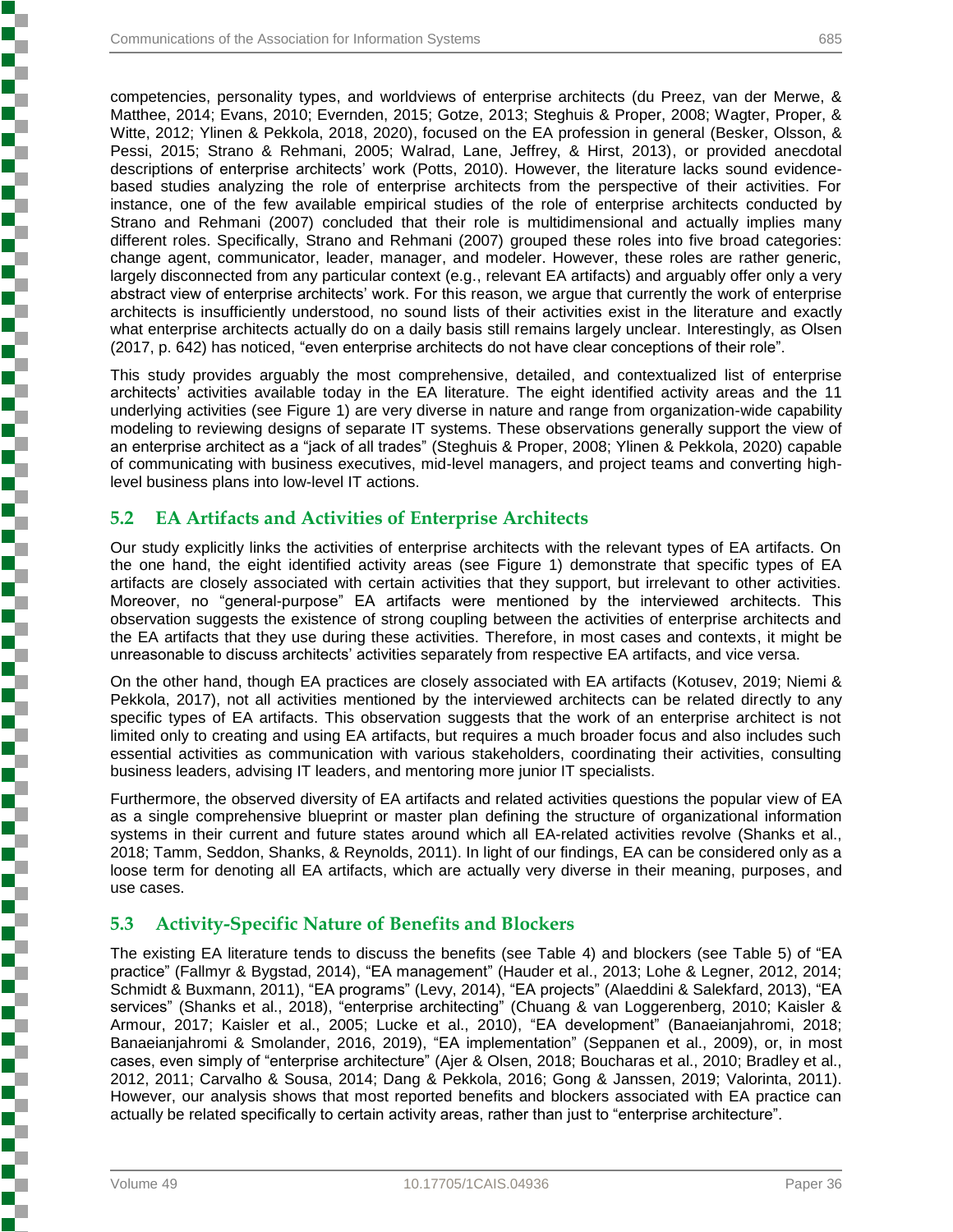For example, clarity of priorities may result from business capability modeling but not from project governance, while reduced duplication may ensue from IT asset management but hardly from opportunity assessment. Similarly, the presence of cultural barriers between business and IT may be a significant blocker for business capability modeling but is irrelevant to IT asset management, while insufficient tool support may preclude effective IT asset management but it is of little or no relevance to opportunity assessment. The existence of these relationships between activities, benefits, and blockers provides a more detailed understanding of EA practice than the one offered by the available EA literature.

Moreover, "EA practice", "EA management", "enterprise architecting", and other similar notions widely used in the existing EA literature represent very vague abstractions. For instance, arguably none of them can be clearly interpreted from the perspective of the identified activity areas (see Figure 1). At best, all these notions can be viewed only as broad umbrella terms for some or all EA-related activities. This observation suggests that instead of referring to essentially indefinable terms such as "EA practice", "EA management", or "enterprise architecture", EA scholars should more clearly understand and explicitly indicate in their papers which exactly EA-related activities they study.

Generally, the business value of EA practice cannot be reduced to any single benefit but rather is multifaceted and has clearly traceable links to particular activity areas constituting it. For this reason, the very notion of business value in relation to EA practice is arguably valid only in the highest-level organization-wide context and should be broken down into separate activity-specific components in any more detailed discussions. Moreover, since EA practice seemingly can implement only some, but not necessarily all, of the eight activity areas identified in our study (e.g., due to its immaturity), the business value of EA practice is likely to be contingent on the specific set of activity areas that are actually implemented.

## **5.4 Detailed View of EA Practice**

While the existing literature often considers EA practice largely as a set of unspecified activities where some plans are produced, business and IT alignment is improved, and business value is generated (Dang & Pekkola, 2016; Levy, 2014; Lohe & Legner, 2014; Rahimi et al., 2017; Tamm et al., 2011), the eight specific activity areas identified in our study (see Figure 1) allow EA scholars to deconstruct the complex phenomenon of EA practice into a number of more definite and "manageable" discrete components. Each of these components essentially constitutes a separate subpart of EA practice embracing its own artifacts, participants, benefits and blockers. Furthermore, due to their loose interdependence (see Figure 2), each of these components can often be analyzed largely in isolation from other subparts of EA practice. For example, business capability modeling is unrelated to project governance in any real sense and, therefore, these two activity areas can be studied separately from each other, even though both of them constitute EA practice. Similarly, roadmapping and portfolio planning is rather "distant" from IT asset management, which makes these two activity areas suitable for a separate in-depth analysis.

In general, the activity-centric view of EA practice resulting from our analysis starkly contrasts with the step-by-step conceptualization of EA practice promoted in the mainstream frameworks-centric literature (Armour, Kaisler, & Liu, 1999; Bernard, 2012; Bittler & Kreizman, 2005; Boar, 1999; Carbone, 2004; Covington & Jahangir, 2009; Holcman, 2013; Longepe, 2003; Niemann, 2006; Schekkerman, 2008; Spewak & Hill, 1992; Theuerkorn, 2004; The Open Group, 2018). This is, however, not particularly surprising taking into account the prescriptive attitude of the corresponding publications, their origin in fashion-setting networks (consultancies, experts, gurus, etc.) (Abrahamson, 1991, 1996; Miller, Hartwick, & Le Breton-Miller, 2004), their non-evidence-based nature, the lack of documented successful examples, and the abundant criticism in the existing empirical studies (Kotusev, 2018a). In line with many previous empirical studies (Ahlemann et al., 2012; Holst & Steensen, 2011; Tamm, Seddon, Shanks, Reynolds, & Frampton, 2015), our analysis demonstrates the inadequacy and invalidity of the step-wise representation of EA practice and fully supports the earlier observation of Haki, Legner, & Ahlemann (2012, p. 1): "[EA] frameworks have been suggested as guidelines to [EA] implementation, but our experience indicates that very few companies follow the steps prescribed by such frameworks".

As discussed earlier in relation to the benefits and blockers of EA practice, references to some ambiguous notions such as "EA management", "EA programs", and "enterprise architecture" often found in current EA studies make the respective finding barely interpretable. For example, Tamm et al. (2011) studied how "enterprise architecture" adds value to organizations and identified four benefit enablers: organizational alignment, information availability, resource portfolio optimization, and resource complementarity. However, these enablers evidently belong to rather different activity areas within EA practice. While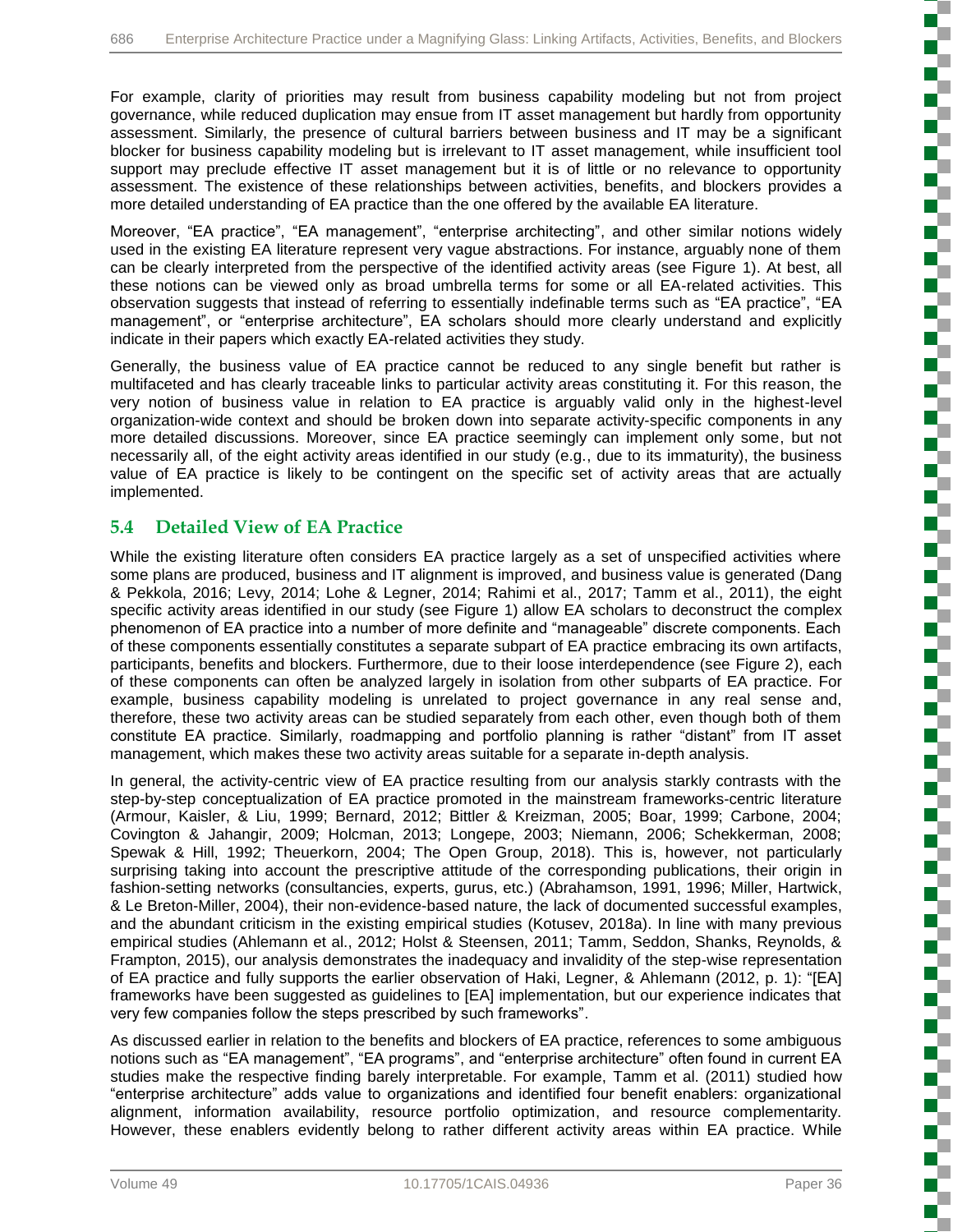organizational alignment can result largely from business capability modeling, resource portfolio optimization can result mostly from IT asset management. Likewise, Rahimi et al. (2017) analyzed the applications of "EA management" and identified three different archetypes: implementing IT strategies, implementing business strategies, and complementing the business strategy formation process. However, these applications may be valid only for activity areas dealing with global future planning (e.g., business capability modeling and roadmapping and portfolio planning) and may not be relevant to other activity areas (e.g., IT asset management, project governance and audit of mergers and acquisitions).

These and many other examples from the current EA literature suggest that the inability to distinguish between different activity areas constituting EA practice may lead to confusing findings that can be subjected to multiple inconsistent interpretations. Moreover, the lack of a clear understanding of these activity areas essentially inhibits an in-depth analysis of EA practice. This study offers arguably the first systematic and evidence-based list of EA-related activity areas that clarify the multifaceted phenomenon of EA practice. These activity areas can be taken as an initial basis for more detailed studies of EA practice by other researchers and thereby contribute to further development of the EA discipline.

### **5.5 EA Practice and Other Organizational Practices**

The existing EA literature widely recognizes the integration between EA practice and other organizational processes (see Table 3), most importantly with strategic planning and management (Aldea et al., 2013; Blomqvist et al., 2015; Simon et al., 2014), investment prioritization and portfolio management (Armour et al., 2007; Emery et al., 2007; Makiya, 2008), and project management and system delivery efforts (Armour et al., 2007; Emery et al., 2007; Hanschke et al., 2015). However, the corresponding publications, again, refer to "EA management" (Hanschke et al., 2015; Simon et al., 2014) or simply "enterprise architecture" (Aldea et al., 2013; Armour et al., 2007; Blomqvist et al., 2015; Emery et al., 2007; Makiya, 2008) with little or no indication of what particular EA-related activities are integrated with these processes and what specific EA artifacts support this integration.

Our analysis shows that EA practices in organizations are indeed integrated with other organizational processes but that the respective integration mechanisms always relate to particular activity areas. For example, strategic planning and management processes are normally integrated with business capability modeling, roadmapping, and portfolio planning but not with project governance. Investment prioritization and portfolio management processes tend to be integrated with roadmapping and portfolio planning and to a lesser extent with opportunity assessment but not with IT asset management. Finally, project management and system delivery efforts are closely integrated with project governance but rarely, if ever, with business capability modeling. At the same time, other EA-related activity areas arguably have no clear integration scenarios with the external organizational environment.

In line with the similar conclusions discussed earlier, this observation also suggests that a more detailed view of EA practice is necessary for a meaningful analysis of the integration points between EA practice and other organizational practices, which is currently missing in the available EA literature. Rather than discussing the integration between "enterprise architecture" or EA practice in general (Aldea et al., 2013; Armour et al., 2007; Blomqvist et al., 2015; Emery et al., 2007; Hanschke et al., 2015; Makiya, 2008; Simon et al., 2014), the EA discipline would benefit from specifying exactly which EA-related activities are being integrated.

### **5.6 Terminology in the EA Discipline**

The EA discipline currently suffers from significant terminological problems and inconsistencies. For example, Saint-Louis, Morency, and Lapalme (2019) identified 160 different definitions of the term "enterprise architecture" used in the academic EA literature. As Ylinen and Pekkola (2020, p. 2) fairly note, "a common denominator of EA research seems to be the absence of commonly and generally agreed definition for EA". Moreover, some sources define EA as a "noun" (i.e., as a comprehensive blueprint or a loose collection of documents) (Kotusev, 2019; Simon, Fischbach, & Schoder, 2013; Spewak & Hill, 1992), while other sources define EA as a "verb" (i.e., as a process or practice of planning) (FEAPO, 2013; Lapkin et al., 2008). Different terms are also used to denote the sets of all EA-related activities in organizations most popular of which include "EA practice" (Fallmyr & Bygstad, 2014; Kotusev, 2021b; van den Berg & van Steenbergen, 2006), "EA management" (Ahlemann et al., 2012; Lange, Mendling, & Recker, 2016; Schmidt & Buxmann, 2011), "EA program" (DeBoever, Paras, & Westbrock, 2010; Levy, 2014; Zink, 2009), "EA project" (Alaeddini & Salekfard, 2013; Banaeianjahromi & Smolander, 2019; Dang & Pekkola, 2019), and simply "enterprise architecting" (Kaisler & Armour, 2017; Lucke et al., 2010;

**Experience in the property of the contract of the contract of the contract of the contract of the contract of**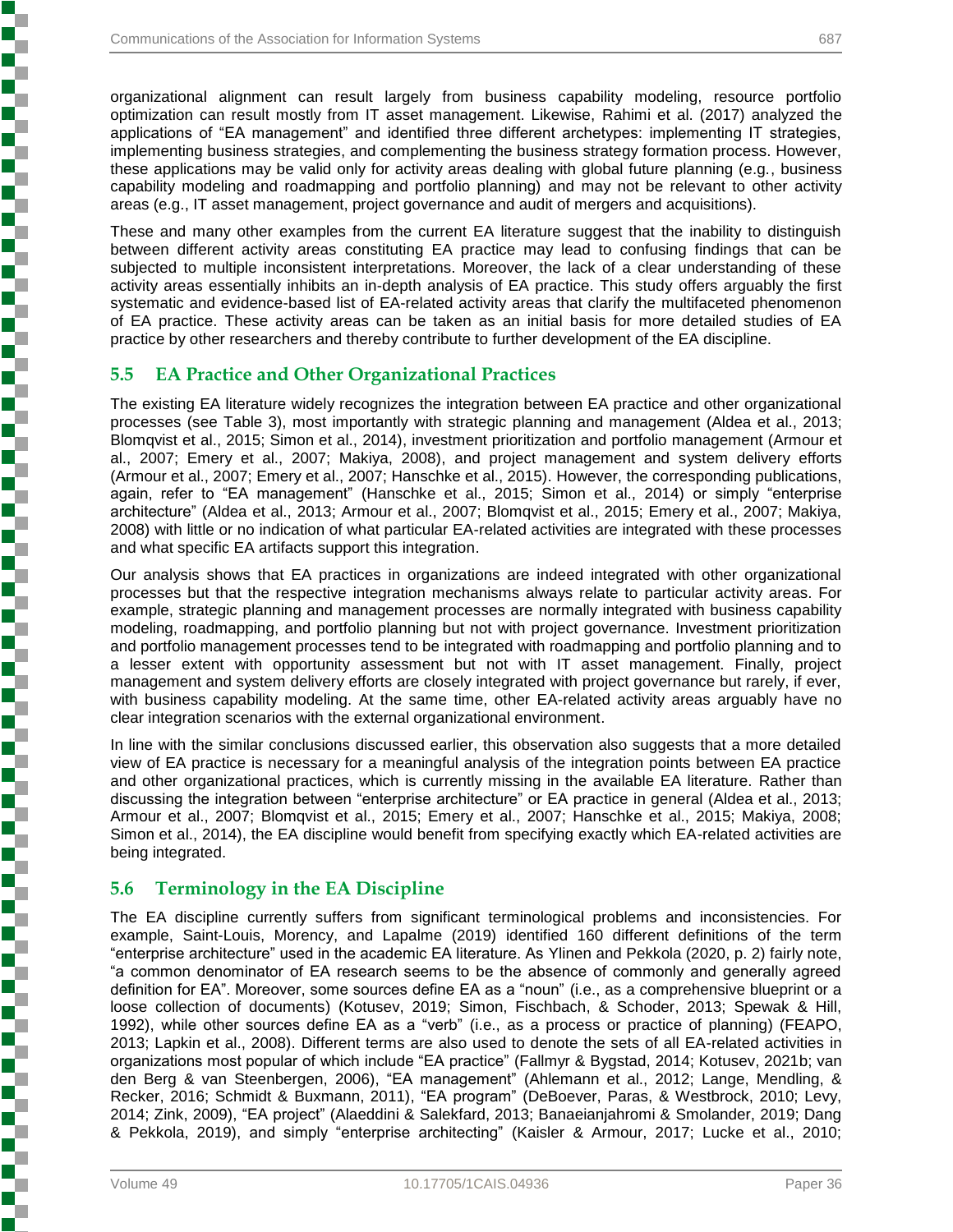Rolland, Ghinea, & Gronli, 2015). Even though we do not focus on comprehensively analyzing the various definitions of EA and accompanying terms in this paper since it falls outside its scope, some important observations relevant to EA terminology still can be made from our analysis.

On the one hand, when EA is viewed as a "noun", under no circumstances can it be conceptualized as an overarching blueprint or a holistic set of descriptive documentation. Instead, EA as a "noun" can be understood only as a collection of loosely related EA artifacts each of which represents an instrument for supporting specific activities and addressing unique aspects of planning (see Figure 1). For example, business capability models and maps are very different from and essentially unrelated to options papers and solution architectures. These documents solve different types of organizational problems, can be used independently from each other and both of them relate to EA rather conditionally due to their disparate nature and purposes.

On the other hand, when EA is viewed as a "verb", under no circumstances can it be conceptualized merely as the process of *producing* architectural documents, or "architecting", since not all EA-related activities imply creating some EA artifacts or even developing concrete plans for the future. For example, IT asset management activities involve mostly maintaining the architectural repository up to date, rather than developing new EA artifacts. Likewise, project governance activities imply predominantly using existing EA artifacts (e.g., principles, standards and patterns) to ensure project compliance, while communication, coordination, consulting, and mentoring activities often are even not associated with any particular EA artifacts.

Additionally, under no circumstances can EA-related efforts be viewed as a "project". Projects refer to time-limited activities with a definite start and end, while most of the identified EA-related activity areas represent continuous efforts and together they form a sophisticated institutionalized system of organizational decision making (see Figure 2) that, once established, certainly has no specific time boundaries.

## **6 Contribution to Research and Practice**

This study represents arguably the first attempt to understand EA practice at the level of specific activities, artifacts, and their respective benefits and blockers. It makes both theoretical and practical contributions to the EA discipline.

## **6.1 Theoretical Contribution**

First, this study questions the view of EA practice as a homogeneous planning endeavor (or simply an endeavor with an unspecified internal structure) that is often adopted in the literature (see Table 4 and Table 5) and clearly establishes the fact that EA practice actually includes multiple diverse and loosely related activities. As demonstrated earlier, this fact has critical implications for how EA scholars discuss EA practice, formulate their research questions, and present their findings.

Second, this study offers arguably the first available list of concrete activities constituting EA practice. Such a list is missing in the existing EA literature, while EA scholars often discuss "EA development" or "enterprise architecting" rather than any specific and well-defined activities. Thereby, this study "demystifies" the work of enterprise architects and EA practice in general.

Third, this study establishes the links between different types of activities and EA artifacts that they leverage. The current EA literature often discusses EA artifacts in isolation from EA-related activities and activities in isolation from EA artifacts. However, due to the existence of strong connections between them, it is not always appropriate to discuss them in isolation from each other.

Fourth, this study also connects various activities and respective EA artifacts with the relevant benefits and blockers. As discussed earlier, the vast majority of available studies of EA benefits and blockers do not relate them to any particular activities constituting EA practice when they actually can be strongly associated with concrete activities.

Finally, this study offers a much more detailed view of EA practice than the one offered by the existing EA literature. As an extremely diverse organizational effort, EA practice in most contexts can hardly be analyzed as some overarching high-level abstraction, but rather needs to be viewed at a more granular level, where different activities, artifacts, benefits and blockers can be distinguished. Furthermore, the integration of EA practice into the organizational context also requires activity-specific rather than general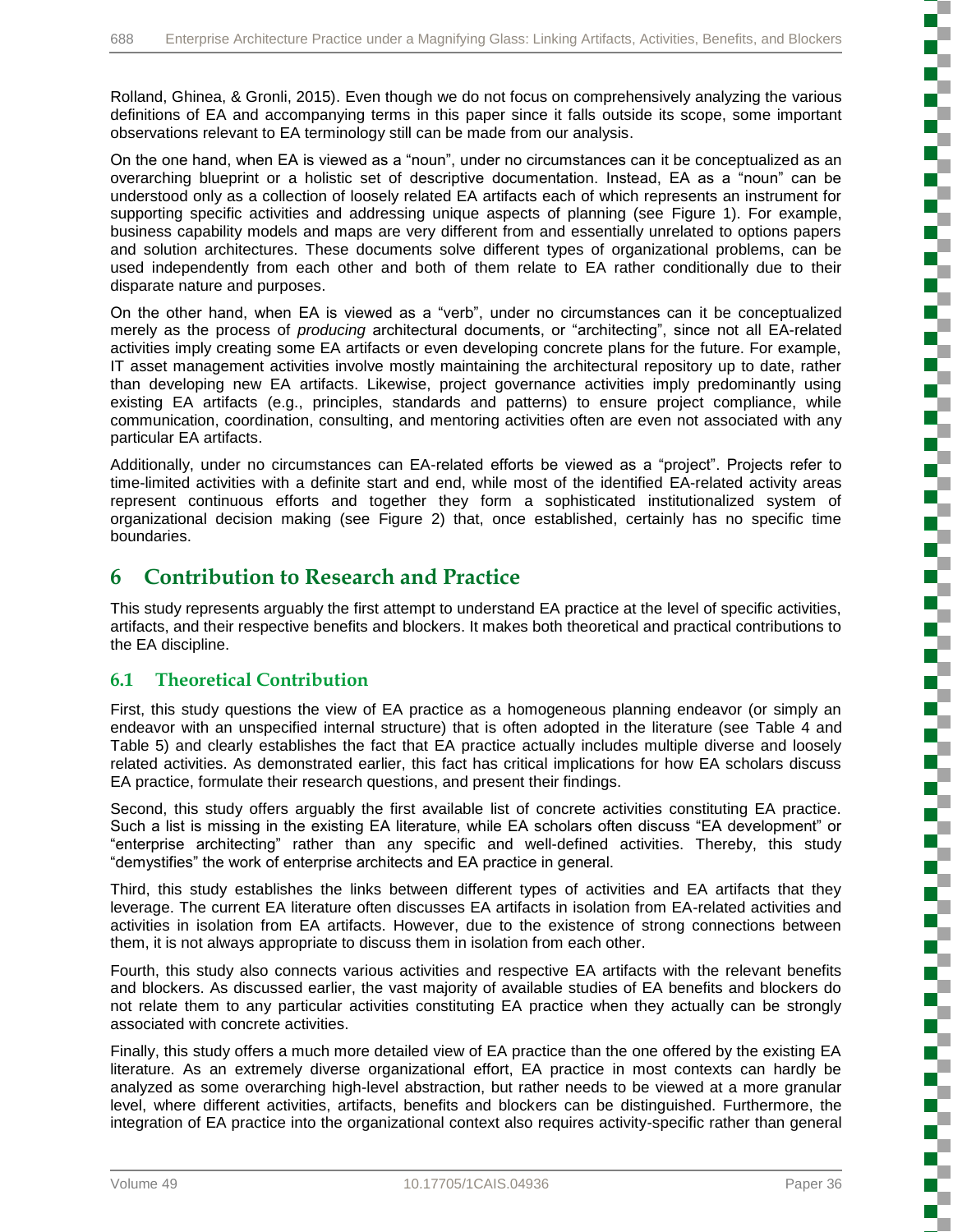discussions. Therefore, this study arguably makes a significant theoretical contribution to the EA discipline.

### **6.2 Practical Contribution**

First, this study offers essentially a reference model of EA practice that may help aspiring enterprise architects understand what practicing EA actually means, what specific activities it includes, what EA artifacts they leverage, and how. The eight activity areas articulated in this paper can also be used in various educational courses to prepare future EA practitioners.

Second, this study explains what kind of benefits may be anticipated from different EA-related activities. This understanding may guide EA practitioners in their work and help them understand what exactly they need to do in order to bring certain business value to their companies. For example, if an organization experiences major problems with unclear IT investment priorities, then it might be worthwhile for enterprise architects to focus their efforts specifically on business capability modeling. Likewise, if an organization is concerned with an uncontrolled proliferation of IT assets, their excessive duplication and redundancy, then enterprise architects may consider focusing primarily on IT asset management aspects of their work.

Finally, this study also explains what potential problems and challenges are associated with different activities constituting EA practice. This understanding may help enterprise architects prepare for these challenges in advance and develop appropriate coping strategies. For example, if architects are planning to establish systematic project governance, then they need to secure support and commitment from senior IT leadership and also think of some ways to overcome the resistance to architecture among project managers and other project team members.

## **7 Conclusion**

**Experience in the second contract of the contract of the contract of the contract of the contract of the contract of the contract of the contract of the contract of the contract of the contract of the contract of the cont** 

Ş

This study explores EA practice in depth and "decomposes" it into a number of more basic elements: artifacts, activities, benefits, and blockers. The study identified eight distinct activity areas that capture an overall meaning of EA practice at a rather granular level (see Figure 1). These activity areas offer arguably the first detailed view of EA practice available in the EA literature. Our study findings offer an important contribution to research and practice.

However, this study has a number of limitations. First, during the interviews, architects mentioned a very wide diversity of activities that they perform in their organizations. In order to manage this diversity and reduce it into a meaningful conceptual model, we focused primarily on artifacts, activities, blockers, and benefits mentioned in an explicit form by at least two to three different architects. For this reason, a number of other activities mentioned only sporadically, briefly, or implicitly have not been included in the resulting model. These missing activities include some "exotic" activities (e.g., managing vendor relationships and budgeting) and some narrow activities that can be regarded as elements of more general activities (e.g., selecting technologies and architecture debt management). Therefore, full theoretical saturation on architects' activities in this study might have not been achieved. Second, only architects have been interviewed as part of this study. Hence, the resulting view of EA artifacts, activities, benefits and blockers reflects only perceptions of architects and might be somewhat one-sided. Lastly, due to the clutter with the terminology existing in the EA discipline, all the discussions presented in this paper may not fit seamlessly from the terminological perspective into the bulk of the current EA discourse. In other words, many of our conclusions cannot be perfectly framed within the context of the available EA literature. The lack of complete saturation on the secondary EA-related activities, a potential architectscentric bias of the findings and inherent terminological challenges can be acknowledged as key limitations of our study.

In terms of future research, the findings of this study question the view of EA practice as a simple aggregation of all EA-related activities as well as the view of EA as a collection of homogeneous EA artifacts. Therefore, we call for a more detailed exploration of these activities, EA artifacts and their interrelationships. From this perspective, developing a more granular list of EA-related activities and respective EA artifacts can be considered as a worthwhile direction for future EA research. Moreover, each of the eight identified activity areas essentially represents a separate "story" within EA practice that deserves a more thorough investigation to better understand its internal details. Exploring these activity areas separately in greater detail can also be considered as a potential direction for future EA research.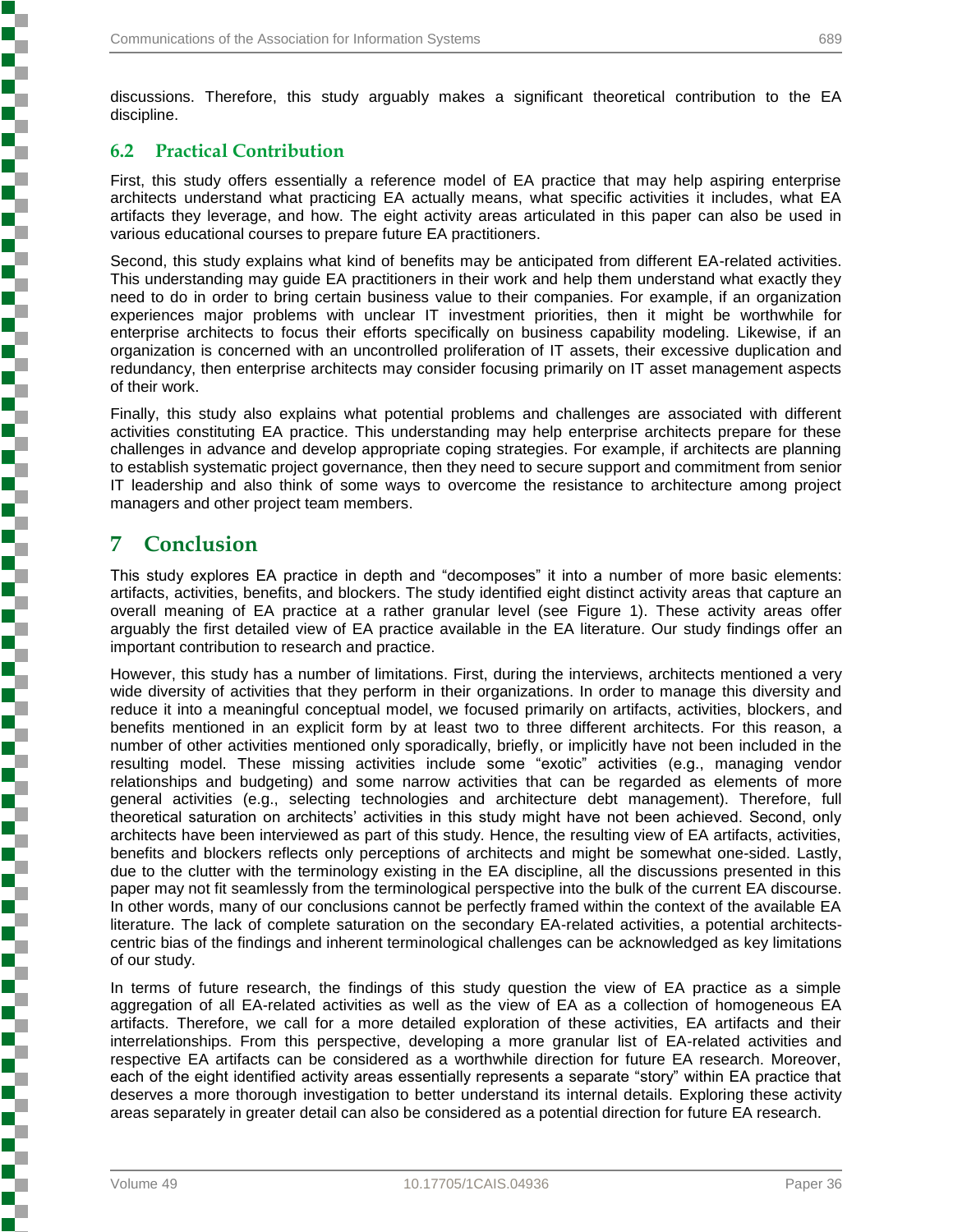Finally, we argue that the EA discipline generally suffers from an inadequate, overly simplistic terminology incommensurable with the complexities of real-world EA practices. For example, popular terms widely used in the literature such as "EA management", "EA programs", and even "enterprise architecture" itself seemingly fail to capture the meaning of disparate activities constituting EA practice and EA artifacts used as part of them. Therefore, these terms may not be appropriate for a detailed discussion of EA practice beyond some highest-level generalities. For this reason, we also call for developing a consistent terminology suitable for meaningfully analyzing EA practice at the level of detail greater than the one prevalent in the current EA literature.

## **Acknowledgments**

We thank the Australian Research Council for funding this study (DP14010024). We are grateful to Dr. Keith Frampton for organizing the research interviews for this study. We also appreciate all the support from the individuals who participated in our research.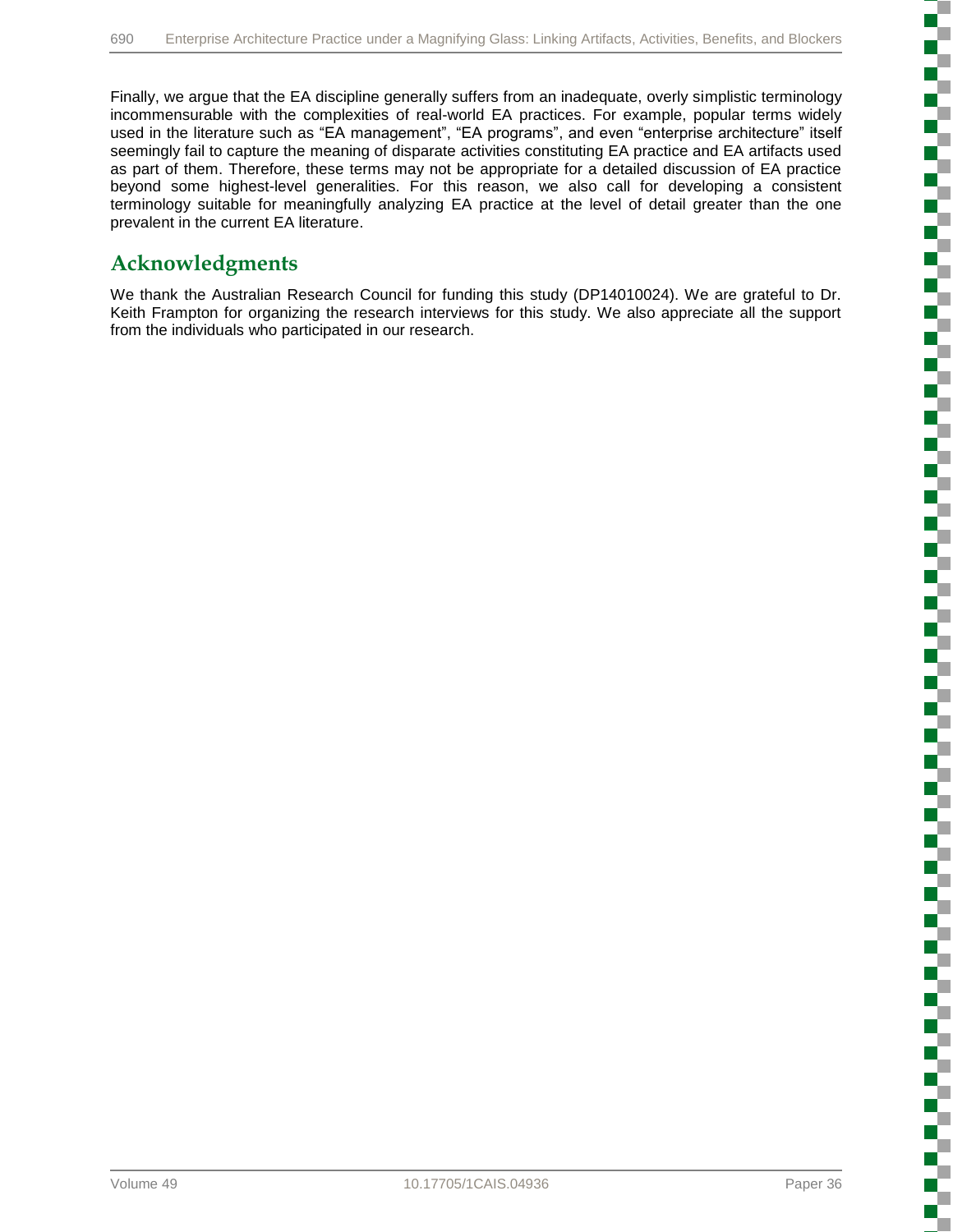## **References**

- Abraham, R. (2013). Enterprise architecture artifacts as boundary objects—a framework of properties*.* In *Proceedings of the 21st European Conference on Information Systems*.
- Abrahamson, E. (1991). Managerial fads and fashions: The diffusion and rejection of innovations. *Academy of Management Review*, *16*(3), 586-612.

Abrahamson, E. (1996). Management fashion. *Academy of Management Review*, *21*(1), 254-285.

- Ahlemann, F., & El Arbi, F. (2012). An EAM navigator. In F. Ahlemann, E. Stettiner, M. Messerschmidt, & C. Legner (Eds.), *Strategic enterprise architecture management: Challenges, best practices, and future developments* (pp. 35-53). Berlin: Springer.
- Ahlemann, F., Stettiner, E., Messerschmidt, M., & Legner, C. (Eds.). (2012). *Strategic enterprise architecture management: Challenges, best practices, and future developments*. Berlin: Springer.
- Aier, S. (2014). The role of organizational culture for grounding, management, guidance and effectiveness of enterprise architecture principles. *Information Systems and e-Business Management*, *12*(1), 43- 70.
- Aitken, C. (2009). Enterprise architecture, strategic management, and information management. In G. Doucet, J. Gotze, P. Saha, & S. Bernard (Eds.), *Coherency management: Architecting the enterprise for alignment, agility and assurance* (pp. 121-155). Bloomington, IN: AuthorHouse.
- Ajer, A. K., & Olsen, D. H. (2018). Enterprise architecture challenges: A case study of three Norwegian public sectors*.* In *Proceedings of the 26th European Conference on Information Systems*, Portsmouth.
- Alaeddini, M., & Salekfard, S. (2013). Investigating the role of an enterprise architecture project in the business-IT alignment in Iran. *Information Systems Frontiers*, *15*(1), 67-88.
- Aldea, A., Iacob, M.-E., Quartel, D., & Franken, H. (2013). Strategic planning and enterprise achitecture*.* In *Proceedings of the 1st Enterprise Systems Conference*.
- Armour, F. J., Emery, C., Houk, J., Kaisler, S. H., & Kirk, J. S. (2007). The integrated enterprise life cycle: Enterprise architecture, investment management, and system development. In P. Saha (Ed.), *Handbook of enterprise systems architecture in practice* (pp. 237-252). Hershey, PA: Information Science Reference.
- Armour, F. J., Kaisler, S. H., & Liu, S. Y. (1999). Building an enterprise architecture step by step. *IT Professional*, *1*(4), 31-39.
- Banaeianjahromi, N. (2018). Where enterprise architecture development fails: A multiple case study of governmental organizations*.* In *Proceedings of the 12th International Conference on Research Challenges in Information Science*.
- Banaeianjahromi, N., & Smolander, K. (2016). Understanding obstacles in enterprise architecture development*.* In *Proceedings of the 24th European Conference on Information Systems*.
- Banaeianjahromi, N., & Smolander, K. (2019). Lack of communication and collaboration in enterprise architecture development. *Information Systems Frontiers*, *21*(4), 877-908.
- Barateiro, J., Antunes, G., & Borbinha, J. (2012). Manage risks through the enterprise architecture*.* In *Proceedings of the 45th Hawaii International Conference on System Sciences*.
- Bernard, S. A. (2012). *An introduction to enterprise architecture* (3rd ed.). Bloomington, IN: AuthorHouse.
- Besker, T., Olsson, R., & Pessi, K. (2015). The enterprise architect profession: An empirical study*.* In *Proceedings of the 9th European Conference on Information Management and Evaluation*.
- Bittler, R. S., & Kreizman, G. (2005). Gartner enterprise architecture process: Evolution 2005. *Gartner*. Retrieved from https://www.gartner.com/en/documents/486246/gartner-enterprise-architectureprocess-evolution-2005
- Blomqvist, S., Halen, M., & Helenius, M. (2015). Connecting enterprise architecture with strategic planning processes: Case study of a large Nordic finance organization*.* In *Proceedings of the 17th IEEE Conference on Business Informatics*.

**Processing Contract Contract Contract Contract Contract Contract Contract Contract Contract Contract Contract**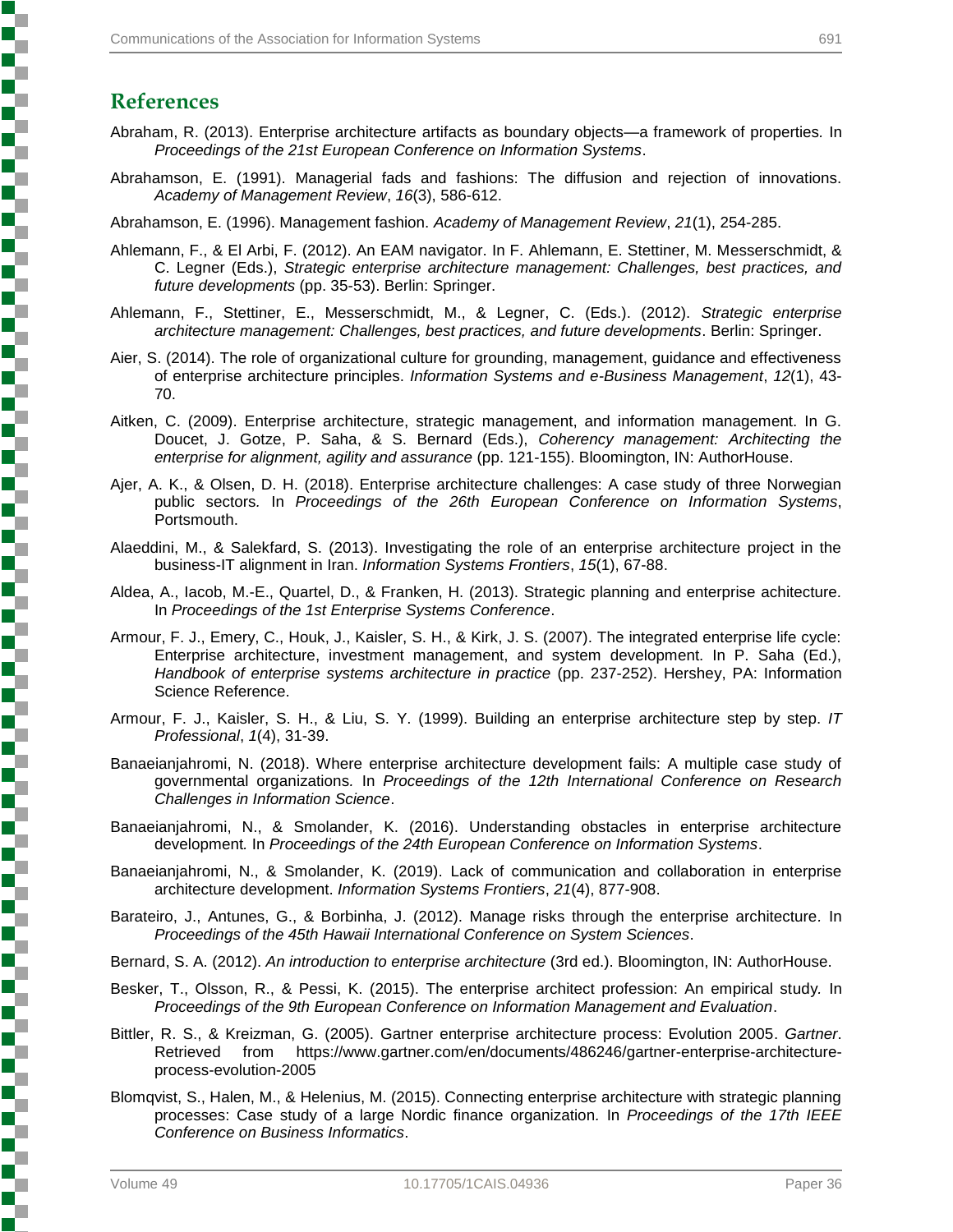Boar, B. H. (1999). *Constructing blueprints for enterprise IT architectures*. New York, NY: Wiley.

- Boh, W. F., & Yellin, D. (2007). Using enterprise architecture standards in managing information technology. *Journal of Management Information Systems*, *23*(3), 163-207.
- Bondel, G., Faber, A., & Matthes, F. (2018). Reporting from the implementation of a business capability map as business-IT alignment tool*.* In *Proceedings of the 22nd IEEE International Enterprise Distributed Object Computing Conference Workshops*.
- Boucharas, V., van Steenbergen, M., Jansen, S., & Brinkkemper, S. (2010). The contribution of enterprise architecture to the achievement of organizational goals: A review of the evidence*.* In *Proceedings of the 5th Trends in Enterprise Architecture Research Workshop*.
- Bradley, R. V., Pratt, R. M., Byrd, T. A., & Simmons, L. L. (2011). The role of enterprise architecture in the quest for IT value. *MIS Quarterly Executive*, *10*(2), 73-80.
- Bradley, R. V., Pratt, R. M., Byrd, T. A., Outlay, C. N., & Wynn, D. E., Jr. (2012). Enterprise architecture, IT effectiveness and the mediating role of IT alignment in US hospitals. *Information Systems Journal*, *22*(2), 97-127.
- Broadbent, M., & Kitzis, E. (2005). *The new CIO leader: Setting the agenda and delivering results*. Boston, MA: Harvard Business School Press.
- Broadbent, M., & Weill, P. (1997). Management by maxim: How business and IT managers can create IT infrastructures. *MIT Sloan Management Review*, *38*(3), 77-92.
- Burton, B. (2009). Thirteen worst enterprise architecture practices. *Gartner*. Retrieved from https://www.gartner.com/en/documents/867712/thirteen-worst-enterprise-architecture-practices
- Carbone, J. A. (2004). *IT architecture toolkit*. Upper Saddle River, NJ: Prentice Hall.
- Carvalho, J., & Sousa, R. D. (2014). Enterprise architecture as enabler of organizational agility—a municipality case study*.* In *Proceedings of the 20th Americas Conference on Information Systems*.
- Chuang, C.-H., & van Loggerenberg, J. (2010). Challenges facing enterprise architects: A South African perspective*.* In *Proceedings of the 43rd Hawaii International Conference on System Sciences*.
- Covington, R., & Jahangir, H. (2009). *The Oracle enterprise architecture framework*. Redwood Shores, CA: Oracle.
- Creswell, J. W. (2003). *Research design: Qualitative, quantitative, and mixed methods approaches* (3rd ed.). Thousand Oaks, CA: Sage.
- Creswell, J. W. (2007). *Qualitative inquiry and research design: Choosing among five approaches* (2nd ed.). Thousand Oaks, CA: Sage.
- Dang, D. D., & Pekkola, S. (2016). Root causes of enterprise architecture problems in the public sector*.* In *Proceedings of the 20th Pacific Asia Conference on Information Systems*.
- Dang, D., & Pekkola, S. (2019). Institutional perspectives on the process of enterprise architecture adoption. *Information Systems Frontiers*, *22*(6), 1433-1445.
- DeBoever, L. R., Paras, G. S., & Westbrock, T. (2010). A pragmatic approach to a highly effective enterprise architecture program. In L. A. Kappelman (Ed.), *The SIM guide to enterprise architecture* (pp. 156-161). Boca Raton, FL: CRC Press.
- du Preez, J., van der Merwe, A., & Matthee, M. (2014). Enterprise architecture schools of thought: An exploratory study*.* In *Proceedings of the 9th Trends in Enterprise Architecture Research Workshop*.
- Emery, C., Faison, S. M., Houk, J., & Kirk, J. S. (2007). The integrated enterprise: Enterprise architecture, investment process and system development*.* In *Proceedings of the 40th Hawaii International Conference on System Sciences*.
- Evans, S. C. (2010). *Zoom factor for the enterprise architect: How to focus and accelerate your career*. Winnipeg, Canada: Firefli Media.
- Evernden, R. (2015). The architect role—what kind of architect are you? *Journal of Enterprise Architecture*, *11*(2), 28-30.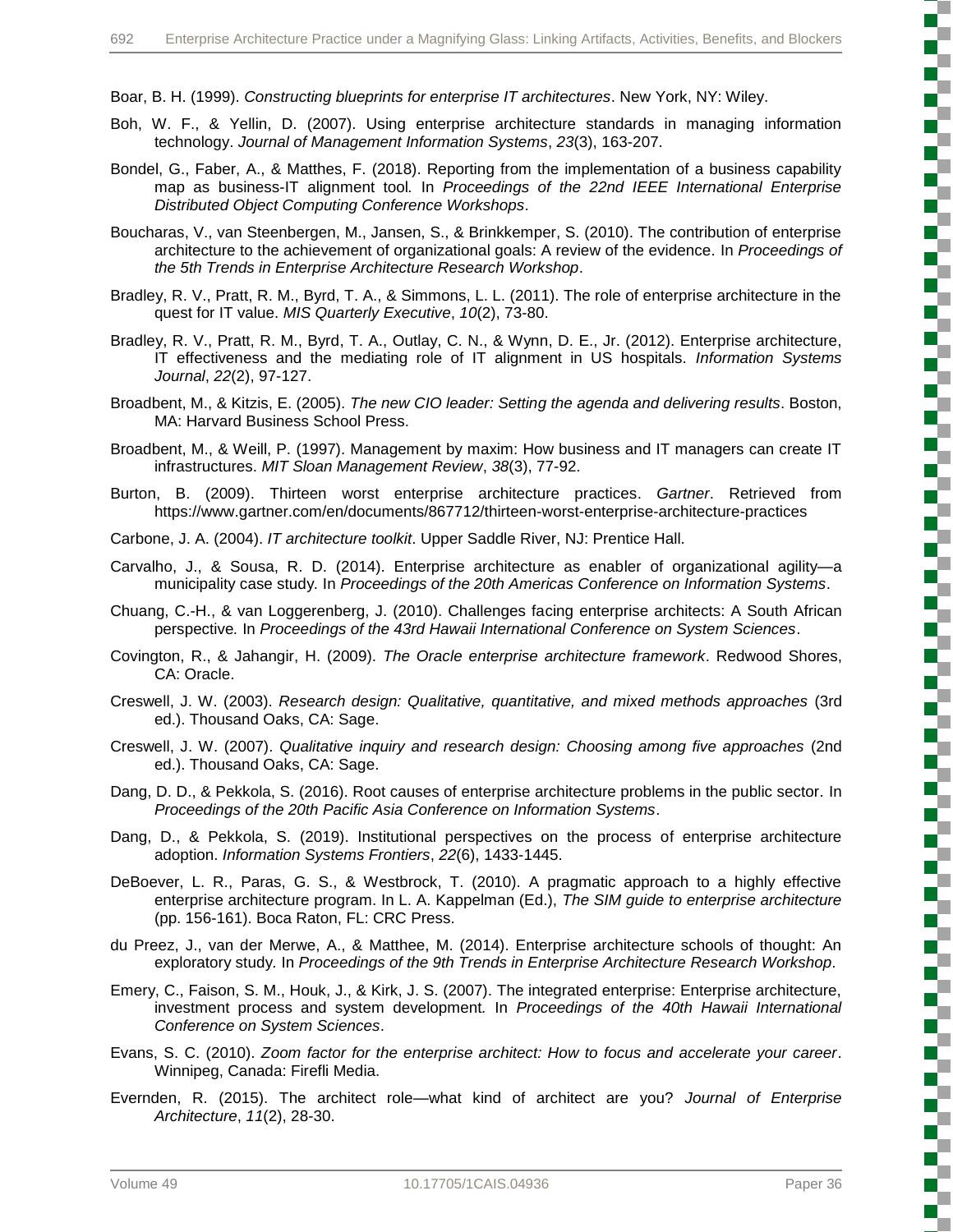- Fallmyr, T., & Bygstad, B. (2014). Enterprise architecture practice and organizational agility: An exploratory study*.* In *Proceedings of the 47th Hawaii International Conference on System Sciences.*
- FEAPO. (2013). *A common perspective on enterprise architecture*. Retrieved from https://feapo.org/wpcontent/uploads/2018/10/Common-Perspectives-on-Enterprise-Architecture-Final-1-copy.pdf
- Foorthuis, R., van Steenbergen, M., Brinkkemper, S., & Bruls, W. A. (2016). A theory building study of enterprise architecture practices and benefits. *Information Systems Frontiers*, *18*(3), 541-564.
- Foorthuis, R., van Steenbergen, M., Mushkudiani, N., Bruls, W., Brinkkemper, S., & Bos, R. (2010). On course, but not there yet: Enterprise architecture conformance and benefits in systems development*.* In *Proceedings of the 31st International Conference on Information Systems*.
- Foorthuis, R. M., & Brinkkemper, S. (2007). A framework for project architecture in the context of enterprise architecture*.* In *Proceedings of the 2nd Trends in Enterprise Architecture Research Workshop*.
- Gong, Y., & Janssen, M. (2019). The value of and myths about enterprise architecture. *International Journal of Information Management*, *46*(1), 1-9.
- Gotze, J. (2013). The changing role of the enterprise architect*.* In *Proceedings of the 8th Trends in Enterprise Architecture Research Workshop*.
- Greefhorst, D., & Proper, E. (2011). *Architecture principles: The cornerstones of enterprise architecture*. Berlin: Springer.
- Haki, M. K., Legner, C., & Ahlemann, F. (2012). Beyond EA frameworks: Towards an understanding of the adoption of enterprise architecture management*.* In *Proceedings of the 20th European Conference on Information Systems*.
- Hanschke, S., Ernsting, J., & Kuchen, H. (2015). Integrating agile software development and enterprise architecture management*.* In *Proceedings of the 48th Hawaii International Conference on System Sciences*.
- Hauder, M., Roth, S., Matthes, F., & Schulz, C. (2013). An examination of organizational factors influencing enterprise architecture management challenges*.* In *Proceedings of the 21st European Conference on Information Systems*.
- Holcman, S. B. (2013). *Reaching the pinnacle: A methodology of business understanding, technology planning, and change*. Pinckney, MI: Pinnacle Business Group.
- Holst, M. S., & Steensen, T. W. (2011). The successful enterprise architecture effort. *Journal of Enterprise Architecture*, 7(4), 16-22.
- Hugoson, M.-A., Magoulas, T., & Pessi, K. (2010). The impact of enterprise architecture principles on the management of it investments*.* In *Proceedings of the 4th European Conference on Information Management and Evaluation*.
- Kaisler, S. H., & Armour, F. (2017). 15 years of enterprise architecting at HICSS: Revisiting the critical problems*.* In *Proceedings of the 50th Hawaii International Conference on System Sciences*.
- Kaisler, S. H., Armour, F., & Valivullah, M. (2005). Enterprise architecting: Critical problems*.* In *Proceedings of the 38th Hawaii International Conference on System Sciences*.
- Kappelman, L., McLean, E., Johnson, V., Torres, R., Nguyen, Q., Maurer, C., & David, A. (2018). The 2017 SIM IT issues and trends study. *MIS Quarterly Executive*, *17*(1), 53-88.
- Keller, W. (2015). Using capability models for strategic alignment. In D. Simon & C. Schmidt (Eds.), *Business architecture management: Architecting the business for consistency and alignment* (pp. 107-122). Berlin: Springer.
- Khosroshahi, P. A., Hauder, M., Volkert, S., Matthes, F., & Gernegross, M. (2018). Business capability maps: Current practices and use cases for enterprise architecture management*.* In *Proceedings of the 51st Hawaii International Conference on System Sciences*.
- Kotusev, S. (2017a). Conceptual model of enterprise architecture management. *International Journal of Cooperative Information Systems*, *26*(3), 1-36.

Ş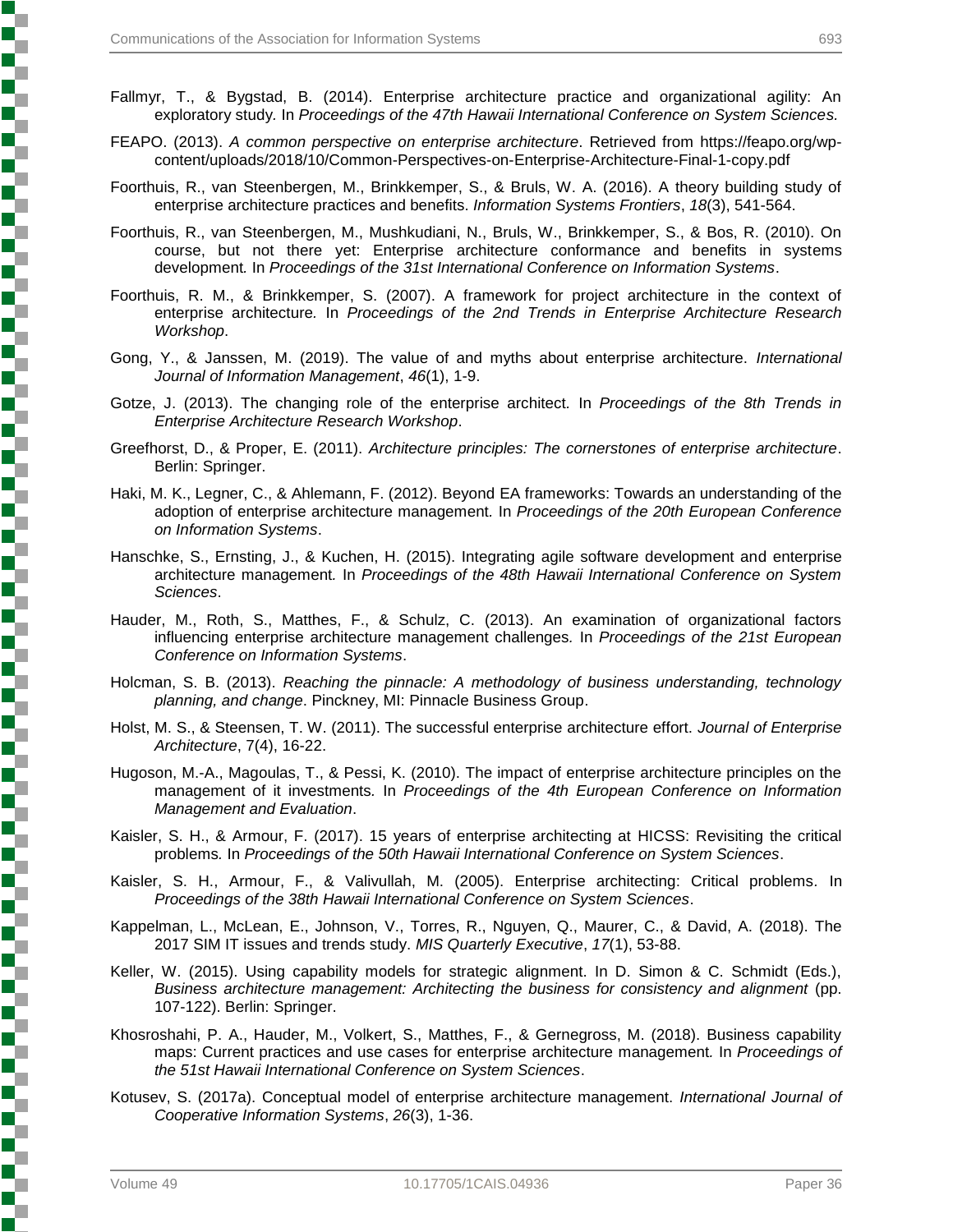- Kotusev, S. (2017b). Enterprise architecture: What did we study? *International Journal of Cooperative Information Systems*, *26*(4), 1-84.
- Kotusev, S. (2018a). Enterprise architecture: A reconceptualization is needed. *Pacific Asia Journal of the Association for Information Systems*, *10*(4), 1-36.
- Kotusev, S. (2018b). Togaf-based enterprise architecture practice: An exploratory case study. *Communications of the Association for Information Systems*, *43*(1), 321-359.
- Kotusev, S. (2019). Enterprise architecture and enterprise architecture artifacts: Questioning the old concept in light of new findings. *Journal of Information Technology*, *34*(2), 102-128.
- Kotusev, S. (2021a). *Enterprise architecture on a page.* Retrieved from http://eaonapage.com
- Kotusev, S. (2021b). *The practice of enterprise architecture: A modern approach to business and IT alignment* (2nd ed.). Melbourne, Australia: SK Publishing.
- Kotusev, S., & Kurnia, S. (2021). The theoretical basis of enterprise architecture: A critical review and taxonomy of relevant theories. *Journal of Information Technology*, 36(3), 275-315.
- Kotusev, S., Singh, M., & Storey, I. (2015). Investigating the usage of enterprise architecture artifacts*.* In *Proceedings of the 23rd European Conference on Information Systems*.
- Lagerstrom, R., Johnson, P., & Hook, D. (2010). Architecture analysis of enterprise systems modifiability—models, analysis, and validation. *Journal of Systems and Software*, *83*(8), 1387-1403.
- Lange, M., Mendling, J., & Recker, J. (2016). An empirical analysis of the factors and measures of enterprise architecture management success. *European Journal of Information Systems*, *25*(5), 411-431.
- Lapkin, A., Allega, P., Burke, B., Burton, B., Bittler, R. S., Handler, R. A., James, G. A., Robertson, B., Newman, D., Weiss, D., Buchanan, R., & Gall, N. (2008). Gartner clarifies the definition of the term "enterprise architecture". *Gartner*. Retrieved from https://www.gartner.com/en/documents/740712/gartner-clarifies-the-definition-of-the-termenterprise-a
- Legner, C., & Lohe, J. (2012). Embedding eam into operation and monitoring. In F. Ahlemann, E. Stettiner, M. Messerschmidt & C. Legner (Eds.), *Strategic enterprise architecture management: Challenges, best practices, and future developments* (pp. 169-199). Berlin: Springer.
- Levy, M. (2014). "Shelfware" or strategic alignment? An enquiry into the design of enterprise architecture programs*.* In *Proceedings of the 20th Americas Conference on Information Systems*.
- Lohe, J., & Legner, C. (2012). From enterprise modelling to architecture-driven IT management? A design theory*.* In *Proceedings of the 20th European Conference on Information Systems*.
- Lohe, J., & Legner, C. (2014). Overcoming implementation challenges in enterprise architecture management: A design theory for architecture-driven IT management (ADRIMA). *Information Systems and e-Business Management*, *12*(1), 101-137.
- Longepe, C. (2003). *The enterprise architecture IT project: The urbanisation paradigm*. London: Kogan Page Science.
- Lucke, C., Krell, S., & Lechner, U. (2010). Critical issues in enterprise architecting—a literature review*.* In *Proceedings of the 16th Americas Conference on Information Systems*.
- Lux, J., & Ahlemann, F. (2012). Embedding eam into the project life cycle. In F. Ahlemann, E. Stettiner, M. Messerschmidt, & C. Legner (Eds.), *Strategic enterprise architecture management: Challenges, best practices, and future developments* (pp. 141-168). Berlin: Springer.
- Makiya, G. (2008). Integrating enterprise architecture and IT portfolio management processes. *Journal of Enterprise Architecture*, *4*(1), 27-40.
- McGregor, M., & Blanton, C. E. (2014). Create enterprise roadmaps to communicate and execute strategy effectively. *Gartner*. Retrieved from https://www.gartner.com/en/documents/2947618/createenterprise-roadmaps-to-communicate-and-execute-st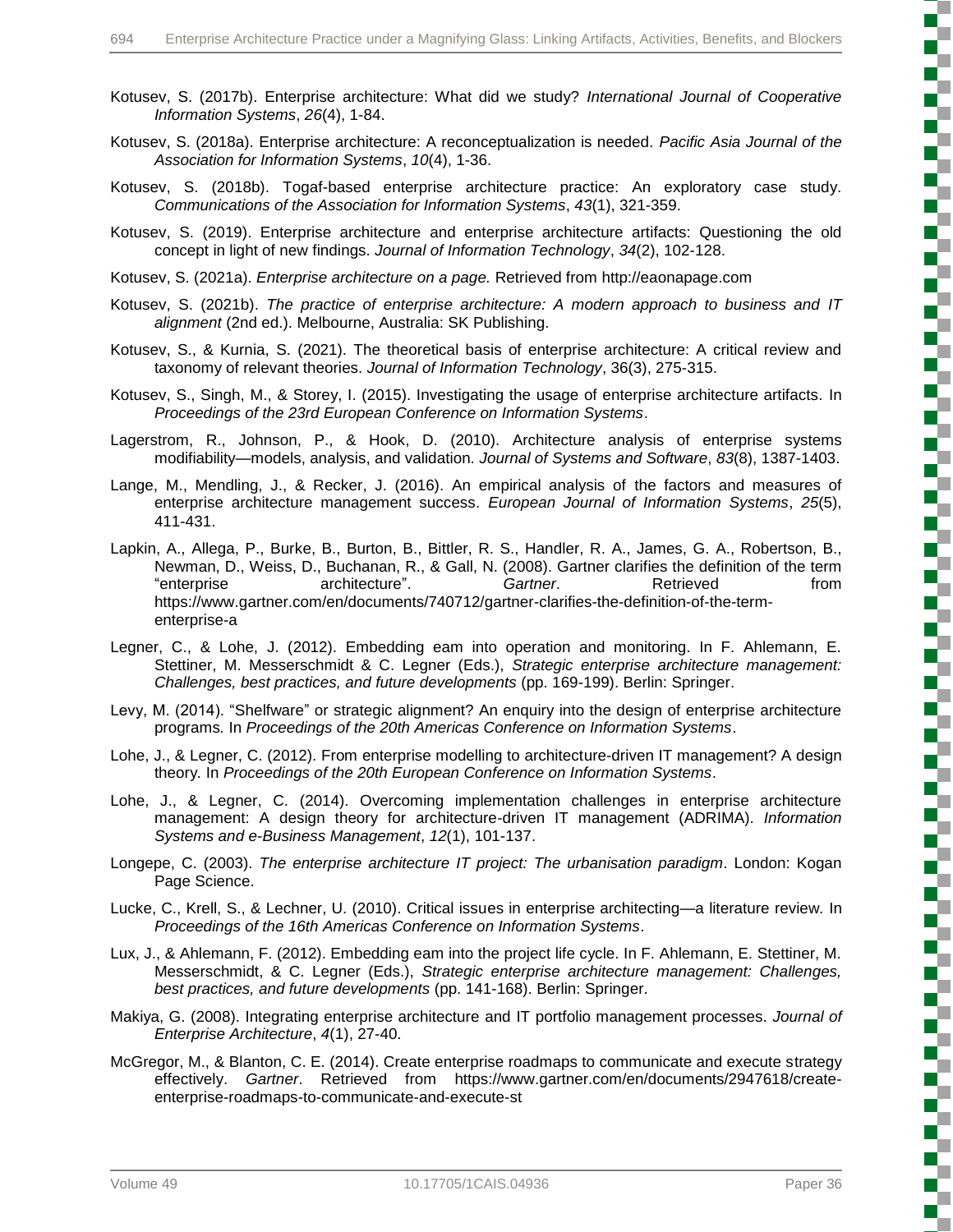- Miles, M. B., & Huberman, A. M. (1994). *Qualitative data analysis: An expanded sourcebook* (2nd ed.). Thousand Oaks, CA: Sage.
- Miller, D., Hartwick, J., & Le Breton-Miller, I. (2004). How to detect a management fad—and distinguish it from a classic. *Business Horizons*, *47*(4), 7-16.
- Mueller, T., Dittes, S., Ahlemann, F., Urbach, N., & Smolnik, S. (2015). Because everybody is different: Towards understanding the acceptance of organizational IT standards*.* In *Proceedings of the 48th Hawaii International Conference on System Sciences*.
- Narman, P., Franke, U., Konig, J., Buschle, M., & Ekstedt, M. (2014). Enterprise architecture availability analysis using fault trees and stakeholder interviews. *Enterprise Information Systems*, *8*(1), 1-25.
- Narman, P., Holm, H., Ekstedt, M., & Honeth, N. (2012a). Using enterprise architecture analysis and interview data to estimate service response time. *Journal of Strategic Information Systems*, *22*(1), 70-85.
- Narman, P., Holm, H., Hook, D., Honeth, N., & Johnson, P. (2012b). Using enterprise architecture and technology adoption models to predict application usage. *Journal of Systems and Software*, *85*(8), 1953-1967.
- Narman, P., Holm, H., Johnson, P., Konig, J., Chenine, M., & Ekstedt, M. (2011). Data accuracy assessment using enterprise architecture. *Enterprise Information Systems*, 5(1), 37-58.
- Narman, P., Johnson, P., Ekstedt, M., Chenine, M., & Konig, J. (2009). Enterprise architecture analysis for data accuracy assessments*.* In *Proceedings of the 13th IEEE International Enterprise Distributed Object Computing Conference*.
- Narman, P., Schonherr, M., Johnson, P., Ekstedt, M., & Chenine, M. (2008). Using enterprise architecture models for system quality analysis*.* In *Proceedings of the 12th IEEE International Enterprise Distributed Object Computing Conference*.
- Niemann, K. D. (2006). *From enterprise architecture to IT governance: Elements of effective IT management*. Wiesbaden: Vieweg.
- Niemi, E., & Pekkola, S. (2017). Using enterprise architecture artefacts in an organisation. *Enterprise Information Systems*, *11*(3), 313-338.
- Olsen, D. H. (2017). Enterprise architecture management challenges in the Norwegian health sector*.* In *Proceedings of the 19th International Conference on Enterprise Information Systems*.
- Osterlind, M., Lagerstrom, R., & Rosell, P. (2012). Assessing modifiability in application services using enterprise architecture models—a case study*.* In *Proceedings of the 7th Trends in Enterprise Architecture Research Workshop*.
- Peels, F., Bons, R., & Plomp, M. (2016). The business value of enterprise data models*.* In *Proceedings of the 22nd Americas Conference on Information Systems*.
- Pessi, K., Magoulas, T., & Hugoson, M.-A. (2011). Enterprise architecture principles and their impact on the management of IT investments. *Electronic Journal of Information Systems Evaluation*, *14*(1), 53-62.
- Petrikina, J., Drews, P., Schirmer, I., & Zimmermann, K. (2014). Integrating business models and enterprise architecture*.* In *Proceedings of the 9th Trends in Enterprise Architecture Research Workshop*.
- Potts, C. (2010). *Recreation: Realizing the extraordinary contribution of your enterprise architects*. Bradley Beach, NJ: Technics Publications.
- Radeke, F. (2011). Toward understanding enterprise architecture management's role in strategic change: Antecedents, processes, outcomes*.* In *Proceedings of the 9th International Conference on Wirtschaftsinformatik*.
- Radeke, F., & Legner, C. (2012). Embedding eam into strategic planning. In F. Ahlemann, E. Stettiner, M. Messerschmidt, & C. Legner (Eds.), *Strategic enterprise architecture management: Challenges, best practices, and future developments* (pp. 111-139). Berlin: Springer.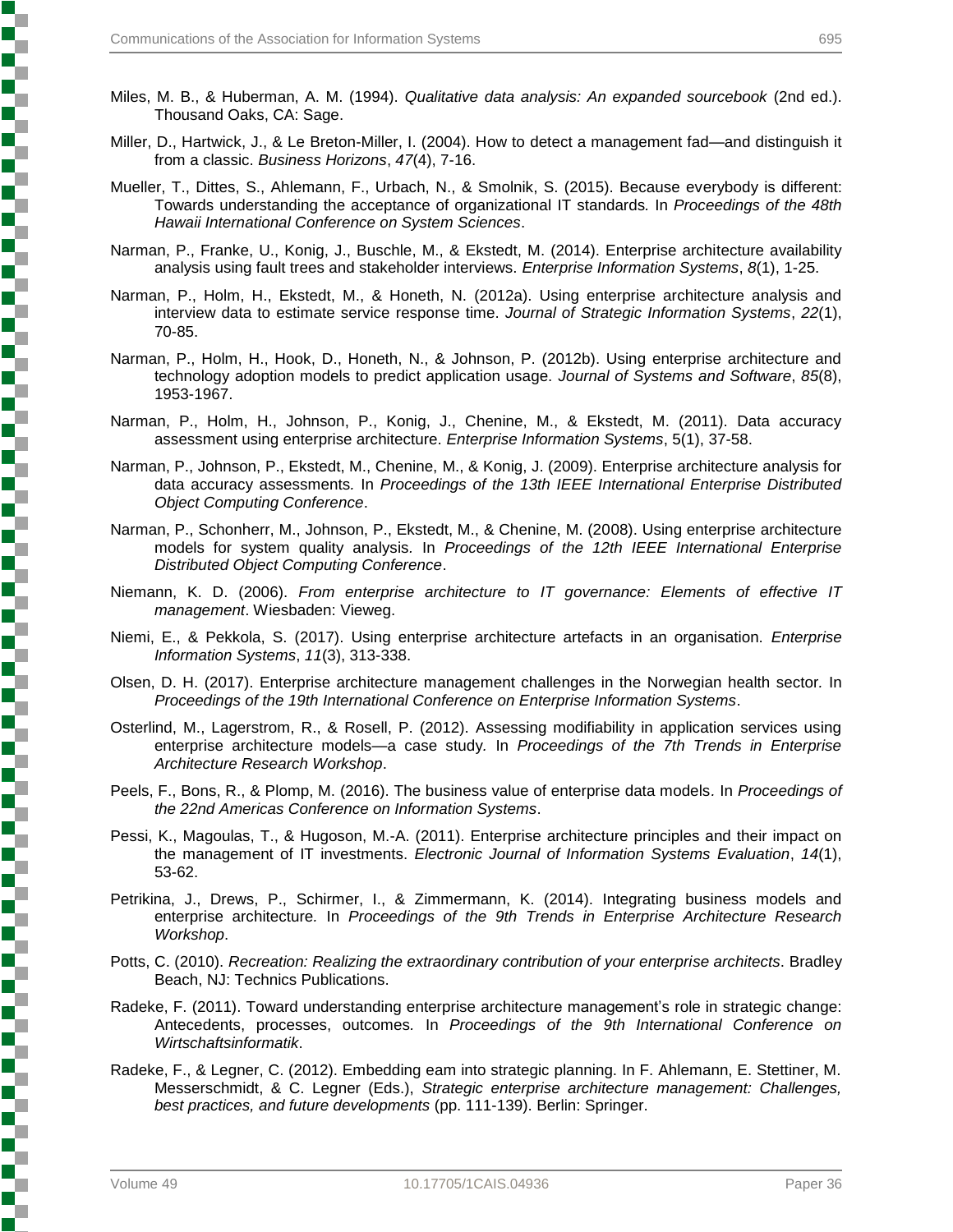- Raderius, J., Narman, P., & Ekstedt, M. (2008). Assessing system availability using an enterprise architecture analysis approach*.* In *Proceedings of the 3rd Trends in Enterprise Architecture Research Workshop*.
- Rahimi, F., Gotze, J., & Moller, C. (2017). Enterprise architecture management: Toward a taxonomy of applications. *Communications of the Association for Information Systems*, *40*, 120-166.
- Rehkopf, T. W., & Wybolt, N. (2003). Top 10 architecture land mines [enterprise]. *IT Professional*, *5*(6), 36-43.
- Richardson, G. L., Jackson, B. M., & Dickson, G. W. (1990). A principles-based enterprise architecture: Lessons from Texaco and Star Enterprise. *MIS Quarterly*, *14*(4), 385-403.
- Rolland, K. H., Ghinea, G., & Gronli, T.-M. (2015). Ambidextrous enterprise architecting: Betting on the future and hacking path-dependencies*.* In *Proceedings of the 23rd European Conference on Information Systems*.
- Ross, J. W. (2004). *Enterprise architecture: Depicting a vision of the firm.* Cambridge, MA: Center for Information Systems Research.
- Ross, J. W., Weill, P., & Robertson, D. C. (2006). *Enterprise architecture as strategy: Creating a foundation for business execution*. Boston, MA: Harvard Business School Press.
- Saint-Louis, P., Morency, M. C., & Lapalme, J. (2019). Examination of explicit definitions of enterprise architecture. *International Journal of Engineering Business Management*, *11*(1), 1-18.
- Saunders, M., Lewis, P., & Thornhill, A. (2009). *Research methods for business students* (5th ed.). New York, NY: Prentice Hall.
- Schekkerman, J. (2008). *Enterprise architecture good practices guide: How to manage the enterprise architecture practice*. Victoria, BC: Trafford Publishing.
- Schmidt, C., & Buxmann, P. (2011). Outcomes and success factors of enterprise IT architecture management: Empirical insight from the international financial services industry. *European Journal of Information Systems*, *20*(2), 168-185.
- Scott, J. (2009). Business capability maps: The missing link between business strategy and IT action. *Architecture and Governance Magazine*, *5*(9), 1-4.
- Seppanen, V., Heikkila, J., & Liimatainen, K. (2009). Key issues in EA-implementation: Case study of two Finnish government agencies*.* In *Proceedings of the 11th IEEE Conference on Commerce and Enterprise Computing*.
- Shanks, G., Gloet, M., Someh, I. A., Frampton, K., & Tamm, T. (2018). Achieving benefits with enterprise architecture. *Journal of Strategic Information Systems*, *27*(2), 139-156.
- Simon, D., Fischbach, K., & Schoder, D. (2013). An exploration of enterprise architecture research. *Communications of the Association for Information Systems*, *32*, 1-72.
- Simon, D., Fischbach, K., & Schoder, D. (2014). Enterprise architecture management and its role in corporate strategic management. *Information Systems and e-Business Management*, *12*(1), 5-42.
- Sommestad, T., Ekstedt, M., & Johnson, P. (2008). Combining defense graphs and enterprise architecture models for security analysis*.* In *Proceedings of the 12th IEEE International Enterprise Distributed Object Computing Conference*.
- Spewak, S. H., & Hill, S. C. (1992). *Enterprise architecture planning: Developing a blueprint for data, applications and technology*. New York, NY: Wiley.
- Steghuis, C., & Proper, E. (2008). Competencies and responsibilities of enterprise architects: A jack-of-alltrades? In J. L. G. Dietz, A. Albani, & J. Barjis (Eds.), *Advances in enterprise engineering I* (pp. 93- 107). Berlin: Springer.
- Strano, C., & Rehmani, Q. (2005). The profession of enterprise architecture. *Journal of Enterprise Architecture*, *1*(1), 7-15.
- Strano, C., & Rehmani, Q. (2007). The role of the enterprise architect. *Information Systems and e-Business Management*, *5*(4), 379-396.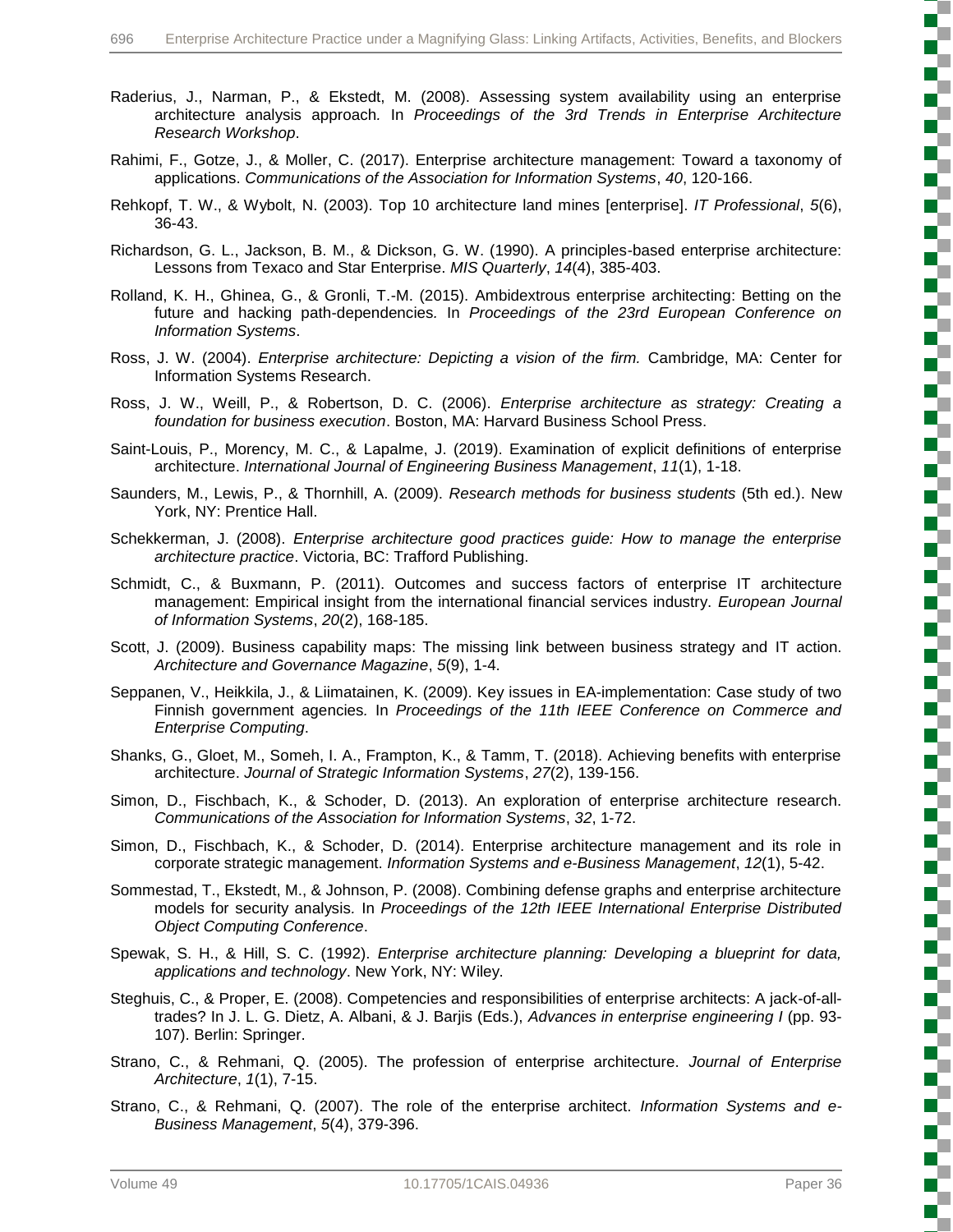- 
- Tamm, T., Seddon, P. B., Shanks, G., & Reynolds, P. (2011). How does enterprise architecture add value to organisations? *Communications of the Association for Information Systems*, *28*(1), 141-168.
- Tamm, T., Seddon, P. B., Shanks, G., Reynolds, P., & Frampton, K. M. (2015). How an Australian retailer enabled business transformation through enterprise architecture. *MIS Quarterly Executive*, *14*(4), 181-193.

Theuerkorn, F. (2004). *Lightweight enterprise architectures*. Boca Raton, FL: Auerbach Publications.

- The Open Group. (2018). *TOGAF version 9.2*. Retrieved from https://pubs.opengroup.org/architecture/togaf9-doc/arch/
- Toppenberg, G., Henningsson, S., & Shanks, G. (2015). How cisco systems used enterprise architecture capability to sustain acquisition-based growth. *MIS Quarterly Executive*, *14*(4), 151-168.
- Valorinta, M. (2011). It alignment and the boundaries of the IT function. *Journal of Information Technology*, *26*(1), 46-59.
- van't Wout, J., Waage, M., Hartman, H., Stahlecker, M., & Hofman, A. (2010). *The integrated architecture framework explained: Why, what, how*. Berlin: Springer.
- van den Berg, M., & van Steenbergen, M. (2006). *Building an enterprise architecture practice: Tools, tips, best practices, ready-to-use insights*. Berlin: Springer.
- Wagter, R., Proper, H. A., & Witte, D. (2012). Enterprise architecture: A strategic specialism*.* In *Proceedings of the 14th IEEE Conference on Commerce and Enterprise Computing*.
- Wagter, R., van den Berg, M., Luijpers, J., & van Steenbergen, M. (2005). *Dynamic enterprise architecture: How to make it work*. Hoboken, NJ: Wiley.
- Walrad, C. C., Lane, M., Jeffrey, W., & Hirst, D. V. (2013). Architecting a profession. *IT Professional*, *16*(1), 42-49.
- Winter, R., & Fischer, R. (2006). Essential layers, artifacts, and dependencies of enterprise architecture*.* In *Proceedings of the 10th IEEE International Enterprise Distributed Object Computing Conference Workshops*.
- Ylinen, M., & Pekkola, S. (2018). Looking for a five-legged sheep: Identifying enterprise architects' skills and competencies*.* In *Proceedings of the 19th International Conference on Digital Government Research*.
- Ylinen, M., & Pekkola, S. (2020). Jack-of-all-trades torn apart: Skills and competences of an enterprise architect*.* In *Proceedings of the 28th European Conference on Information Systems*.
- Zink, G. (2009). How to restart an enterprise architecture program after initial failure. *Journal of Enterprise Architecture*, *5*(2), 31-41.

į